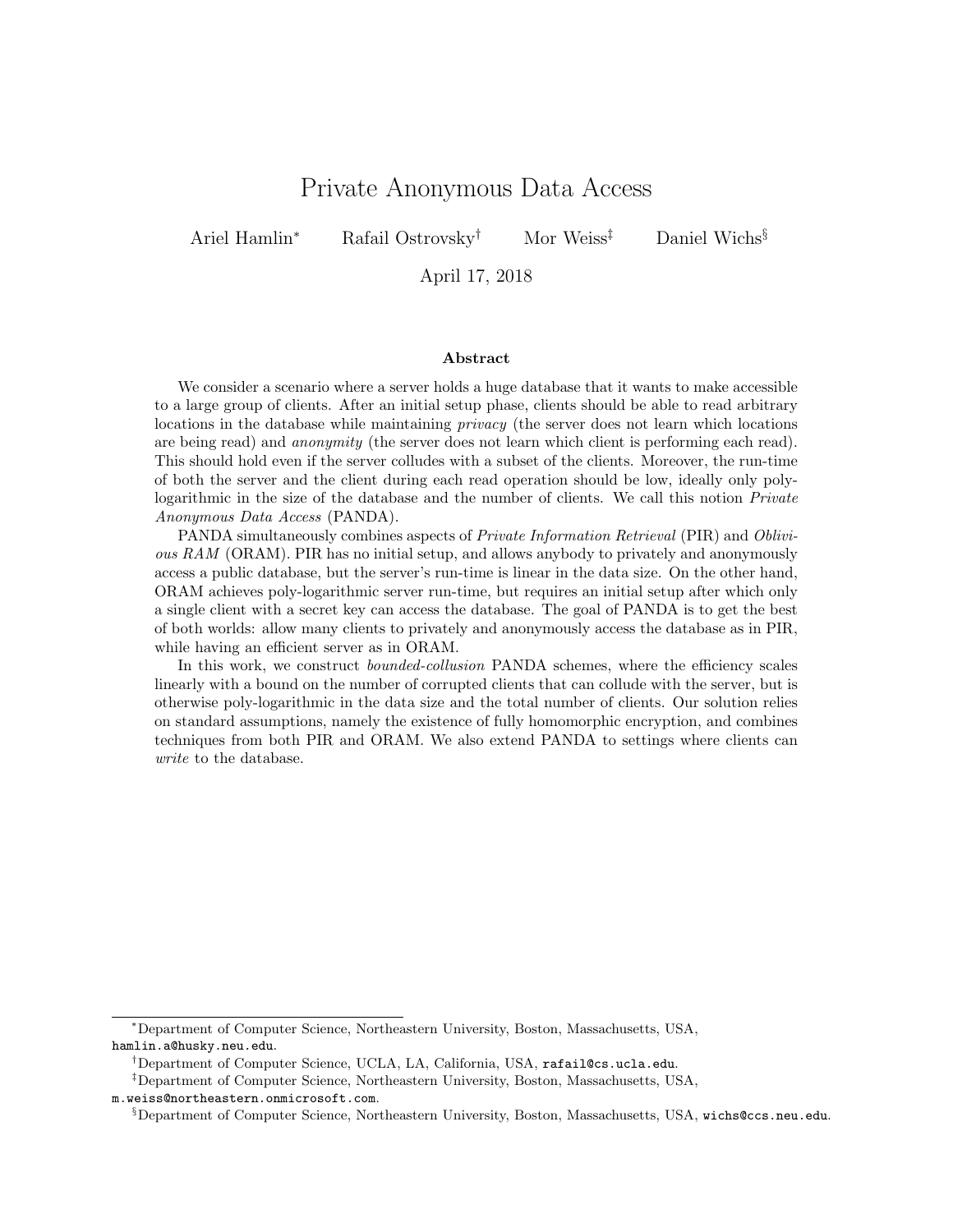# Contents

| 1                       | $\overline{2}$<br><b>Introduction</b> |                                                                                |                |
|-------------------------|---------------------------------------|--------------------------------------------------------------------------------|----------------|
|                         | 1.1                                   |                                                                                | 3              |
|                         | 1.2                                   |                                                                                | $\overline{4}$ |
|                         | 1.3                                   |                                                                                | $\overline{5}$ |
|                         |                                       | 1.3.1                                                                          | $\overline{5}$ |
|                         |                                       | 1.3.2                                                                          | 9              |
| $\mathbf 2$             | <b>Preliminaries</b>                  |                                                                                | 10             |
|                         | 2.1                                   |                                                                                | 10             |
| $\bf{3}$                | <b>Read-Only PANDA</b>                |                                                                                | 11             |
|                         | $3.1\,$                               |                                                                                | 13             |
|                         |                                       |                                                                                | 14             |
|                         | $3.2\,$                               |                                                                                | 16             |
|                         | 3.3                                   |                                                                                | 20             |
| $\overline{\mathbf{4}}$ | <b>PANDA With Writes</b>              |                                                                                | 21             |
|                         | 4.1                                   |                                                                                | 21             |
|                         |                                       | A Public-Writes PANDA Scheme for Map Structures and Dynamic Databases<br>4.1.1 | 28             |
|                         | 4.2                                   |                                                                                | 30             |
| $\bf{5}$                |                                       | <b>Extensions and Additional Results</b>                                       | 35             |
|                         | 5.1                                   |                                                                                | 35             |
|                         | 5.2                                   |                                                                                | 35             |
|                         |                                       | 5.2.1                                                                          | 35             |
|                         |                                       | 5.2.2                                                                          | 37             |
|                         | 5.3                                   |                                                                                | 37             |
|                         | 5.4                                   |                                                                                | 38             |
|                         |                                       | A The Complexity of Reed-Muller Encoding                                       | 41             |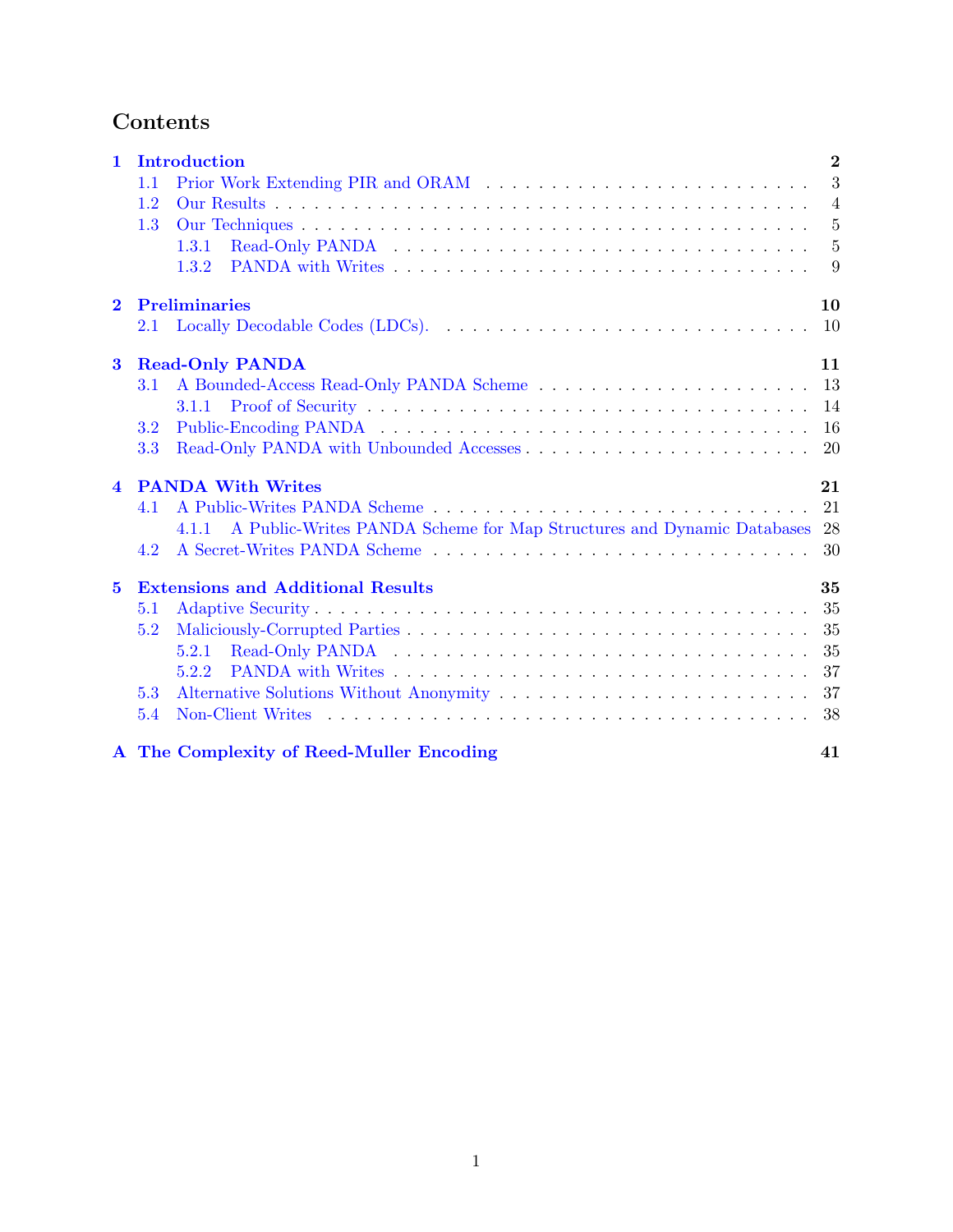# <span id="page-2-0"></span>1 Introduction

As individuals and organizations increasingly rely on third party data stored remotely, there is often a need to access such data both privately and anonymously. For example, we can envision a service that has a large database of medical conditions, and allows clients to look up their symptoms; naturally clients do not want to reveal which symptoms they are searching for, or even the frequency with which they are performing such searches.

To address this, we consider a setting where a server holds a huge database that it wants to make accessible to a large group of clients. The clients should be able to read various arbitrary locations in the database while hiding from the server which locations are being accessed (*privacy*), and which client is performing each access (anonymity). We call this Private Anonymous Data Access (PANDA).

In more detail, PANDA allows some initial setup phase, after which the server holds an encoded database, and each client holds a short key. The setup can be performed by a trusted third party, or via a multi-party computation protocol. After the setup phase, any client can execute a read protocol with the server, to retrieve an arbitrary location within the database. We want this protocol to be highly efficient, where both the server's and client's run-time during the protocol should be sub-linear (ideally, poly-logarithmic) in the database size and the total number of clients. For security, we consider an adversarial server that colludes with some subset of clients. We want to ensure that whenever an honest client performs a read access, the server learns nothing about the location being accessed, or the identity of the client performing the access beyond the fact that she belongs to the group of all honest clients. For example, the server should not learn whether two accesses correspond to two different clients reading the same location of the database, or one *client* reading two different database locations.<sup>[1](#page-2-1)</sup>

We call the above a *read-only* PANDA, and also consider extensions that allow clients to write to the database, which we discuss below in more detail.

Connections to PIR and ORAM. PANDA combines aspects of both Private Information Retrieval (PIR) [\[CGKS95,](#page-39-0) [KO97\]](#page-40-0) and *Oblivious RAM* (ORAM) [\[GO96\]](#page-40-1). Therefore, we now give a high-level overview of these primitives, their goals, and main properties.

In a (single-database) PIR scheme [\[KO97\]](#page-40-0), the server holds a public database in the clear. The scheme has no initial setup, and anybody can run a protocol with the server to retrieve an arbitrary location within the database. Notice that since there are no secret keys that distinguish one client from another, a PIR scheme also provides perfect anonymity. However, although the communication complexity of the PIR protocol is sub-linear in the data size, the server's run-time is inherently linear in the size of the data. (Indeed, if the server didn't read the entire database during the protocol, it would learn something about the location being queried, since it must be among the ones read.) Therefore, PIR does not provide a satisfactory answer to the PANDA problem, where we want sub-linear efficiency for the server.

In an ORAM scheme, there is an initial setup after which the server holds an encoded database, and a client holds a secret key. The client can execute a protocol with the server to privately read or write to arbitrary locations within the database, and the run-time of both the client and the server during each such protocol is sub-linear in the data size. However, only a single client in possession of a secret key associated with the ORAM can access the database. Therefore, ORAM is also not directly applicable to the PANDA problem, where we want a large group of clients to

<span id="page-2-1"></span><sup>&</sup>lt;sup>1</sup>We assume clients have an anonymous communication channel with the server (e.g., using anonymous mix networks [\[Cha03\]](#page-39-1) such as TOR [\[DMS04\]](#page-40-2) or [\[BG12,](#page-39-2) [LPDH17\]](#page-41-1)).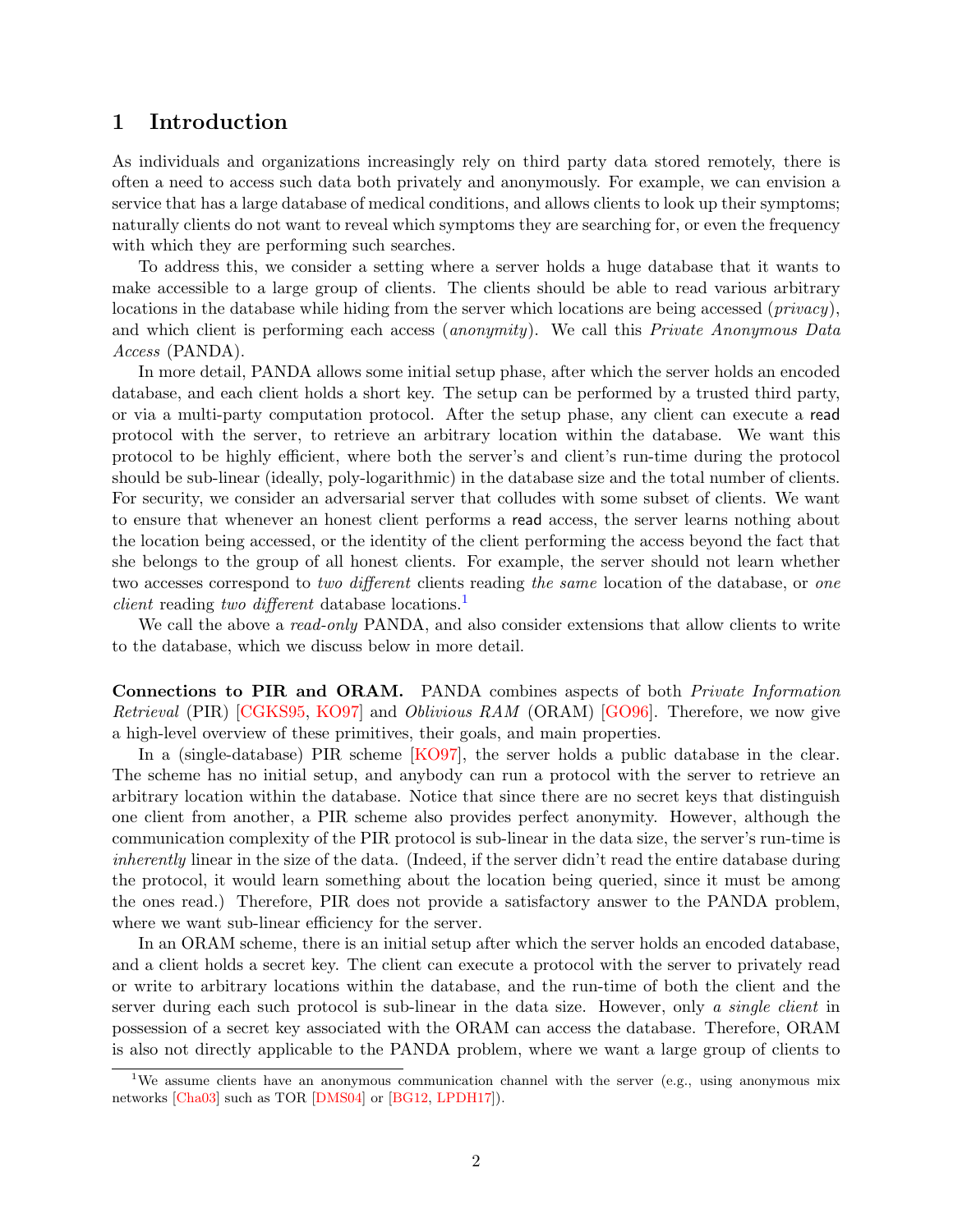access the database.

#### <span id="page-3-0"></span>1.1 Prior Work Extending PIR and ORAM

Although neither PIR nor ORAM alone solve the PANDA problem, several prior approaches have considered extensions of PIR and ORAM, aimed to overcome their aforementioned limitations. We discuss these approached, and explain why they do not provide a satisfactory solution for PANDA.

**ORAM with Multiple Clients.** As mentioned above, in an ORAM scheme only a single client can access the database, whereas in PANDA we want multiple clients to access it. There are several natural ways that we can hope to extend ORAM to the setting of multiple clients.

The first idea is to store the data in a single ORAM scheme, and give all the clients the secret key for this ORAM. Although this solution provides anonymity (all clients are identical) it does not achieve privacy; if the server colludes with even a single client, the privacy of all other clients is lost.

A second idea is to store the data in a separate ORAM scheme for each client, and give the client the corresponding secret key. Each client then accesses the data using her own ORAM. This achieves privacy even if the server colludes with a subset of clients, but does not provide anonymity since the server sees which ORAM is being accessed.<sup>[2](#page-3-1)</sup>

The third idea is similar to the previous one, where the data is stored in a separate ORAM scheme for each client, and the client accesses the data using her own ORAM. However, unlike the second idea, the client also performs a "dummy" access on the ORAM schemes of all other clients to hide her identity. This requires a special ORAM scheme where any client without a secret key can perform a "dummy" access which looks indistinguishable from a real access to someone that does not have the secret key. It turns out that existing ORAM schemes can be upgraded relatively easily to have this property (using re-randomizable encryption). Although this solution achieves privacy and anonymity, the efficiency of both the server and the client during each access is linear in the total number of clients.

Lastly, we can also store the data in a single ORAM scheme on the server, and distribute the ORAM secret key across several additional proxy servers. When a client wants to access a location of the data, she runs a multiparty computation protocol with the proxy servers to generate the ORAM access. Although this solution provides privacy, anonymity and efficiency, it requires having multiple non-colluding servers, whereas our focus is on the *single server* setting.

Variants of the above ideas have appeared in several prior works (e.g., [\[MBN15,](#page-41-2) [MMRS15,](#page-41-3) [KPK16,](#page-40-3) [BHKP16,](#page-39-3) [ZZQ16\]](#page-41-4)) that explored multi-client ORAM. In particular, the work of Backes et al. [\[BHKP16\]](#page-39-3) introduced the notion of Anonymous RAM (which is similar to our notion of secret-writes PANDA, discussed below), and proposed two solutions which can be seen as variants of the third and fourth ideas discussed above. Nevertheless, despite much research activity, no prior solution simultaneously provides privacy, anonymity and efficiency in the single-server setting.

Doubly Efficient PIR. As noted above, the server run-time in a PIR protocol is inherently linear in the data size, whereas in PANDA we want the run time of both the client and the server to be sub-linear. However, it may be possible to get a *doubly efficient PIR* (DEPIR) variant in which the server run-time is sub-linear, by relaxing the PIR problem to allow a *pre-processing* stage after which the server stores an encoded version of the database. This concept was first

<span id="page-3-1"></span><sup>&</sup>lt;sup>2</sup>Also, the server storage in this solution grows proportionally to the number of clients times the data size. Reducing the server storage, even without anonymity, is an interesting relaxation of PANDA which we explore in Appendix [5.3.](#page-37-1)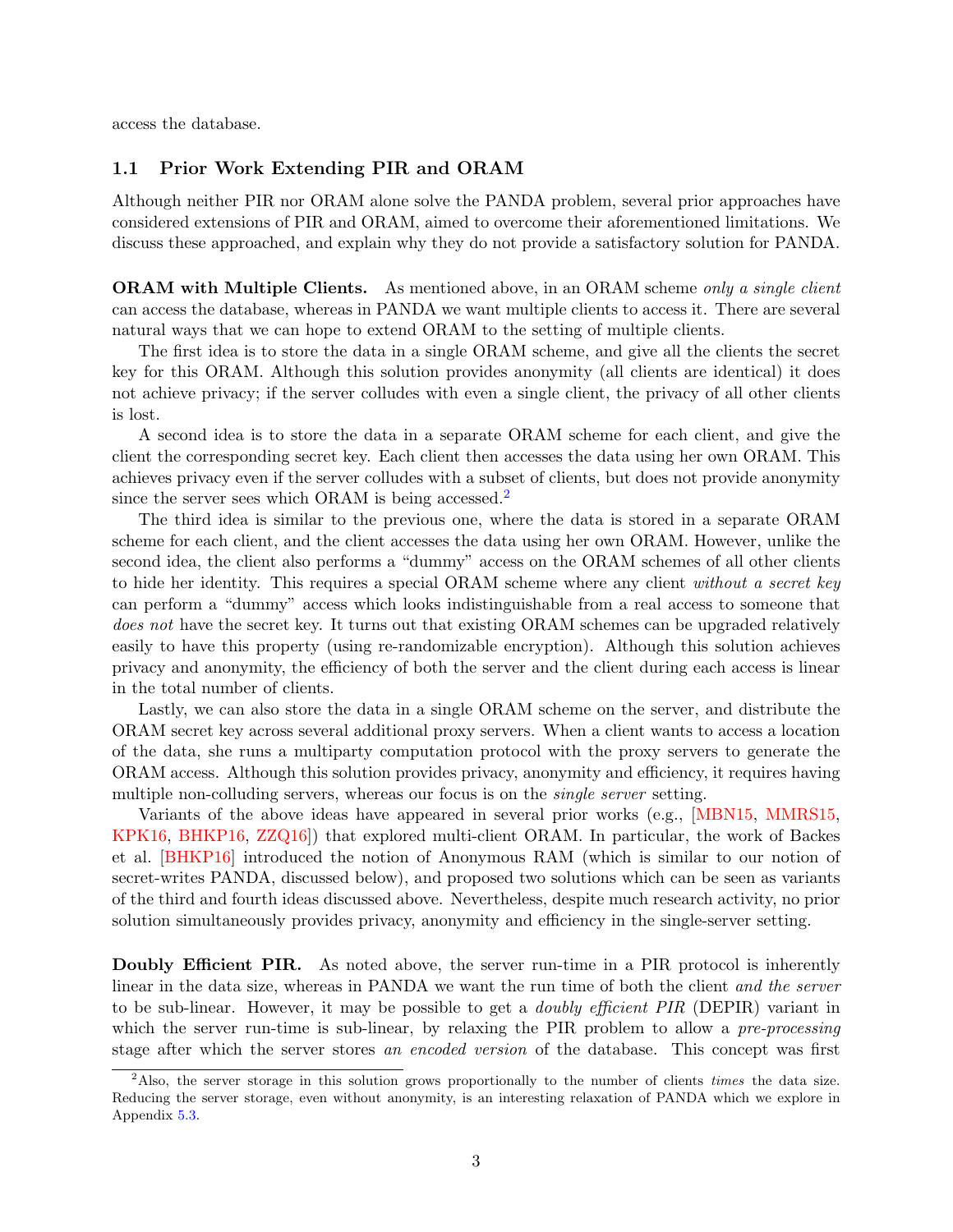proposed by Beimel, Ishai and Malkin [\[BIM00\]](#page-39-4), who showed how to construct information-theoretic DEPIR schemes in the *multi-server setting*, with several non-colluding servers. Two recent works, of Canetti et al. [\[CHR17\]](#page-39-5) and Boyle et al. [\[BIPW17\]](#page-39-6), give the first evidence that this notion may even be achievable in the *single-server* setting. Concretely, they consider DEPIR schemes with a pre-processing stage which generates an encoded database for the server, and a key that allows clients to query the database at arbitrary locations. They distinguish between symmetric-key and public-key variants of DEPIR, depending on whether the key used to query the database needs to be kept secret or can be made public. Both works show how to construct symmetric-key DEPIR under new, previously unstudied, computational hardness assumptions relating to Reed-Muller codes. The work of [\[BIPW17\]](#page-39-6) also shows how to extend this to get public-key DEPIR by additionally relying on a heuristic use of obfuscation. Unfortunately, both of the above assumptions are non-standard, poorly understood, and not commonly accepted.

In relation to PANDA, symmetric-key DEPIR suffers from the same drawbacks as ORAM, specifically, only a single client with a secret key can access the database.<sup>[3](#page-4-1)</sup> If we were to give this key to several clients, then all privacy would be lost even if only a single client colludes with the server. On the other hand, public-key DEPIR immediately yields a solution to the PANDA problem, at least for the read-only variant. Moreover, it even has additional perks not required by PANDA, specifically: the set of clients does not need to be chosen ahead of time, anybody can use the system given only a public key, and the server is stateless. Unfortunately, we currently appear to be very far from being able to instantiate public-key DEPIR under any standard hardness assumptions.

#### <span id="page-4-0"></span>1.2 Our Results

**Read-Only PANDA.** In this work, we construct a *bounded-collusion* PANDA scheme, where we assume some upper bound t on the number of clients that collude with the server. The client and server efficiency scales linearly with  $t$ , but is otherwise poly-logarithmic in the data size and the total number of clients. In particular, our PANDA scheme allows for up to a poly-logarithmic collusion size  $t$  while maintaining poly-logarithmic efficiency for the server and the client. Our construction relies on the generic use of (leveled) Fully Homomorphic Encryption (FHE) [\[RAD78,](#page-41-5) [Gen09\]](#page-40-4) which is in turn implied by the Learning With Errors (LWE) assumption  $[Reg09]$ . Our basic construction provides security against a semi-honest adversary, and we also discuss how to extend this to get security in the fully malicious setting. In summary, we get the following theorem.

**Theorem 1.1** (Informal statement of Theorem [3.12\)](#page-20-1). Assuming the existence of FHE, there exists a (read-only) PANDA scheme with n clients, t collusion bound, database size L and security parameter  $\lambda$  such that, for any constant  $\varepsilon > 0$ , we get:

- The client/server run-time per read operation is  $t \cdot \text{poly}(\lambda, \log L)$ .
- The server storage is  $t \cdot L^{1+\epsilon} \cdot \text{poly}(\lambda, \log L)$ .

PANDA with Writes. We also consider extensions of PANDA to a setting that supports writes to the database. If the database is public and shared by all clients, then the location and content of write operations is inherently public as well. However, we still want to maintain privacy and anonymity for read operations, as well as anonymity for write operations. We call this a *public-writes* 

<span id="page-4-1"></span><sup>&</sup>lt;sup>3</sup>The main difference between symmetric-key DEPIR and ORAM is that in the former the server is stateless and only stores a static encoded database, while in the latter the server is stateful and its internal storage is continuously updated after each operation. In PANDA, we allow the server to be stateful.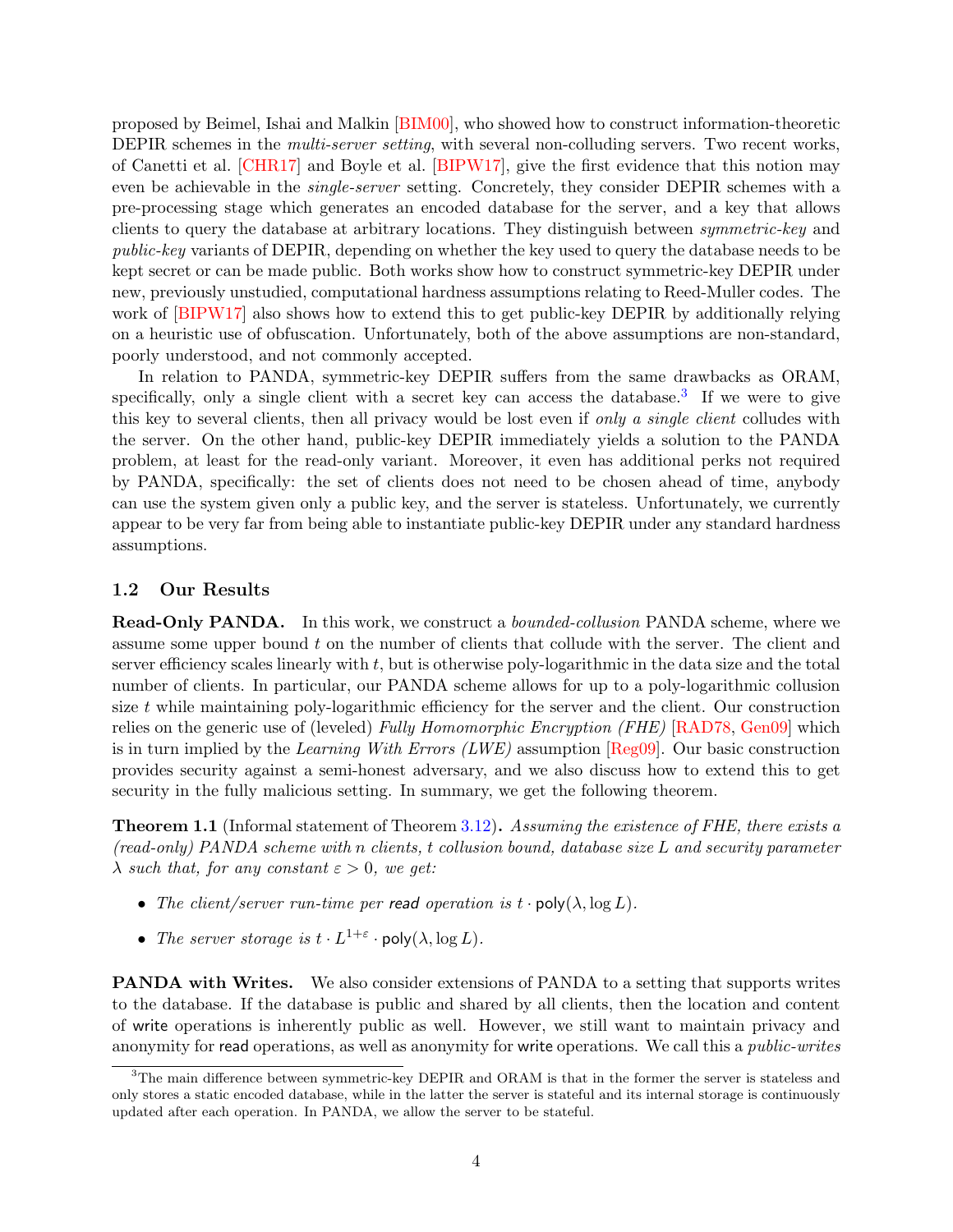PANDA and it may, for example, be used to implement a public message board where clients can anonymously post and read messages, while hiding from the server which messages are being read. We also consider an alternate scenario where each client has her own individual private database which only she can access. In this case we want to maintain privacy and anonymity for both the reads and writes of each client, so that the server does not learn the content of the data, which clients are accessing their data, or what parts of their data they are accessing. We call this a secret-writes  $PANDA<sup>4</sup>$  $PANDA<sup>4</sup>$  $PANDA<sup>4</sup>$  We show the following results.

Theorem 1.2 (Informal statement of Theorems [4.4](#page-27-0) and [4.9\)](#page-34-0). Assuming the existence of FHE, there exists a public-writes PANDA with n clients, t collusion bound, database size  $L$  and security parameter  $\lambda$  such that, for any constant  $\varepsilon > 0$ , we get:

- The client/server run-time per read operation is  $t \cdot \text{poly}(\lambda, \log L)$ .
- The client run-time per write is  $O(\log L)$ , and the server run-time is  $t \cdot L^{\varepsilon} \cdot \text{poly}(\lambda, \log L)$ .
- The server storage is  $t \cdot L^{1+\epsilon} \cdot \text{poly}(\lambda, \log L)$ .

The same results as above hold for secret-writes PANDA, except that the client run-time per write increases to  $t \cdot \text{poly}(\lambda, \log L)$ , and L now denotes the sum of the initial database size and the total number of writes performed throughout the lifetime of the system.

Extensions. We also consider the PANDA problem in stronger security models in which the adversary can adaptively choose the access pattern, and maliciously corrupt parties. Our constructions are also secure in the adaptive setting. Moreover, the read-only PANDA scheme is secure against maliciously-corrupted clients, and a variant of it (which employs Merkle hash trees and succinct interactive arguments of knowledge) is secure if additionally the server is maliciously corrupted. Finally, we discuss modifications of our PANDA with writes schemes that remain secure in the presence of malicious corruptions. See Section [5](#page-35-0) for further details.

#### <span id="page-5-0"></span>1.3 Our Techniques

We now give a high-level overview of our PANDA constructions. We start with the read-only setting, and then discuss how to enable writes.

#### <span id="page-5-1"></span>1.3.1 Read-Only PANDA

Our construction relies on Locally Decodable Codes (LDCs) [\[KT00\]](#page-40-5), which have previously been used to construct multi-server PIR [\[CGKS95,](#page-39-0) [WY05\]](#page-41-7). We first give an overview of what these are, and then proceed to use them to build our scheme in several steps.

Locally Decodable Codes (LDCs). An LDC consists of a procedure that *encodes* a message into a codeword, and a procedure that locally decodes any individual location in the message by reading only few locations in the codeword. We denote the locality by k. An LDC has s-smoothness if any s out of k of the codeword locations accessed by the local decoder are uniformly random and independent of the message location being decoded. Such LDCs (with good parameters)

<span id="page-5-2"></span><sup>&</sup>lt;sup>4</sup>Note that in the read-only setting, having a scheme for a shared public database is strictly more flexible than a scheme for individual private databases. We can always use the former to handle the latter by having clients encrypt their individual data and store it in a shared public database. However, once we introduce writes, these settings become incomparable.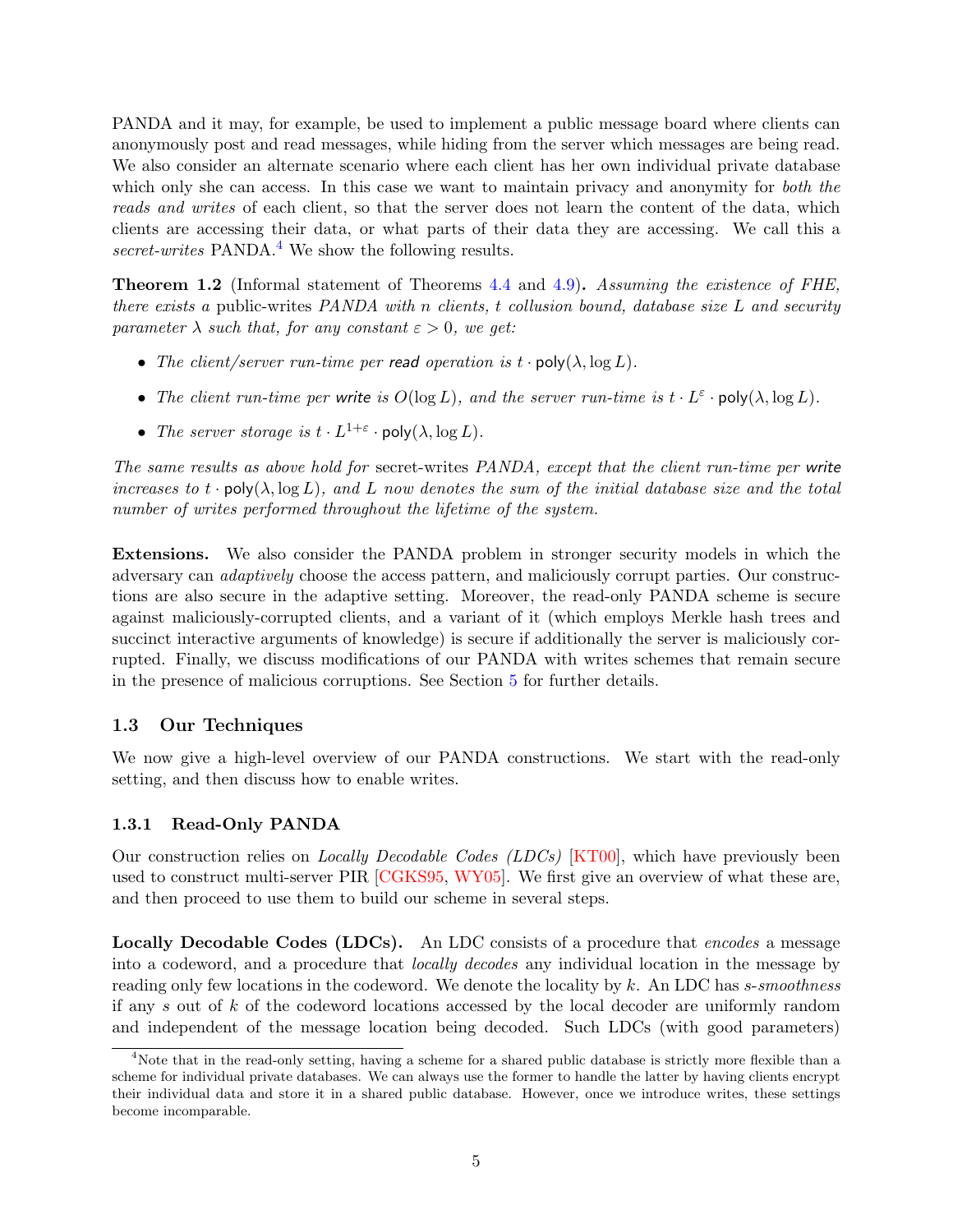immediately give information-theoretic multi-server doubly-efficient PIR without any keys [\[BIM00\]](#page-39-4): each of the k servers holds a copy of the encoded database, and the client runs the local decoding procedure by reading each of the k queried codeword locations from a different server. Even if s out of  $k$  servers collude, they don't learn anything about the database location that the client is retrieving.[5](#page-6-0) LDCs with sufficiently good parameters for our work can be constructed using Reed-Muller codes [\[Ree54,](#page-41-8) [Mul54\]](#page-41-9).

**Initial Idea: LDCs + ORAM.** Although LDCs naturally only give a *multi-server* PIR, our initial idea is to think of these as "virtual servers" which will all be emulated by a single real server by placing each virtual server under a separate ORAM instance. Each client is assigned a random committee consisting of a small subset of these virtual servers, for which she gets the corresponding ORAM keys. When the adversary corrupts a subset of the clients, it gets all of their ORAM keys, and can therefore be seen as corrupting all the virtual servers that are on the committees of these clients. Nevertheless, we can ensure that the committee of any honest client has sufficiently few corrupted virtual servers for LDC smoothness to hide the client's queries.

In more detail, we think of having  $k'$  different virtual servers, for some  $k'$  which is sufficiently larger than the locality  $k$  of the LDC. For each virtual server, we choose a fresh ORAM key, and store an LDC encoding of the database under this ORAM. Each client is assigned to a random committee consisting of  $k$  out of  $k'$  of these virtual servers, for which she gets the corresponding ORAM keys. To read a location of the database, the client runs the LDC local decoding algorithm, which requests to see  $k$  codeword locations. The client then reads each of the  $k$  codeword locations from a different virtual server on her committee, by using the corresponding ORAM scheme. Notice that an adversary that corrupts some subset of t clients, thus obtaining all of their ORAM keys, can be seen as corrupting all the virtual servers on their committees. We can choose the parameters to ensure that the probability of the adversary corrupting more than s out of k of the virtual servers on the committee of any honest client is negligible (specifically, setting  $k' = tk^2$  and s to be the security parameter). As long as this is the case, our scheme guarantees *privacy*, since the server only learns at most s out of the k codeword locations being queried (by the security of ORAM), and these locations reveal nothing about the database location being read (by the LDC smoothness).

Indeed, although the above solution already gives a non-trivial multi-client ORAM with privacy and low server storage (see further discussion in Appendix [5.3\)](#page-37-1), it does not provide any anonymity. The problem is that each client only accesses the  $k$  out of  $k'$  ORAM schemes belonging to her committee, and doesn't have the keys needed to access the remaining ORAM schemes. Therefore, the server can distinguish between different clients based on which of the ORAMs they access.

One potential idea to fix this issue would be for the client to make some "dummy" accesses to the  $k' - k$  remaining ORAM schemes (which are not on her committee) without knowing the corresponding keys. Most ORAM schemes can be easily modified to enable such "dummy" accesses without a key, that look indistinguishable from real accesses to a distinguisher that doesn't have the key. Unfortunately, in our case the adversarial colluding server *does have the keys* for many of these ORAM schemes. Therefore, to make this idea work in our setting, we would need an ORAM where clients can make a "smart dummy" access without a key that looks indistinguishable from a real access to a random location even to a "smart" distinguisher that has the key. The square-root ORAM scheme [\[Gol87,](#page-40-6) [GO96\]](#page-40-1) can be modified to have this property, but the overall client/server efficiency in the final solutions would be at least square-root of the data size. Unfortunately, more

<span id="page-6-0"></span><sup>&</sup>lt;sup>5</sup>In standard PIR schemes, the servers hold the original database, and each query is answered by computing the requested codeword symbol on the fly. However, if the codeword size is polynomial, then the servers can compute the codeword first in a preprocessing phase, and then use the pre-computed codeword to answer each query in sub-linear time.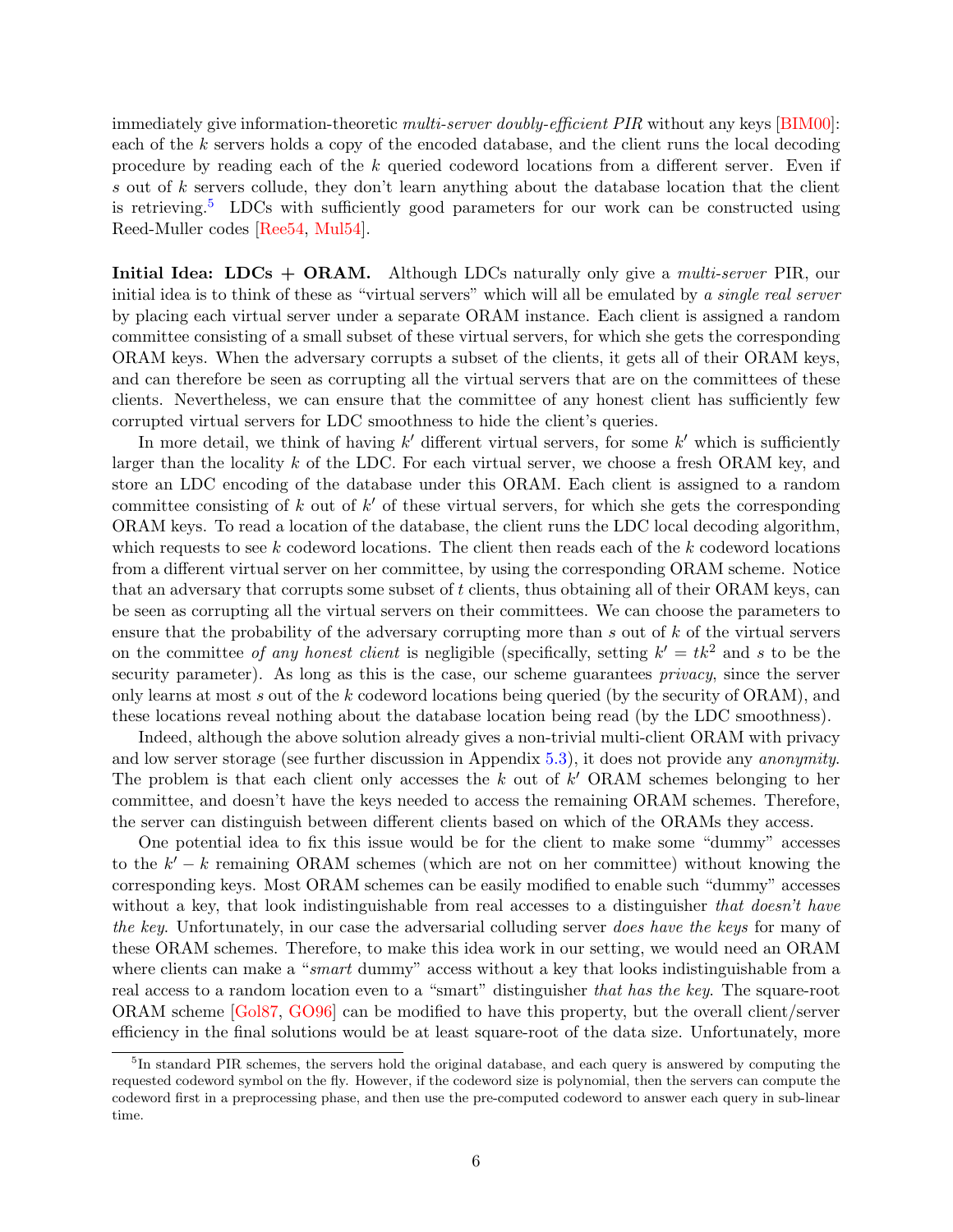efficient ORAM schemes with poly-logarithmic overhead (such as hierarchical ORAM [\[Ost90,](#page-41-10) [GO96\]](#page-40-1) or tree-based ORAM [\[SvDS](#page-41-11)+13]) do not have this property, and it does not appear that they could be naturally modified to add it. Instead, we take a different approach and get rid of ORAM altogether.

Bounded-Access PANDA: LDCs + Permute. Our second idea is inspired by the recent works of Canetti et al. [\[CHR17\]](#page-39-5) and Boyle et al. [\[BIPW17\]](#page-39-6) on DEPIR, as well as earlier works of Hemenway et al. [\[HO08,](#page-40-7) [HOSW11\]](#page-40-8). Instead of implementing the virtual servers by storing the LDC codeword under an ORAM scheme, we do something much simpler and use a Pseudo-Random Permutation (PRP) to permute the codeword locations. In particular, for each of the  $k'$  virtual servers we choose a different PRP key, and use it to derive a different permuted codeword. Each client still gets assigned a random committee consisting of  $k$  out of  $k'$  of the virtual servers, for which she gets the corresponding PRP keys. To retrieve a value from the database, the client runs the LDC local decoding algorithm, which requests to see  $k$  codeword locations, and reads these locations using the virtual servers on her committee by applying the corresponding PRPs. She also reads uniformly random locations from the  $k'-k$  virtual servers that are not on her committee.

In relation to the first idea, we can think of the PRP as providing much weaker security than ORAM. Namely, it reveals when the same location is read multiple times, but hides everything else about the locations being read (whereas an ORAM scheme even hides the former). On the other hand, it is now extremely easy to perform a "smart dummy" access (as informally defined above) by reading a truly random location in the permuted codeword, which is something we don't know how to do with poly-logarithmic ORAM schemes.

It turns out that this scheme is already secure if we fix some a-priori bound B on the total number of read operations that honest clients will perform. We call this notion a *bounded-access* PANDA. Intuitively, even though permuting the codewords provides much weaker security than putting them in an ORAM, and leaks partial information about the access pattern to the codeword, the fact that this access pattern is sampled via a smooth LDC ensures that this leakage is harmless when the number of accesses is sufficiently small. More specifically, our proof follows the high-level approach of Canetti et al. [\[CHR17\]](#page-39-5), who constructed a bounded-access (symmetric-key) DEPIR which is essentially equivalent to the above scheme in the setting with a *single honest* client and exactly k virtual servers, where the adversary *doesn't get any of the PRP keys*. In our case, we need to extend this proof to deal with the fact that the adversary colludes with some of the clients, and therefore learns some subset of the PRP keys.

Upgrading to Unbounded-Access PANDA. Our bounded-access PANDA scheme is only secure when the number of accesses is a-priori bounded by some bound  $B$ , and can actually be shown to be insecure for sufficiently many accesses beyond that bound (following the analysis of [\[CHR17\]](#page-39-5)). In the work of Canetti et al. [\[CHR17\]](#page-39-5) and Boyle et al. [\[BIPW17\]](#page-39-6), going from bounded-access DEPIR to unbounded-access DEPIR required new non-standard computational hardness assumptions. In our case, we will convert bounded-access PANDA to unbounded-access PANDA using standard assumptions, namely leveled FHE which can be instantiated under the LWE assumption. The main reason that we can use our approach for PANDA, but not for DEPIR, is that it makes the server stateful. This is something we allow in PANDA, whereas the main goal of DEPIR was to avoid it.

Our idea is essentially to "refresh" the bounded-access PANDA after every B accesses. More specifically, we think of the execution as proceeding in epochs, each consisting of B accesses. We associate a different *Pseudo-Random Function* (PRF) key with each virtual server and, for epoch i,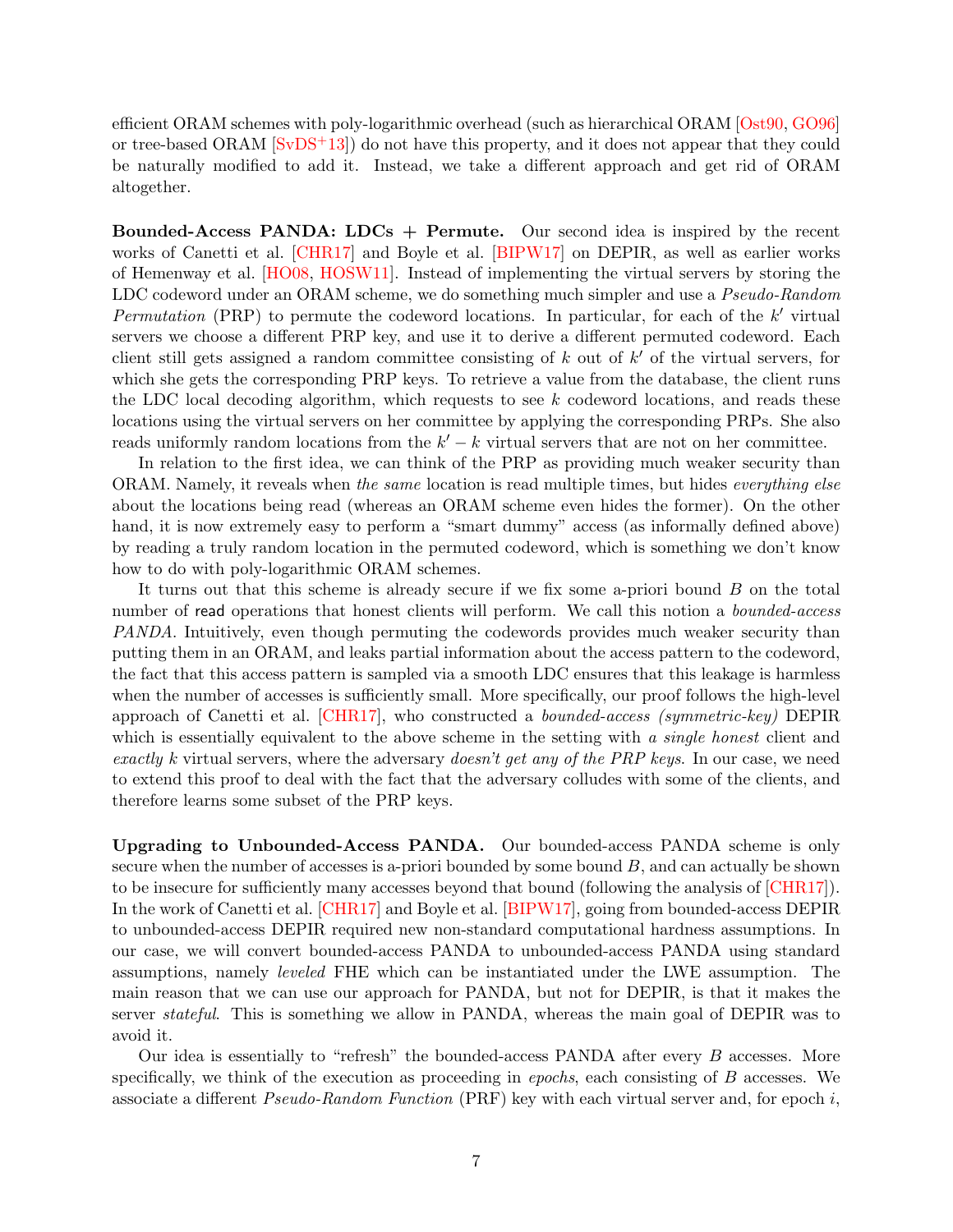we derive an epoch-specific PRP key for each server by applying the corresponding PRF on  $i$ . We then use this PRP key to freshly permute the codeword in each epoch. The clients get the PRF keys for the virtual servers in their committee. This lets clients derive the corresponding epochspecific PRP keys for any epoch, and they can then proceed as they would using the bounded-access PANDA. The only difficulty is making sure that the server can correctly permute the codeword belonging to each virtual server in each epoch without knowing the associated PRF/PRP keys. We do this by storing FHE encryptions of each of the PRF keys on the server and, at the beginning of each epoch, the server performs a homomorphic computation to derive an encryption of the correctly permuted codeword for each virtual server. The clients also get the FHE decryption keys for the virtual servers in their committee, and thus can decrypt the codeword symbols that they read from the virtual servers. Note that the server has to do a large amount of work, linear in the codeword size, at the beginning of each epoch. However, we can use amortized accounting to spread this cost over the duration of the epoch and get low amortized complexity. Alternately, the server can spread out the actual computation across the epoch by performing a few steps of it at a time during each access to get low worst-case complexity. (This is possible because the database is read-only, and so its contents at the onset of the next epoch are known in advance at the beginning of the current epoch.) The security of this scheme follows from that of the boundedaccess PANDA since in each epoch, the read operations are essentially performed using a fresh copy of the bounded-access PANDA (with fresh PRP keys).

PANDA with Public Encoding. Our construction of (unbounded-access) PANDA scheme described above has some nice features beyond what is required by the definition. Specifically, although the server is stateful and its internal state is updated in each epoch, the state can be computed using public information (the FHE encryptions of the PRF keys), the database, and the epoch number.<sup>[6](#page-8-0)</sup> We find it useful to abstract this property further as a *PANDA with public* encoding. Specifically, we think of the PANDA scheme as having a key generation algorithm which doesn't depend on the database, and generates a public-key for the server and secret-keys for each of the clients. The server can then use the public-key to create a fresh encoding of the database with respect to an arbitrary epoch identifier (which can be a number, or an arbitrary bit string). The clients are given the epoch identifier, and can perform read operations which consist of reading some subset of locations from the server. Security holds as long as the number of read operations performed by honest clients with respect to any epoch identifier is bounded by B. Such a scheme can immediately be used to get an unbounded-access PANDA by having the server re-encode the database at the beginning of each epoch with an incremented epoch counter.

Note that our basic security definition considers a semi-honest adversary who corrupts the server and some subset of the clients, but otherwise follows the protocol specification. However, with the above structure, it's also clear that fully malicious clients (who might not follow the protocol) have no affect on the server state, and therefore cannot violate security. A fully malicious server, on the other hand, can lie about the epoch number and cause honest clients to perform too many read operations in one epoch, which would break security. However, if we assume that the epoch number is independently known to honest clients (for example, epochs occur at regular intervals, and clients know the rate at which accesses occur and have synchronized clocks) then this attack is prevented. The only other potential attack for a fully malicious server is to give incorrect values for the locations accessed in the encoded database. We can also prevent this attack by using succinct

<span id="page-8-0"></span> ${}^{6}$ For example, the state does not depend on the history of protocol executions with the clients, and is unaffected by client actions. This may be of independent interest even if we downgrade the scheme to the single client setting, and gives the first ORAM scheme we are aware of with this property.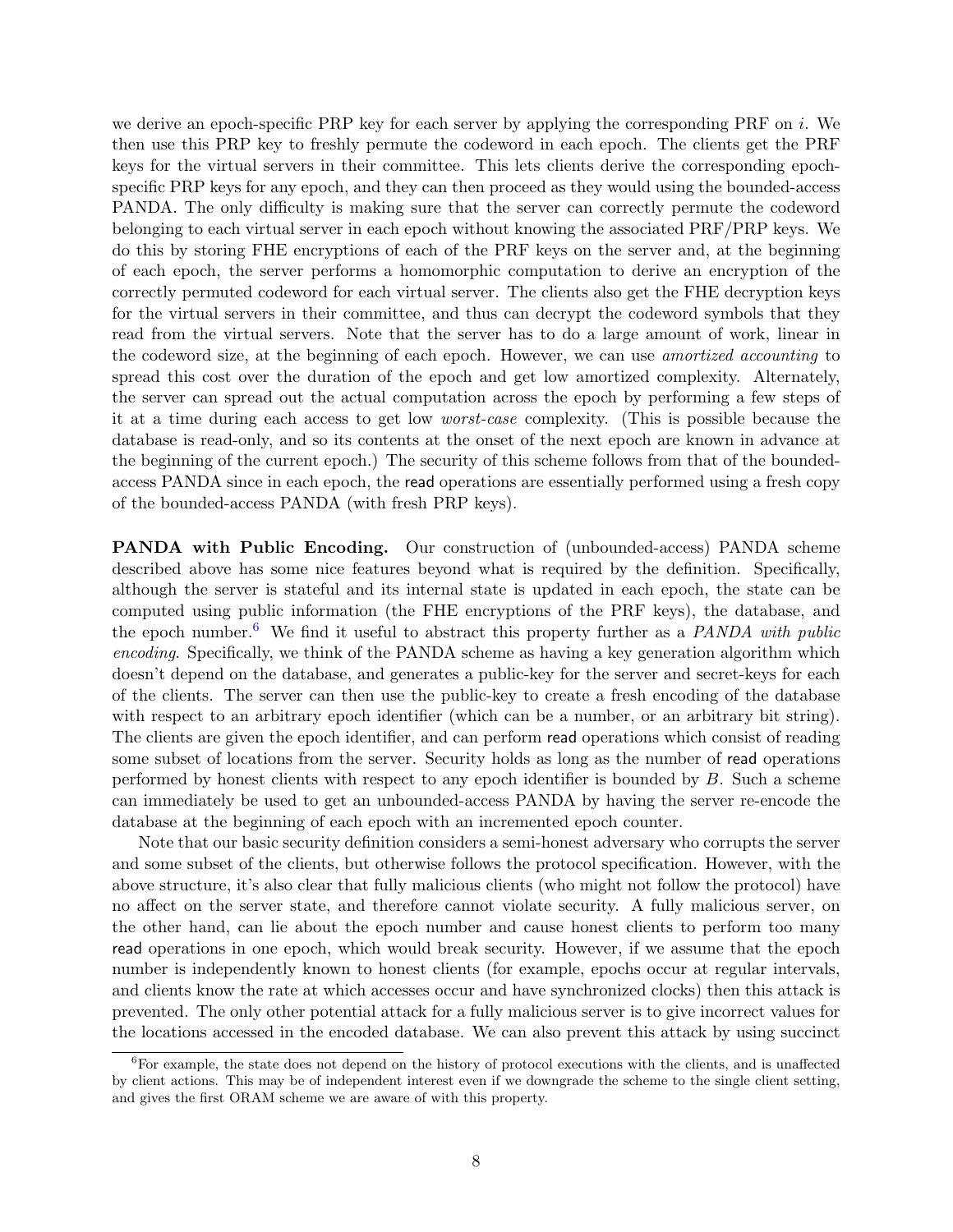(interactive) arguments to prove that the values were computed correctly.

#### <span id="page-9-0"></span>1.3.2 PANDA with Writes

We also consider PANDA schemes where clients can write to the database, and discuss two PANDA variants in this setting which we call public-writes and secret-writes.

Public-writes PANDA. In a public-writes PANDA, we consider a setting where the server holds a shared public database which should be accessible to all clients. Clients can write to arbitrary locations in the database but, since the database is public, the locations and the values being written are necessarily public as well. However, we still want to maintain anonymity for the write operations (i.e., the server does not learn which client is performing each write), and both privacy and anonymity for the read operations (namely, the server does not learn which client is performing each read, or the locations being read). Our write operation is extremely simple: the client just sends the location and value being written to the server. However, even if we use PANDA with public encoding, the server cannot simply update the encoded database since this would require (at least) linear time.

Instead, we use an idea loosely inspired by hierarchical ORAM [\[Ost90,](#page-41-10) [GO96\]](#page-40-1). We will store the database on the server in a sequence of  $\log L$  levels, where L is the database size. Each level i consists of a separate instance of a read-only PANDA with public encoding, and will contain at most  $L_i = 2^i$  database values. We think of the levels as growing from the top down, namely level-0 (the smallest) is the top-most level, and level-log  $L$  (the largest) is the bottom-most. Initially, all the data is stored in the bottom level  $i = \log L$ , and all the remaining levels are empty. When a client wants to read some location j of the database, she uses the read-only PANDA for each of the  $\log L$  levels to search for location j, and takes the value found in the top-most level that contains it. When a client writes to some location  $j$ , the server will place that database value in the top level  $i = 0$ . The server knows (in the clear) which database values are stored at each level. After every  $2<sup>i</sup>$  write operations, the server takes all the values in levels  $0, \ldots, i$  and moves them to level  $i+1$  by using the public encoding procedure of PANDA and incrementing the epoch counter; level  $i+1$  will contain all the values that were previously in levels  $\leq i+1$ , and levels  $0,\ldots,i$  will be emptied.<sup>[7](#page-9-1)</sup> Although the cost of moving all the data to level  $i + 1$  scales with the data size  $L_{i+1}$ , the *amortized* cost is low since this only happens once every  $2^i$  writes.<sup>[8](#page-9-2)</sup>

One subtlety that we need to deal with is that our read-only PANDA was designed as an array data structure which holds L items with addresses  $1, \ldots, L$ . However, the way we use it in this construction requires a map data structure where the intermediate levels store  $L_i \ll L$  items with addresses corresponding to some subset of the values  $1, \ldots, L$ . We can resolve this using the standard data-structures trick of storing a map in an array by hashing the  $n$  addresses into  $n$ buckets where each bucket contains some small number of values (to handle collisions). Our final public-writes PANDA scheme can also be thought of as implementing a map data structure, where database entries can be associated with arbitrary bit-strings as addresses, and clients can read/write to the value at any address. We can also allow the total database size to grow dynamically by adding additional levels as needed.

Secret-writes PANDA. In this setting, instead of having a shared public database, we think of each client as having an individual private database which only she can access. We want the

<span id="page-9-1"></span><sup>&</sup>lt;sup>7</sup>Note that the epoch counters are also incremented, and the encodings are refreshed, when sufficiently many reads occur at that level, just like in the read-only case.

<span id="page-9-2"></span><sup>8</sup>The server complexity can actually be de-amortized using the pipelining trick of Ostrovsky and Shoup [\[OS97\]](#page-41-12).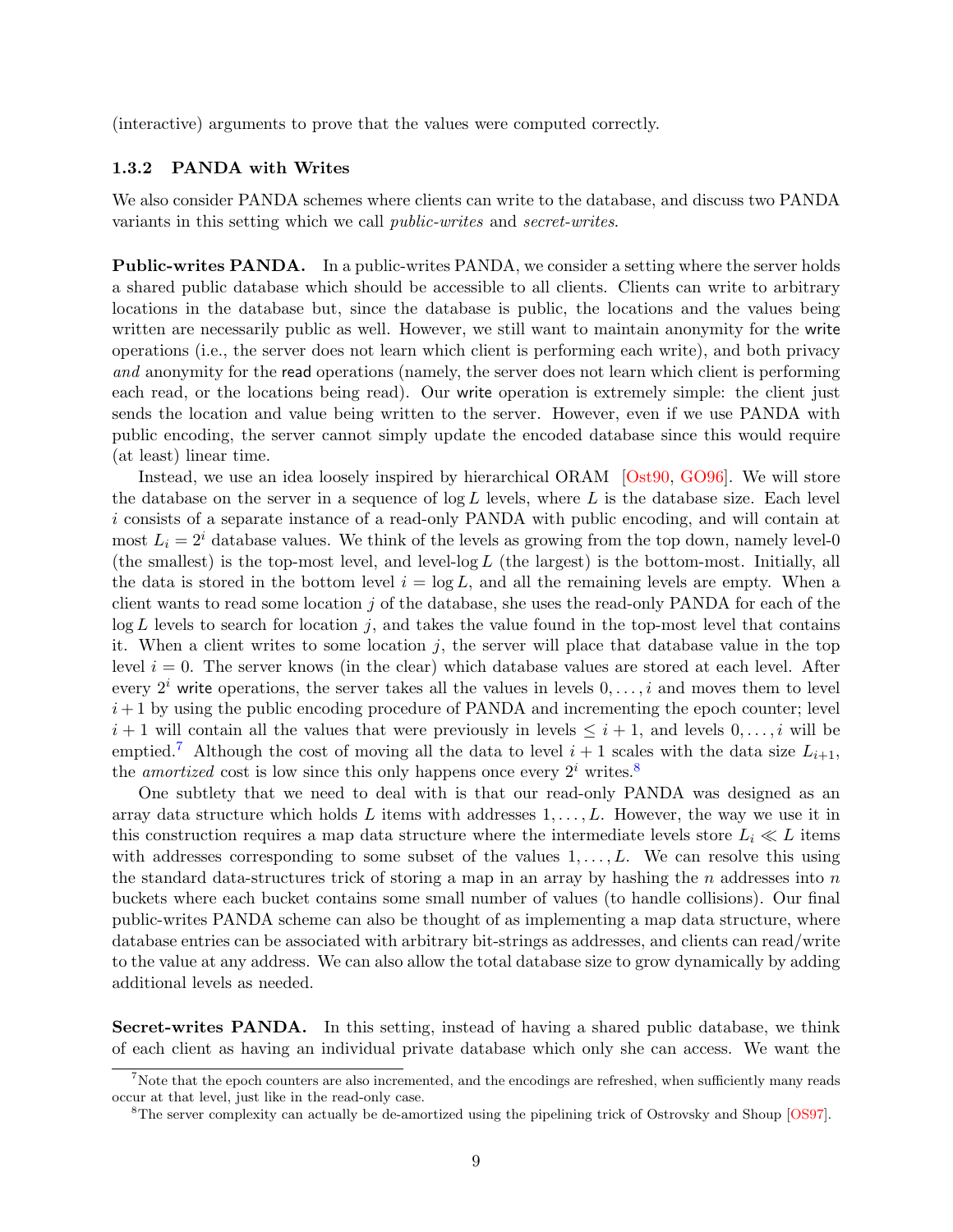clients to be able to read and write to locations in their own database, while maintaining privacy and anonymity so that the server doesn't learn the identity of the client performing each access, the location being accessed, or the content of the data.

Our starting point is the public-writes PANDA scheme, which already guarantees privacy and anonymity of read operations, and anonymity of write operations. The clients can also individually encrypt all their content to ensure that it remains private. Therefore, we only need to modify write operations to provide privacy for the underlying location being written. To achieve this, we rely on the fact that our public-writes PANDA scheme already supports a map data structure, where data can be associated with an arbitrary bit-string as an address. As a first idea, when a client wants to write to some location j in her database, she can use a client-unique PRF, associating the data with the address  $PRF(j)$ , and then write it using the public-writes scheme. While this partially hides the location  $j$ , the server still learns when the same location is written repeatedly. To solve this problem, we also add a counter c, and set the address to be  $PRF(j, c)$ . Whenever a client wants to read some location j, she uses the read operation of the public-writes PANDA to perform a binary search, and find the largest count c such that there is a value at the address  $PRF(j, c)$  in the database. Whenever a client wants to write to location j, she first finds the correct count  $c$  (as she would in a read access), and then writes the value to address  $PRF(j, c + 1)$ . This ensures that the address being written reveal no information about the underlying database location. The only downside to this approach is that the server storage grows with the total number of writes, rather than the total data size. Indeed, since the server cannot correlate different "versions" of the same database location, it cannot delete old copies. Although we view this as a negative, we note that many existing database systems only support "append only" operations, and keep (as a backup) all old versions of the data. Therefore, in such a setting the growth in server storage caused by our scheme does not in fact add any additional overhead.

# <span id="page-10-0"></span>2 Preliminaries

Throughout the paper  $\lambda$  denotes a security parameter. We use standard cryptographic definitions of Pseudo-Random Permutations (PRPs), Pseudo-Random Functions (PRFs), and Fully Homo-morphic Encryption (FHE) (see, e.g., [\[Gol01,](#page-40-9) [Gol04\]](#page-40-10)). For a vector  $\mathbf{a} = (a_1, \ldots, a_n)$ , and a subset  $S = \{i_1, ..., i_s\} \subseteq [n]$ , we denote  $\mathbf{a}_{S} = (a_{i_1}, ..., a_{i_s}).$ 

**Parameter Names.** For all variants of the PANDA problem, we will let  $n$  denote the number of clients,  $L$  denote the database size, and  $t$  denote a bound on the number of corrupted clients colluding with the server.

#### <span id="page-10-1"></span>2.1 Locally Decodable Codes (LDCs).

Locally decodable codes were first formally introduced by [\[KT00\]](#page-40-5). We rely on the following definition of smooth LDCs.

<span id="page-10-2"></span>**Definition 2.1** (Smooth LDC). An s-smooth, k-query locally decodable code with message length L, and codeword size M over alphabet  $\Sigma$ , denoted by  $(s, k, L, M)_{\Sigma}$ -smooth LDC, is a triplet (Enc, Query, Dec) of PPT algorithms with the following properties.

**Syntax.** Enc is given a message msg  $\in \Sigma^L$  and outputs a codeword  $c \in \Sigma^M$ , Query is given an index  $\ell \in [L]$  and outputs a vector  $\mathbf{r} = (r_1, \ldots, r_k) \in [M]^k$ , and Dec is given  $c_{\mathbf{r}} = (c_{r_1}, \dots, c_{r_k}) \in \Sigma^k$  and outputs a symbol in  $\Sigma$ .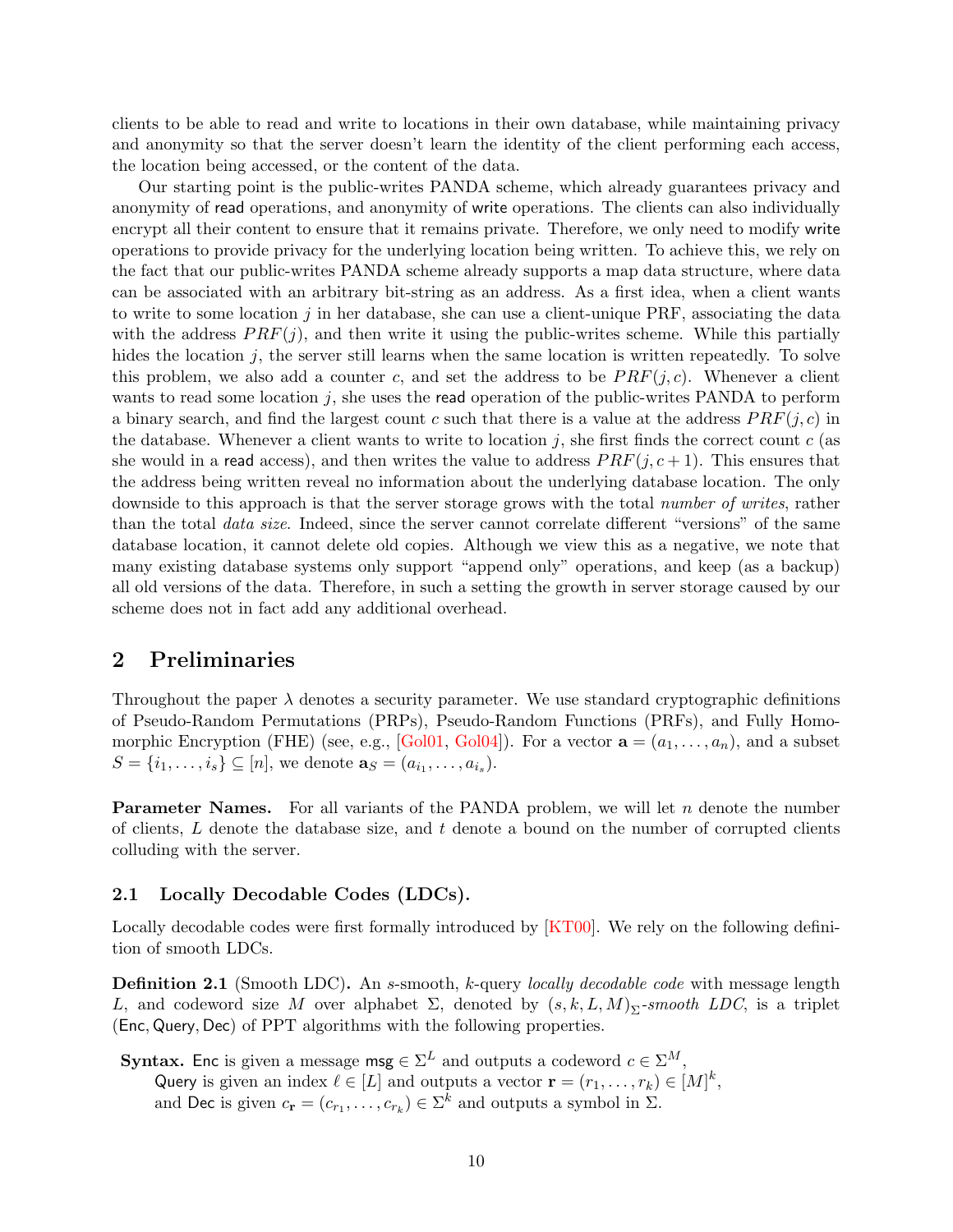**Local decodability.** For every message  $\mathsf{msg} \in \Sigma^L$ , and every index  $\ell \in [L]$ ,

 $\Pr\left[\mathbf{r} \leftarrow \mathsf{Query}\left(\ell\right) \ : \ \mathsf{Dec}\left(\mathsf{Enc}\left(\mathsf{msg}\right)_{\mathbf{r}}\right) = \mathsf{msg}_\ell\right] = 1.$ 

**Smoothness.** For every index  $\ell \in [L]$ , the distribution of  $(r_1, \ldots, r_k) \leftarrow Q$ uery  $(\ell)$  is s-wise uniform. In particular, for any subset  $S \subseteq [k]$  of size  $|S| = s$ , the random variables  $r_i : i \in S$ are uniformly random over  $[M]$  and independent of each other.

We will use the Reed-Muller (RM) family of LDCs [\[Ree54,](#page-41-8) [Mul54\]](#page-41-9) over a finite field  $\mathbb F$  which, roughly, are defined by m-variate polynomials over  $\mathbb F$ . More specifically, to encode messages in  $\mathbb F^L$ , one chooses a subset  $H \subseteq \mathbb{F}$  such that  $|H|^m \geq L$ . Encoding a message msg  $\in \mathbb{F}^L$  is performed by interpreting the message as a function  $\text{msg}: H^m \to \mathbb{F}$ , and letting  $\widetilde{\text{msg}}: \mathbb{F}^m \to \mathbb{F}$  be the low degree extension of msg; i.e., the m-variate polynomial of individual degree  $\langle |H|$  whose restriction to  $H^m$ equals msg. The codeword c consists of the evaluations of  $\widetilde{mgg}$  at all points if  $\mathbb{F}^m$ . We can locally decode any coordinate  $\ell \in [L]$  of the message by thinking of  $\ell$  as a value in  $H^m$ . This is done by choosing a random degree-s curve  $\varphi : \mathbb{F} \to \mathbb{F}^m$  such that  $\varphi(0) = \ell$ , and querying the codeword on  $k \ge ms (|H|-1)$  non-0 points on the curve. The decoder then uses the answers  $a_1, \dots, a_k$ to interpolate the (unique) univariate degree- $(k-1)$  polynomial  $\tilde{\varphi}$  such that  $\tilde{\varphi}(i) = a_i$  for every  $1 \leq i \leq k$ . It outputs  $\tilde{\varphi}(0)$  as the  $\ell$ 'th message symbol. To guarantee that the field contains sufficiently many evaluation points, the field is chosen such that  $|\mathbb{F}| \geq k+1$ . The codeword length is  $M = |\mathbb{F}|^m$ .

<span id="page-11-2"></span>**Theorem 2.2.** For any constant  $\varepsilon > 0$ , there exist  $(s, k, L, M)_{\Sigma}$ -smooth LDCs with  $|\Sigma| = \text{poly}(s, \log L)$ ,  $k = \text{poly}(s, \log L)$  and  $M = L^{1+\varepsilon} \cdot \text{poly}(s, \log L)$ . Furthermore, the encoding time is  $\widetilde{O}(M)$  and the decoding time is  $\tilde{O}(k)$ .

*Proof.* Let  $\hat{s} = \max\{s, \lceil \log L \rceil\}$ . For any constant  $c \geq 1$ , choose H and m such that  $|H| = \hat{s}^c$ and  $m = \lceil (\log_{\hat{s}} L)/c \rceil$ . This satisfies  $|H|^m \geq L$  as required. Furthermore  $m \leq \hat{s}$ . Then we set  $k = ms(|H|-1) \leq \hat{s}^{c+2}$  and we can choose a characteristic-2 field  $\Sigma = \mathbb{F}$  of size  $k+1 \leq |\mathbb{F}| \leq$  $2k \leq \hat{s}^{c+3}$ . This gives  $M = |\mathbb{F}|^m \leq (\hat{s}^{c+3})^{\lceil (\log_{\hat{s}} L)/c \rceil} \leq (\hat{s}^{c+3}) (\hat{s}^{c+3})^{\lceil (\log_{\hat{s}} L)/c \rceil} \leq L^{1+3/c} \cdot \text{poly}(s, \log L)$ . We get the bound in the Theorem by picking  $c > 3/\varepsilon$ . For the run times, we can rely on FFT techniques for fast multi-variate polynomial interpolation and evaluation. See Appendix [A](#page-41-0) for a further discussion.  $\Box$ 

# <span id="page-11-0"></span>3 Read-Only PANDA

In this section we describe our read-only PANDA scheme. We first formally define this notion. At a high level, a PANDA scheme is run between a server S and n clients  $C_1, \dots, C_n$ , and allows clients to securely access a database DB, even in the presence of a (semi-honestly) corrupted coalition consisting of the server  $S$  and a subset of at most  $t$  of the clients. In this section, we focus on the setting of a *read-only, public* database, in which the security guarantee is that read operations of honest clients remain entirely private and anonymous, meaning the corrupted coalition learns nothing about the identity of the client performed the operation, or which location was accessed.

<span id="page-11-1"></span>**Definition 3.1** (RO-PANDA). A Read-Only Private Anonymous Data Access (RO-PANDA) scheme consists of procedures (Setup, Read) with the following syntax:

• Setup( $1^{\lambda}, 1^n, 1^t$ , DB) is a function that takes as input a security parameter  $\lambda$ , the number of clients n, a collusion bound t, and a database  $DB \in \{0,1\}^L$ , and outputs the initial server state st<sub>S</sub>, and client keys  $ck_1, \dots, ck_n$ . We require that the size of the client keys  $|ck_j|$  is bounded by some fixed polynomial in the security parameter  $\lambda$ , independent of  $n, t$ ,  $|DB|$ .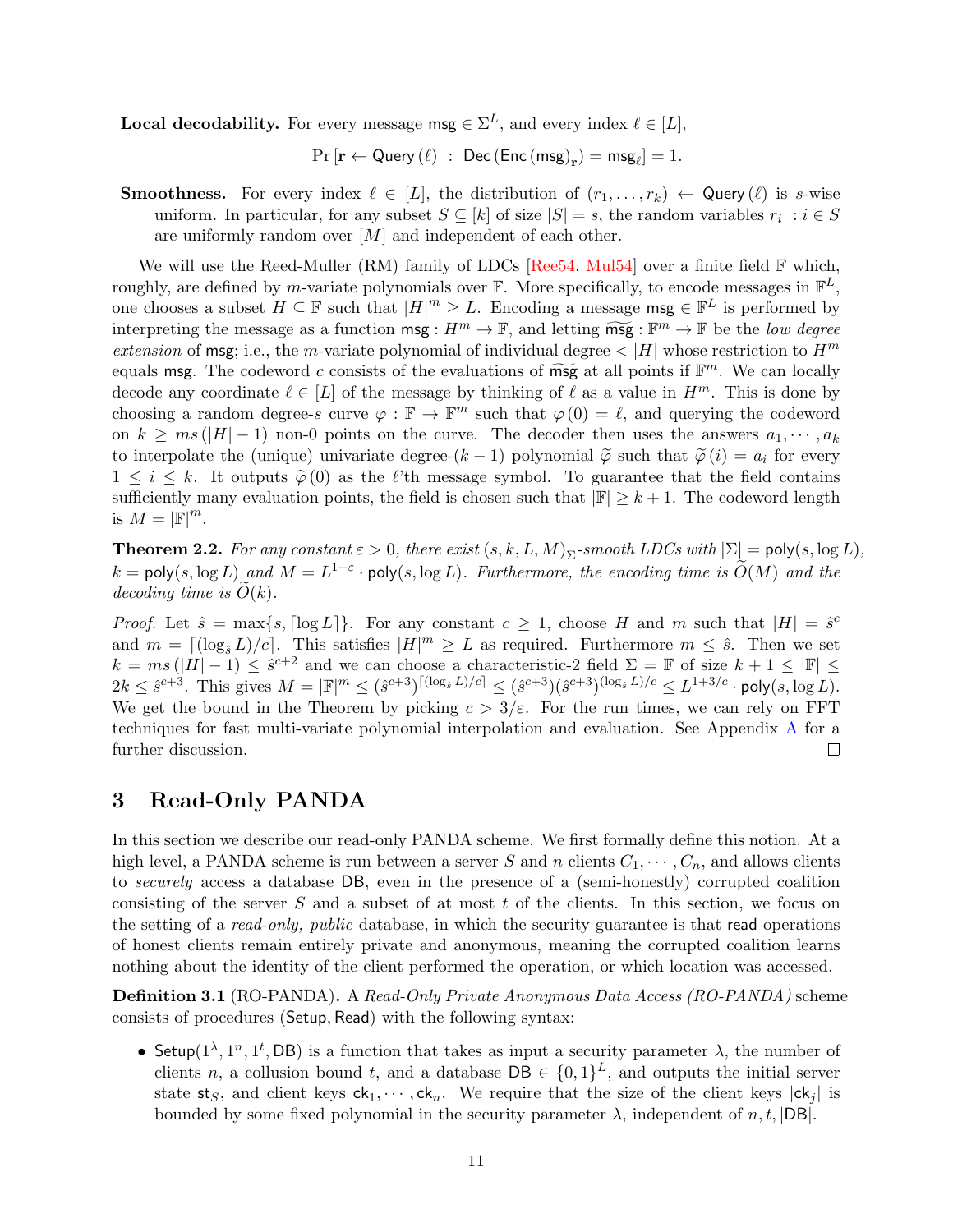• Read is a protocol between the server S and a client  $C_i$ . The client holds as input an address addr  $\in$  [L] and the client key ck<sub>i</sub>, and the server holds its current states st<sub>S</sub>. The output of the protocol is a value val to the client, and an updated server state  $\mathsf{st}'_S$ .

We require the following correctness and security properties.

- Correctness: In any execution of the Setup algorithm followed by a sequence of Read protocols between various clients and the server, each client always outputs the correct database value val  $= DB_{\text{addr}}$  at the end of each protocol.
- Security: Any PPT adversary A has only negl( $\lambda$ ) advantage in the following security game with a challenger  $\mathcal{C}$ :
	- $-$  A sends to C:
		- ∗ The values *n*, *t* and the database DB ∈  $\{0,1\}^L$ .
		- ∗ A subset  $T \subset [n]$  of corrupted clients with  $|T| \leq t$ .
		- $*$  A pair of read sequences  $R^0 = \left(j_l^0, \textsf{addr}_l^0\right)_{1 \leq l \leq q}, R^1 = \left(j_l^1, \textsf{addr}_l^1\right)_{1 \leq l \leq q}$  (for some  $q \in \mathbb{N}$ ), where  $(j_l^b, \mathsf{addr}_l^b)$  denotes that client  $j_l^b \in [n]$  reads address  $\mathsf{addr}_l^b \in [L].$

We require that  $(j_l^0, \text{addr}_l^0) = (j_l^1, \text{addr}_l^1)$  for every  $l \in [q]$  such that  $j_l^0 \in T \vee j_l^1 \in T$ .

- $\mathcal C$  performs the following:
	- ∗ Picks a random bit b ← {0, 1}.
	- ∗ Initializes the scheme by computing Setup  $(1^{\lambda}, 1^n, 1^t, \mathsf{DB})$ .
	- $∗$  Sequentially executes the sequence  $R<sup>b</sup>$  of Read protocol executions between the honest server and clients. It sends to  $A$  the views of the server  $S$  and the corrupted clients  ${C_j}_{j \in T}$  during these protocol executions, where the view of each party consists of its internal state, randomness, and all protocol messages received.
- $-$  A outputs a bit  $b'$ .

The advantage  $\mathsf{Adv}_{\mathcal{A}}(\lambda)$  of  $\mathcal{A}$  in the security game is defined as:  $\mathsf{Adv}_{\mathcal{A}}(\lambda) = |\Pr[b' = b] - \frac{1}{2}$  $\frac{1}{2}$ .

Efficiency Goals. Since a secure PANDA scheme can be trivially obtained by having the client store the entire database locally, or having the server send the entire database to the client in every read request, the *efficiency* of the scheme is our main concern. We focus on minimizing the client storage and the client/server run-time during each Read protocol. At the very least, we require these to be  $t \cdot o$  ( $|DB|$ ).

Bounded-Access PANDA. We will also consider a weaker notion of a bounded-access RO-PANDA scheme, for which security is only guaranteed to hold as long as the total number of read operations  $q$  is a-priori bounded. Such schemes will be useful building blocks for designing RO-PANDA schemes with full-fledged security.

**Definition 3.2** (B-access RO-PANDA). Let B be an access bound. We say that (Setup, Read) is a B-access RO-PANDA scheme if the security property of Definition [3.1](#page-11-1) is only guaranteed to hold for PPT adversaries that are restricted to choose read sequences  $R^0, R^1$  of length  $q \leq B$ .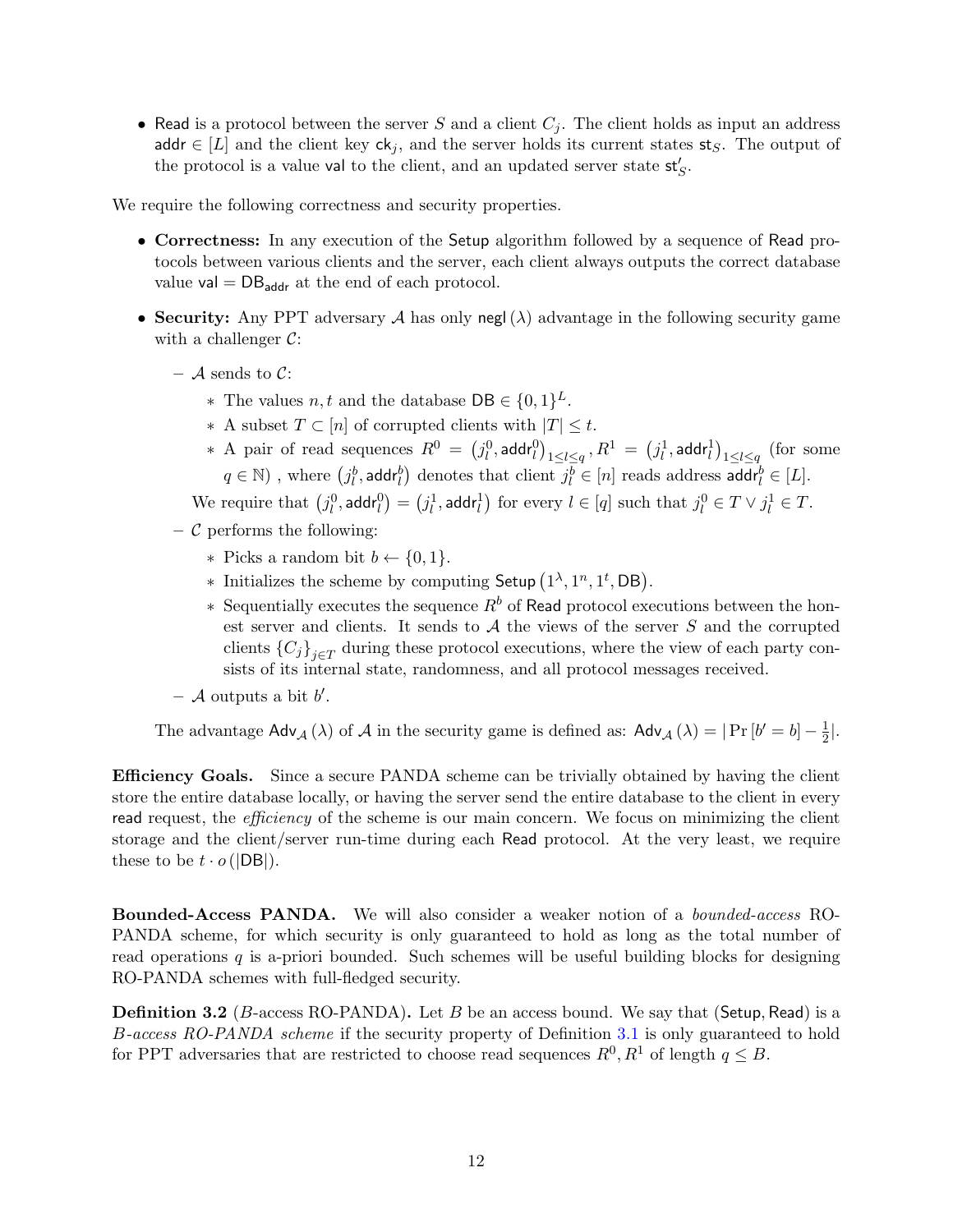Remark on Adaptive Security. Note that, for simplicity, our definition is selective, where the adversary chooses the entire read sequences  $R^0, R^1$  ahead of time. We could also consider a stronger adaptive security definition where the adversary chooses the sequence of reads *adaptively* as the protocol progresses. Although our constructions are also secure in the stronger setting (with minimal modifications to the proofs), we chose to present our results in the selective setting to keep them as simple as possible.

#### <span id="page-13-0"></span>3.1 A Bounded-Access Read-Only PANDA Scheme

As a first step, we now show how to construct a bounded-access RO-PANDA scheme, yielding the following theorem.

<span id="page-13-2"></span>**Theorem 3.3** (B-access RO-PANDA). Assuming one-way functions exist, for any constant  $\varepsilon > 0$ there is a B-bounded access RO-PANDA where, for n clients with t collusion bound and database size L:

- The client and server complexity during each Read protocol is  $t \cdot \text{poly}(\lambda, \log L)$ .
- The client storage is  $t \cdot \text{poly}(\lambda, \log L)$ .
- The server storage is  $\alpha \leq t \cdot L^{1+\varepsilon}$  · poly $(\lambda, \log L)$ .
- The access bound is  $B = \alpha/(t \cdot \text{poly}(\lambda, \log L)).$

Note that in the above theorem we can increase the access-bound  $B$  arbitrarily by artificially inflating the database size L to increase  $\alpha$ . However, we will mainly be interested in having a small ratio  $\alpha/B$  while keeping  $\alpha$  as small as possible.

Construction Outline. As outlined in the introduction, our idea is inspired by the recent works of Canetti et al. [\[CHR17\]](#page-39-5) and Boyle et al. [\[BIPW17\]](#page-39-6) on DEPIR. We rely on an s-smooth, k-query LDC where  $s = \lambda$  is set to be the security parameter. We think of the server S as consisting of  $k' = k^2t$  different "virtual servers", where t is the collusion bound. Each virtual server contains a permuted copy of the LDC codeword under a fresh PRP. Each client is assigned a random committee consisting of  $k$  out of  $k'$  of the virtual servers and gets the corresponding PRP keys. To retrieve an entry from the database, the client runs the LDC local decoding algorithm, which requests to see k codeword locations, and reads these locations using the virtual servers on its committee by applying the corresponding PRPs. It also reads uniformly random locations from the  $k'-k$  virtual servers that are not on its committee.

<span id="page-13-1"></span>Construction 3.4 (B-Access RO-PANDA). The scheme uses the following building blocks:

- An  $(s, k, L, M)_{\Sigma}$ -smooth LDC (Enc<sub>LDC</sub>, Query<sub>LDC</sub>, Dec<sub>LDC</sub>) (see Definition [2.1,](#page-10-2) Theorem [2.2\)](#page-11-2).
- A CPA-secure symmetric encryption scheme  $(\text{KeyGen}_{sym}, \text{Enc}_{sym}, \text{Dec}_{sym}).$
- A pseudorandom permutation (PRP) family  $P : \{0,1\}^{\lambda} \times [M] \rightarrow [M]$  where for every  $K \in \{0,1\}^{\lambda}$  the function  $P(K, \cdot)$  is a permutation.

The scheme consists of the following procedures:

• Setup( $1^{\lambda}, 1^n, 1^t, DB$ ): Recall that *n* denotes the number of clients, *t* is the collusion bound, and  $DB \in \{0,1\}^L$ . Instantiate the LDC with message size L and smoothness  $s = \lambda$ , and let k be the corresponding number of queries, M be the corresponding codeword size and  $\Sigma$  be the alphabet. Set  $k' = k^2 t$  to be the number of virtual servers. Proceed as follows.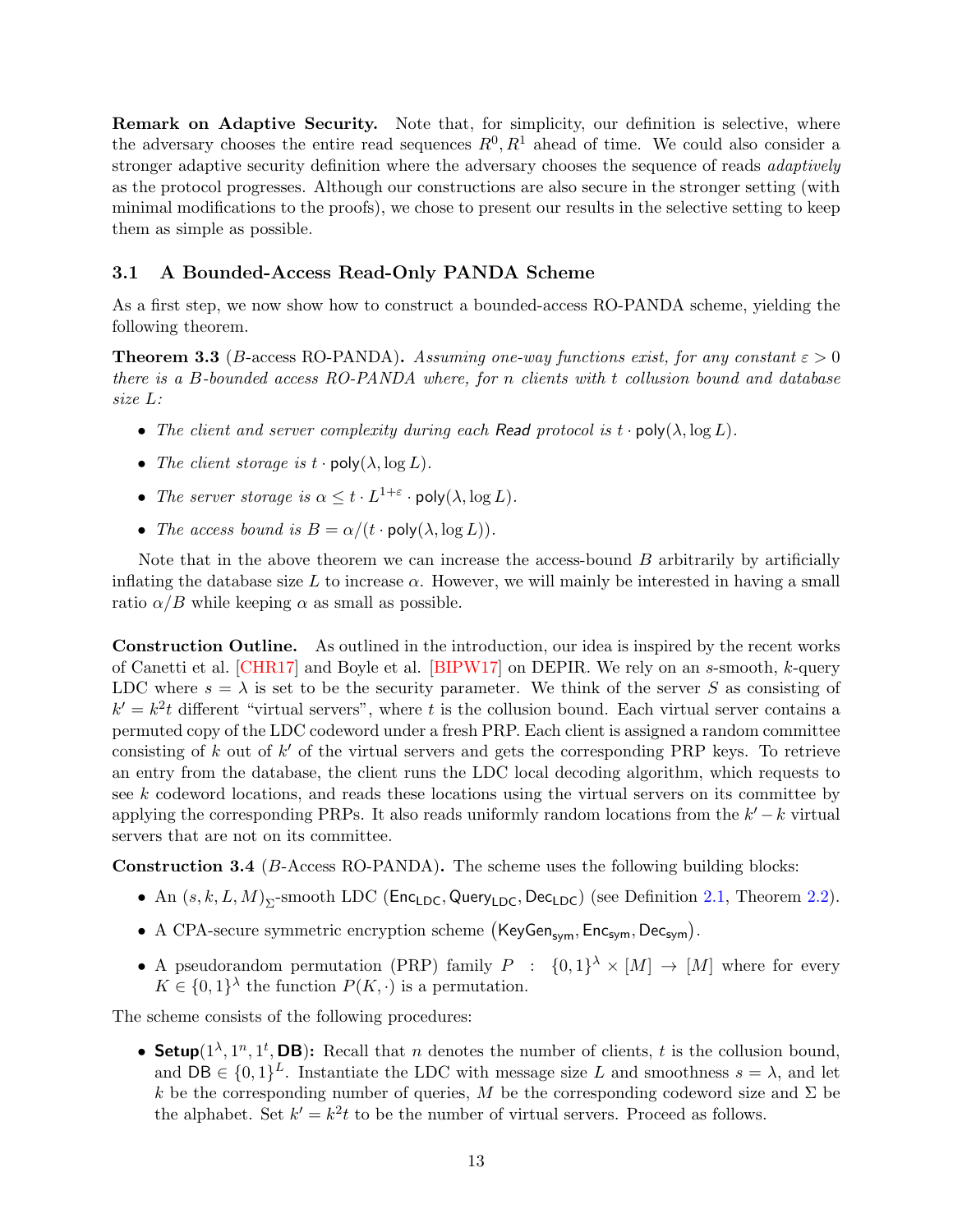- Database encoding. Generate the codeword  $\widetilde{DB} = \text{Enc}_{LDC} (DB)$  with  $\widetilde{DB} \in \Sigma^M$ .
- Virtual server generation. For every  $1 \leq i \leq k'$ :
	- ∗ Generate a PRP key  $K_{\text{PRP}}^i$  ←  $\{0,1\}^{\lambda}$ , and an encryption key  $K_{\text{sym}}^i$  ← KeyGen $_{\mathsf{sym}}\left( 1^{\lambda}\right) .$
	- ∗ Let  $\widehat{\text{DB}}^i \in \Sigma^M$  be a permuted database which satisfies  $\widehat{\text{DB}}_{P(K_{\text{PRP}}^i,j)}^i = \widetilde{\text{DB}}_j$  for all  $j \in [M]$ .
	- \* Let  $\widetilde{\mathsf{DB}}^i$  be the encrypted-permuted database with  $\widetilde{\mathsf{DB}}^i_j = \mathsf{Enc}_{\mathsf{sym}}\left(K^i_{\mathsf{sym}}, \widehat{\mathsf{DB}}^i_j\right)$ .
- − Committee generation. For every  $j \in [n]$ , pick a random size-k subset  $\mathsf{S}_j \subseteq [k']$ .
- $-$  Output. For each client  $C_j$ , set the client key  $ck_j = (S_j, \{K_{PRP}^i, K_{sym}^i : i \in S_j\})$  to consist of the description of the committee and the PRP and encryption keys of the virtual servers on the committee. Set the server state  $\mathsf{st}_S = \{ \widetilde{\mathsf{DB}}^i : i \in [k'] \}$  to consist of the encrypted-permuted databases of every virtual server.
- The Read protocol. To read database entry at location addr  $\in [L]$  from the server S, a client  $C_j$  with key  $\mathsf{ck}_j = (\mathsf{S}_j, \{K^i_{\mathsf{PRP}}, K^i_{\mathsf{sym}} : i \in \mathsf{S}_j\})$  operates as follows.
	- $-$  (Query.) Denote  $\mathsf{S}_j = \{v_1, \ldots, v_k\}$  ⊆ [k']. Sample  $(r_{v_1}, \cdots, r_{v_k})$  ← Query<sub>LDC</sub> (addr), and for each  $v \in \mathsf{S}_j$  set  $\hat{r}_v = P(K_{\text{PRP}}^v, r_v)$  to be the query to virtual server v. For every  $v \in [k'] \setminus \mathsf{S}_j$ , pick  $\hat{r}_v \in_R [M]$  uniformly.
	- $-$  *(Recover)*. Send  $(\hat{r}_1, \dots, \hat{r}_{k'})$  to the server S and obtain the answers  $\left( \widetilde{\mathsf{DB}}_{\hat{r}_1}^1, \dots, \widetilde{\mathsf{DB}}_{\hat{r}_{k'}}^{k'} \right)$  $\hat{r}_{k'}$  . For every  $v = v_h \in \mathsf{S}_j$ , decrypt  $a_h = \mathsf{Dec}_{\mathsf{sym}}\left(K^v_{\mathsf{sym}}, \widetilde{\mathsf{DB}}_{\hat{r}_v}^v\right)$ , and output  $\mathsf{Dec}_{\mathsf{LDC}}\left(a_1, \cdots, a_k\right)$ .

Remark. Note that in the above construction the server is completely static and stateless. Indeed the Read protocol simply consists of the client retrieving some subset of the locations from the server.

#### <span id="page-14-0"></span>3.1.1 Proof of Security

We prove the following claim about the above construction.

<span id="page-14-1"></span>**Claim 3.5.** Assuming the security of all of the building blocks, Construction [3.4](#page-13-1) is B-boundedaccess RO-PANDA for  $B = M/(2k^2)$ .

Claim implies Theorem. It's easy to see that Claim [3.5](#page-14-1) immediately implies Theorem [3.3](#page-13-2) by plugging in the LDC parameters from Theorem [2.2.](#page-11-2) In particular, for  $n$  clients,  $t$  collusion bound and database size L:

- The client/server run-time is  $k' \log |\Sigma| = tk^2 \log |\Sigma| = t \cdot \text{poly}(\lambda, \log L)$ .
- The client storage is  $k' \cdot (\text{poly}(\lambda) + \log L) = t \cdot \text{poly}(\lambda, \log L)$ .
- The server storage is  $\alpha = k' \cdot M \cdot \log |\Sigma| = tk^2 M \cdot \log |\Sigma| = t \cdot L^{1+\varepsilon} \cdot \text{poly}(\lambda, \log L).$
- The bound B is  $B = M/(2k^2) = \alpha/(t \cdot \text{poly}(\lambda, \log L)).$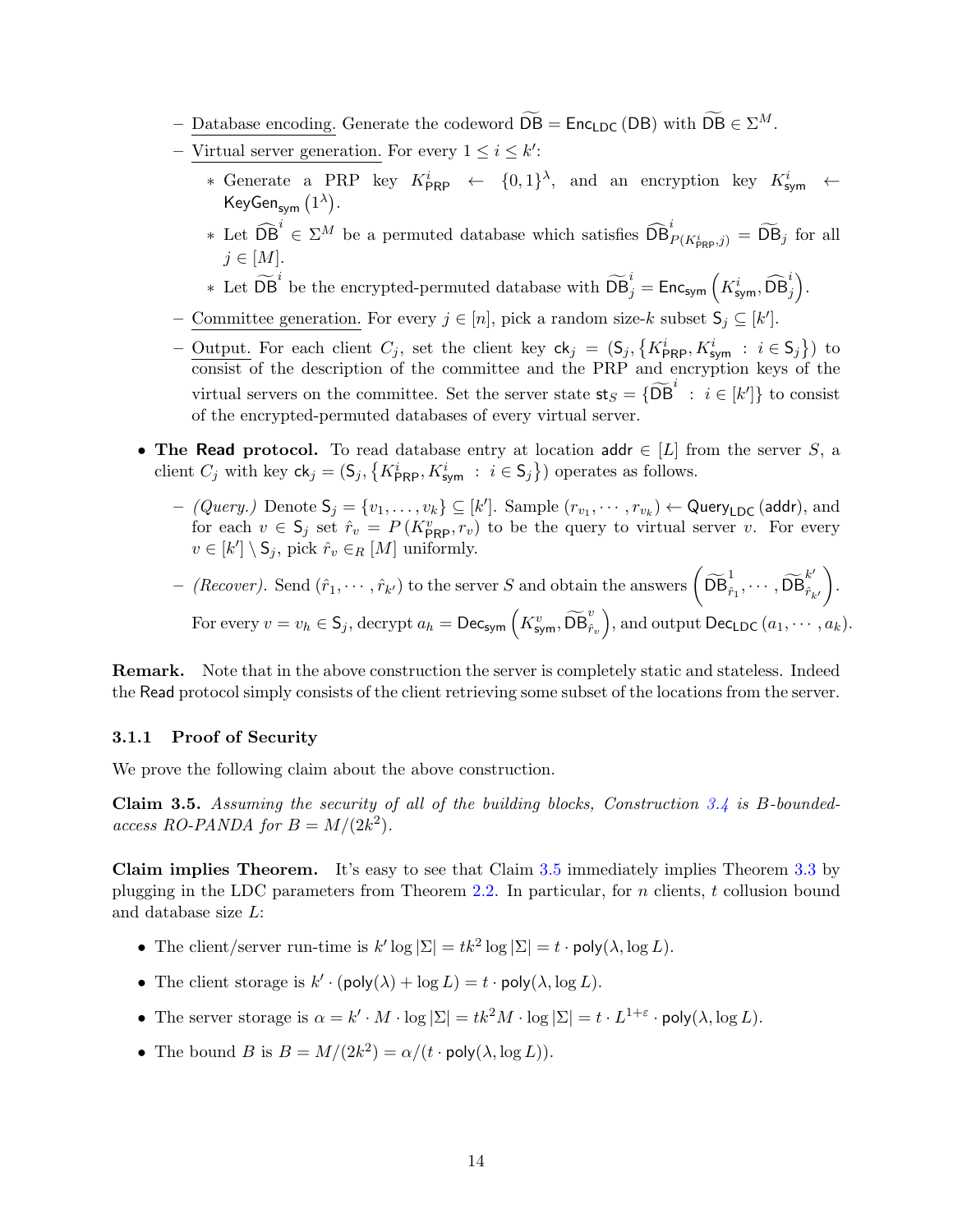Background Lemmas. To show that the construction is secure, we rely on two lemmas. The first lemma comes from the work of Canetti et al. [\[CHR17\]](#page-39-5).

<span id="page-15-1"></span>**Lemma 3.6** (Lemma 1 in [\[CHR17\]](#page-39-5)). Let  $X = (X_1, \dots, X_m)$ ,  $Y = (Y_1, \dots, Y_m)$  be l-wise independent random variables such that for every  $1 \leq i \leq m$ ,  $X_i, Y_i$  are identically distributed. Assume also that there is a value  $\star$  such that  $Pr[X_i = \star] \geq 1 - \delta$ . Then  $SD(X, Y) \leq (m\delta)^{l/2} + m^{l-1}\delta^{l/2 - 1} \leq$  $2m^{l-1}\delta^{l/2-1} \leq 2m(m^2\delta)^{l/2-1}.$ 

The second lemma deals with the intersection size of random sets.

<span id="page-15-0"></span>**Lemma 3.7.** Let  $T \subseteq [n]$  be an arbitrary set of size  $|T| \le t$ . Let  $S_1, \dots, S_n$  be chosen as random subsets  $S_j \subseteq [k']$  of size  $|S_j| = k$ , where  $k' = k^2t$ . Then, for all  $\rho > 2e$ , the probability that there exists some  $j \in [n] \setminus T$  such that  $|(\cup_{i \in T} S_i) \cap S_j| \ge \rho$  is at most  $n \cdot 2^{-\rho}$ .

*Proof.* Define  $E = \bigcup_{i \in T} S_i$  and let  $\ell = |E|$  so that  $\ell \leq tk$ . For any fixed  $j \in [n] \setminus T$  the set  $S_j$  is random and independent of E and therefore we have

$$
\Pr[|S_j \cap E| \ge \rho] = \frac{\binom{\ell}{\rho} \binom{k'-\rho}{k-\rho}}{\binom{k'}{k}} \le \left(\frac{e\ell}{\rho}\right)^{\rho} \cdot \frac{\binom{k'-\rho}{k-\rho}}{\binom{k'}{k}} \\
\le \left(\frac{e\ell}{\rho}\right)^{\rho} \cdot \frac{k(k-1)\cdots(k-\rho+1)}{k'(k'-1)\cdots(k'-\rho+1)} \\
\le \left(\frac{e\ell}{\rho}\right)^{\rho} \left(\frac{1}{\ell}\right)^{\rho} \\
\le \left(\frac{e}{\rho}\right)^{\rho} \le \left(\frac{1}{2}\right)^{\rho}
$$

were the third line follows since  $\frac{k-x}{k'-x} \leq \frac{k}{k'}$  $\frac{k}{k'} \leq \frac{1}{\ell}$  $\frac{1}{\ell}$  for  $0 \leq x \leq \rho - 1$ . The lemma follows by a union bound over all  $j \in [n]$ .  $\Box$ 

**Proof of Claim.** We are now ready to prove Claim [3.5.](#page-14-1)

Proof of Claim [3.5.](#page-14-1) The correctness of the scheme follows directly from the correctness of the LDC and the symmetric encryption scheme. We now argue security.

Let A be a PPT adversary corrupting the server and a subset T of at most t clients. Let  $R^0, R^1$ be the two sequences of read operations of length  $q \leq B$  which A chooses in the security game. Without loss of generality, we can assume that  $R^0, R^1$  do not contain read operations by corrupted clients since  $A$  can generate the corresponding accesses itself (and it does not affect the server state in any way). Let  $S_1, \ldots, S_n$  be the random committees chosen during Setup and let  $E = \bigcup_{i \in T} S_i$ . We proceed via a sequence of hybrids.

 $H_1$  Hybrid  $H_1$  is the security game as in Definition [3.1.](#page-11-1)

 $\mathbf{H}_{2}$  In hybrid  $H_{2}$ , for all  $i \notin E$ , we replace the encrypted database  $\widetilde{DB}^{i}$  by a dummy encryption (e.g.,) of the all 0 string.

Hybrids  $H_1$  and  $H_2$  are computationally indistinguishable by CPA security of the encryption scheme.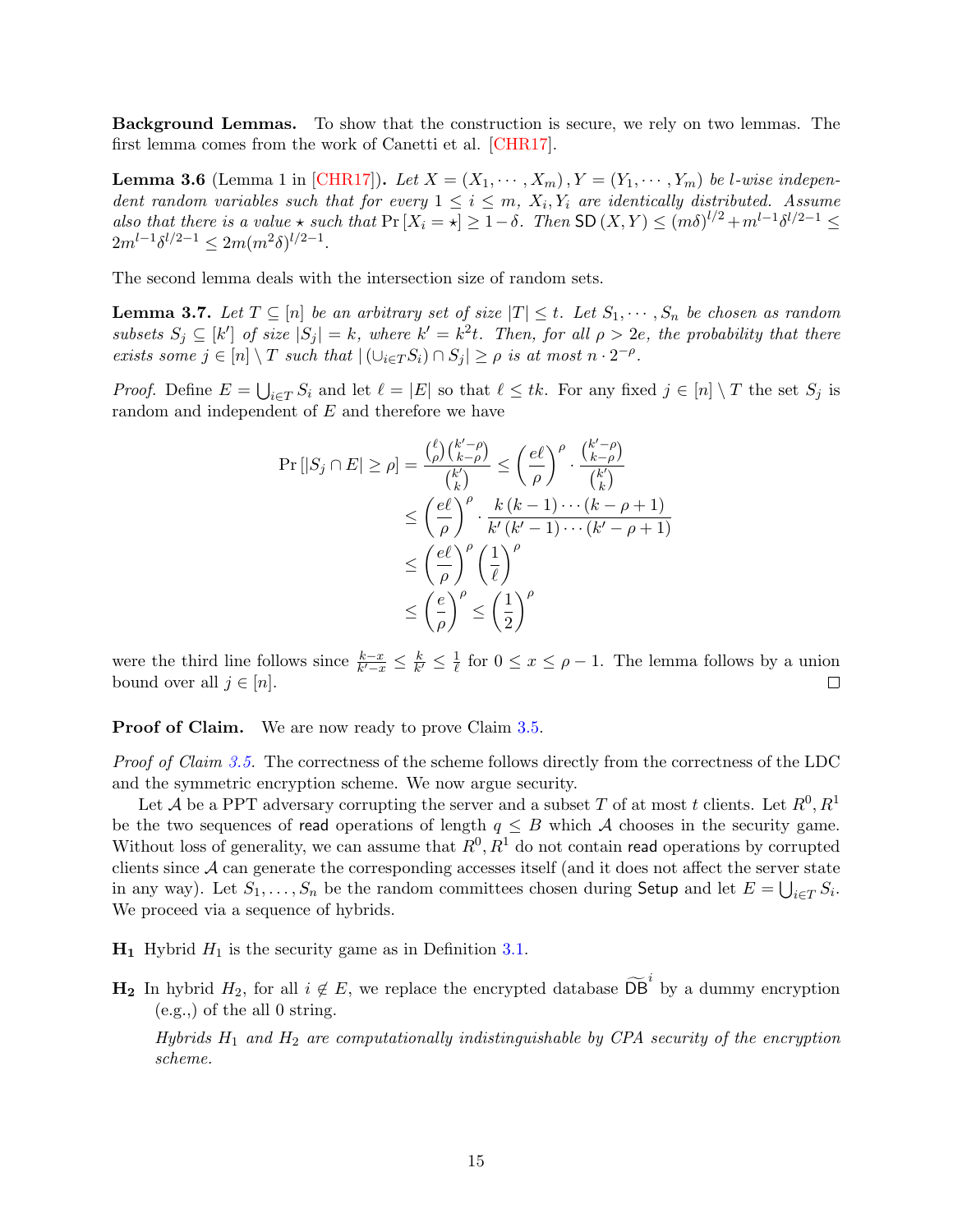- **H<sub>3</sub>** In hybrid  $H_3$ , for all  $i \notin E$  we replace all calls to the PRP  $P(K_{\text{PRP}}^i, \cdot)$  during the various executions of the Read protocol with a truly random permutation  $\pi^i : [M] \to [M]$ . Hybrids  $H_2$  and  $H_3$  are computationally indistinguishable by PRP security. Here we rely on the fact that in both hybrids the encrypted database  $\widetilde{DB}^i$  for  $i \notin E$  is independent of the permutation.
- $H_4$  In hybrid  $H_4$ , if during the committee selection in the Setup algorithm it occurs that there exists some  $j \in [n] \setminus T$  such that  $|E \cap S_j| \geq s/2$ , then the game immediately halts. Hybrids H<sub>3</sub> and H<sub>4</sub> are statistically indistinguishable by Lemma [3.7,](#page-15-0) where we set  $\rho = s/2$ . Recall that  $s = \lambda$  and therefore  $n \cdot 2^{-\rho} = \text{negl}(\lambda)$ .
- $\rm{\bf H_5}$  In hybrid  $H_5$ , we replace the queries  $(\hat{r}_1,\cdots,\hat{r}_{k'})$  created during the execution of each Read protocol with truly random values  $(u_1, \dots, u_{k'}) \leftarrow [M]^{k'}$ .

The main technical difficulty is showing that hybrids  $H_4$  and  $H_5$  are (statistically) indistinguishable, which we do below. Once we do that, note that hybrid  $H_5$  is independent of the challenge bit b and therefore in hybrid  $H_5$  we have  $Pr[b = b'] = \frac{1}{2}$ . Since hybrids  $H_1$  and  $H_5$  are indistinguishable, it means that in hybrid  $H_1$  we must have  $|\Pr[b=b'] - \frac{1}{2}$  $\frac{1}{2}$  = negl( $\lambda$ ) which proves the claim.

We are left to show that hybrids  $H_4$  and  $H_5$  are statistically indistinguishable. We do this by showing that for every Read protocol execution, even if we fix the entire view of the adversary prior to this protocol, the queries sent during the protocol in hybrid  $H_4$  are statistically close to uniform. The protocol is executed by some honest client j with committee  $S_j = \{v_1, \ldots, v_k\}$  and we know that  $|S_j \cap E| \leq s/2$ . Let  $(\hat{r}_1, \dots, \hat{r}_{k'})$  be the distribution on the client queries in the protocol.

- (i) For all  $v \notin S_j$  the values  $\hat{r}_v$  are chosen uniformly at random and independently by the client.
- (ii) For  $v \in S_j \cap E$ , the values  $\hat{r}_v = P(K_{\text{PRP}}^v, r_v)$  are uniformly random by the s-wise independence of  $\{r_v\}_{v \in S_j}$  and the fact that  $|S_j \cap E| \leq s/2$ .
- (iii) For  $v \in S_j \setminus E$ , we want to show that the values  $\hat{r}_v = \pi^v(r_v)$  are statistically close to uniform, even if we condition on (i),(ii). Note that the values  $\{r_v\}_{v \in S_i\setminus E}$  are  $s/2$ -wise independent even conditioned on the above, and therefore so are the values  $\{\hat{r}_v\}_{v\in S_i\setminus E}$ . For each v, let  $\mathcal{Z}_v\subseteq [M]$ be the set of values  $\pi^v(r)$  that were queried in some prior protocol execution by some client. Then  $|\mathcal{Z}_v| \leq B$ . Note that if  $\hat{r}_v = \pi^v(r_v) \notin \mathcal{Z}_v$  then  $\hat{r}_v$  is simply uniform over  $[M] \setminus \mathcal{Z}_v$  by the randomness of the permutation  $\pi^v$ . We can define random variables  $X_v$  where  $X_v = \hat{r}_v$ when  $\hat{r}_v \in \mathcal{Z}_v$  and  $X_v = \star$  otherwise. We can then think of sampling  $\{\hat{r}_v\}_{v \in S_i \setminus E}$  by sampling  ${X_v}_{v \in S_i \setminus E}$  and defining  $\hat{r}_v = X_v$  when  $X_v \neq \star$  and sampling  $\hat{r}_v$  uniformly at random over  $[M] \setminus \mathcal{Z}_v$  otherwise. Note that  $\{X_v\}_{v \in S_j \setminus E}$  is a set of  $|S_j \setminus E| \leq k$  variables which are  $s/2$ -wise independent and  $Pr[X_v = \star] \geq 1 - \delta$  where  $\delta \leq |\mathcal{Z}_v|/M \leq B/M$ . Therefore, by applying Lemma [3.6,](#page-15-1) the variables  $\{X_v\}_{v\in S_i\setminus E}$  are statistically close to truly independent variables  ${Y_v}_{v \in S_i \setminus E}$  such that each  $Y_v$  has the same marginal distribution as  $X_v$ , where the statistical distance is  $2k(k^2B/M)^{s/4-1} \leq 2k(1/2)^{s/4-1} = \text{negl}(\lambda)$ . Replacing the variables  $\{X_v\}$  by  $\{Y_v\}$ is equivalent to replacing the values  $\{\hat{r}_v\}_{v \in S_i \setminus E}$  by truly uniform and independent values.

 $\Box$ 

#### <span id="page-16-0"></span>3.2 Public-Encoding PANDA

In this section we describe a *public-encoding* variant of bounded-access RO-PANDA schemes, which will be used in the following sections to construct an unbounded-access RO-PANDA as well as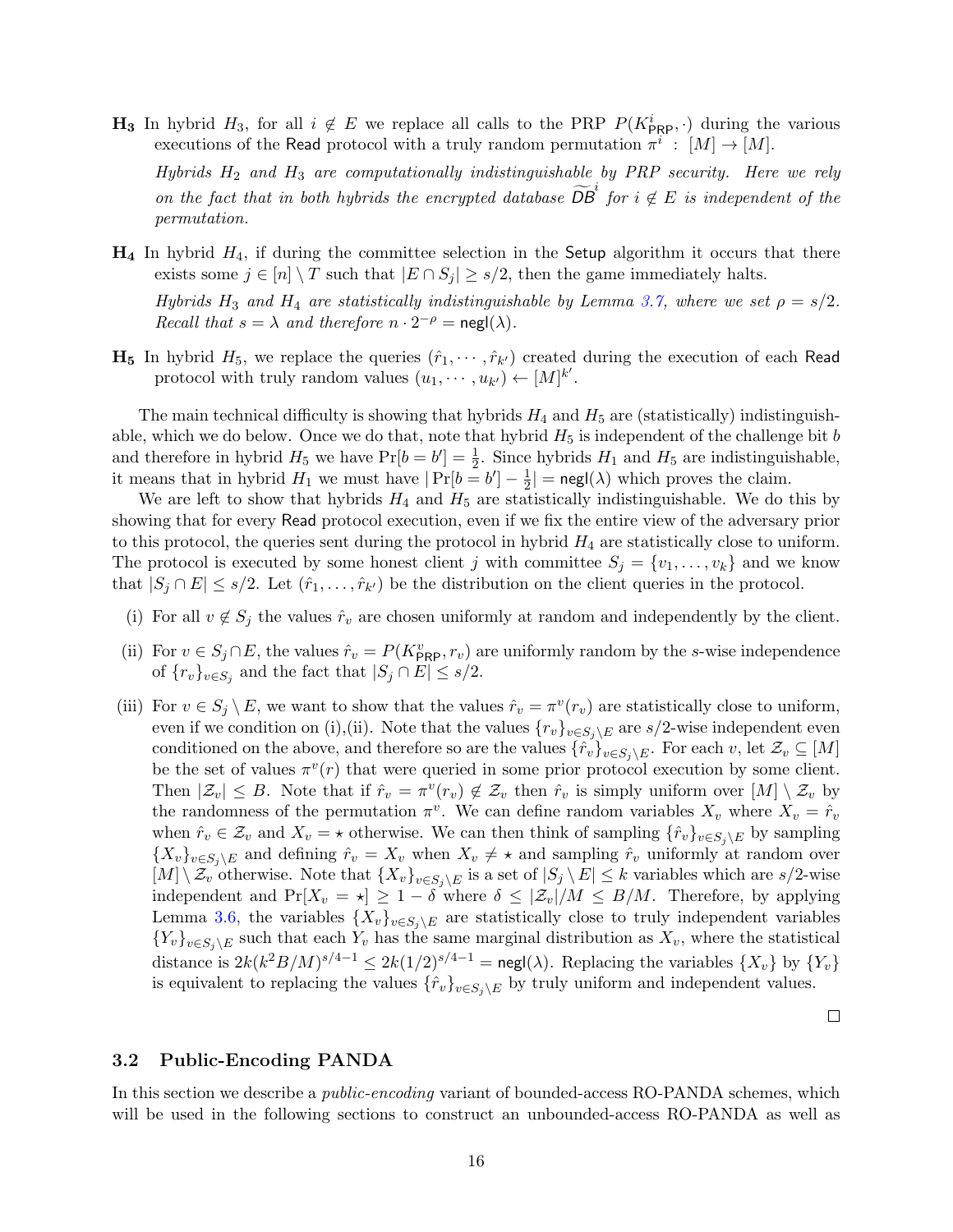PANDA schemes that support writes. At a high level, a public-encoding bounded-access PANDA scheme contains a key-generation algorithm KeyGen that generates a public key pk and a set  $\{ck_i\}$ of client secret keys. Any database owner can locally encode the database using only the public key. The scheme guarantees privacy and anonymity, even if the adversary obtains a subset of the secret keys, as long as the honest clients make at most  $B$  accesses to the database. Furthermore, we allow the server to create many encodings of the same, or different, databases with respect to some labels lab, and the clients can generate accesses using the corresponding label lab. As long as the clients make at most  $B$  accesses with respect to any *one* label, security is maintained.

<span id="page-17-0"></span>Definition 3.8 (Public-Encoding PANDA). A public-encoding PANDA (PE-PANDA) consists of a tuple of algorithms (KeyGen, Encode, Query, Recover) with the following syntax.

- KeyGen( $1^{\lambda}, 1^n, 1^t, 1^L$ ) is a PPT algorithm that takes as input a security parameter  $\lambda$ , the number of clients  $n$ , and the collusion bound  $t$ , and a database size  $L$ . It outputs a public key pk, and a set of client secret keys  $\{\mathsf{ck}_j\}_{j\in[n]}.$
- Encode(pk, DB, lab) is a deterministic algorithm that takes as input a public-key pk, a database DB, and a label lab, and outputs an encoded database DB.
- Query( $ck_j$ , addr, lab) is a PPT algorithm that takes as input a secret-key  $ck_j$ , an address addr in a database, and a label lab, and generates a list  $(q_1, \dots, q_{k'})$  of coordinates in the encoded database.
- Recover  $\left($  ck $_j$ , lab,  $\left(\widetilde{\mathsf{DB}}_{q_1}, \cdots, \widetilde{\mathsf{DB}}_{q_{k'}}\right)\right)$  is a deterministic algorithm that takes as input a secretkey  $\mathsf{ck},$  a label lab, and a list  $\left(\widetilde{\mathsf{DB}}_{q_1},\cdots,\widetilde{\mathsf{DB}}_{q_{k'}}\right)$  of entries in an encoded database, and outputs a database value val.

We require that it satisfies the following correctness and security properties.

• Correctness: For every  $\lambda, n, t, L \in \mathbb{N}$ , every DB  $\in \{0,1\}^L$ , every label lab  $\in \{0,1\}^*$ , every address addr  $\in$  [L], and every client  $j \in [n]$ :

$$
\Pr\left[\begin{array}{c} \left(\mathsf{pk},\{\mathsf{ck}_j\}_{j\in[n]}\right) \leftarrow \mathsf{KeyGen}\left(1^\lambda,1^n,1^t,1^L\right) \\ \widetilde{\mathsf{DB}} = \mathsf{Encode}\left(\mathsf{pk},\mathsf{DB},\mathsf{lab}\right) \\ \left(q_1,\cdots,q_{k'}\right) \leftarrow \mathsf{Query}\left(\mathsf{ck}_j,\mathsf{addr},\mathsf{lab}\right) \\ \mathsf{val} = \mathsf{Recover}\left(\mathsf{ck}_j,\mathsf{lab},\left(\widetilde{\mathsf{DB}}_{q_1},\cdots,\widetilde{\mathsf{DB}}_{q_{k'}}\right)\right)\end{array} : \mathsf{val} = \mathsf{DB}_\mathsf{addr}\right] = 1.
$$

- B-Bounded-Access Security: Every PPT adversary A has only negl( $\lambda$ ) advantage in the following security game with a challenger  $C$ :
	- A sends to C values n, t, L, and a subset  $T \subset [n]$  of size  $|T| \leq t$ .
	- ${\cal C}$  executes  $\left(\mathsf{pk}, \left\{\mathsf{ck}_j\right\}_{j\in[n]}\right)\leftarrow \mathsf{KeyGen}\left(1^\lambda,1^n,1^t,1^L\right) \text{ and sends }\mathsf{pk}\text{ and } \left\{\mathsf{ck}_j\right\}_{j\in T}$  to  ${\cal A}.$ Additionally,  $C$  picks a random bit  $b$ .
	- ${\cal A}$  is given access to the oracle  ${\sf Query}^b_{\{{\sf ck}_j\}}$  that on input  $(j_0, j_1, {\sf addr}_0, {\sf addr}_1, {\sf lab})$  such that  $j_0, j_1 \notin T$ , outputs Query (ck $_{j_b},$  addr $_b,$  lab).

We restrict  $A$  to make at most  $B$  queries to the oracle with any given label lab, but allow it to make an unlimited number of queries in total.

 $-$  A outputs a bit  $b'$ .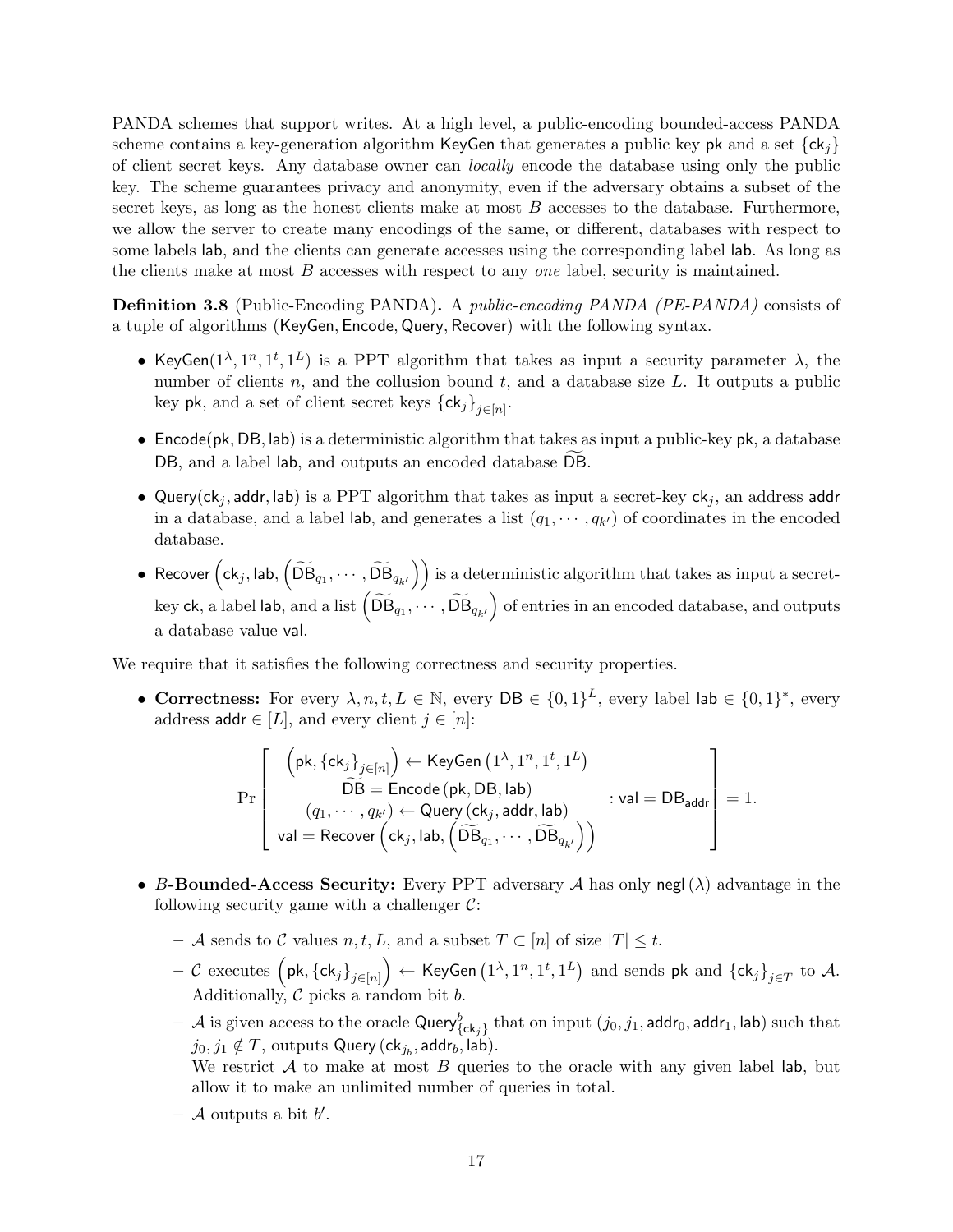The advantage  $\text{Adv}_{\mathcal{A}}(\lambda)$  of  $\mathcal{A}$  in the security game is defined as:  $\text{Adv}_{\mathcal{A}}(\lambda) = |\Pr[b' = b] - \frac{1}{2}$  $\frac{1}{2}$ .

Next, we construct a public-encoding PANDA scheme, based on our bounded-access PANDA scheme (Construction [3.4](#page-13-1) in Section [3.1\)](#page-13-0). The high-level idea is to use fresh PRP keys for every label, by creating them via a PRF applied to the label. The public key of the server contains FHE encryptions of the PRF keys. This enables the server to create the encoded-permuted databases for each virtual server, as in Construction [3.4,](#page-13-1) by operating on the PRF keys under FHE.

<span id="page-18-0"></span>Construction 3.9 (Public-Encoding PANDA). The scheme uses the same building blocks as Construction [3.4.](#page-13-1) In addition we rely on:

- A pseudo-random function  $F : \{0,1\}^{\lambda} \times \{0,1\}^* \to \{0,1\}^{\lambda}$ .
- The symmetric-key encryption scheme in Construction [3.4](#page-13-1) will be replaced by a symmetrickey leveled FHE scheme (KeyGen<sub>FHE</sub>, Enc<sub>FHE</sub>, Dec<sub>FHE</sub>, Eval<sub>FHE</sub>).

The scheme consists of the following algorithms:

- KeyGen  $(1^{\lambda}, 1^n, 1^t, 1^L)$  operates as follows:
	- Let the parameters  $s, k, M, k'$  be chosen the same way as in Construction [3.4.](#page-13-1)
	- For every virtual server  $i \in [k']$ :
		- ∗ Generates a random FHE key  $K_{\textsf{FHE}}^{i}$  ← KeyGen<sub>FHE</sub>  $(1^{\lambda})$ . We use a leveled FHE that can evaluate circuits up to some fixed polynomial depth  $d = \text{poly}(\lambda, \log M)$  specified later.
		- ∗ Generates a random PRF key  $K_{\text{PRF}}^i \leftarrow \{0,1\}^{\lambda}$ .
		- \* Encrypts the PRF key:  $\widetilde{K}_{\mathsf{PRF}}^i \leftarrow \mathsf{Enc}_{\mathsf{FHE}}\left(K_{\mathsf{FHE}}^i, K_{\mathsf{PRF}}^i\right)$ .
	- Generates the random size-k committee  $S_j \subseteq [k']$  for every  $1 \le j \le n$ .
	- Outputs the public key  $pk = \left(L, \left\{\widetilde{K}_{\mathsf{PRF}}^i\right\}_{i \in [k']} \right\}$  , and the secret keys  $\{ck_j = (S_j, L, \{K_{\text{PRF}}^i, K_{\text{FHE}}^i : i \in S_j\})\}_{j \in [n]}.$
- $\bullet \,\,\textsf{Encode}\left(\textsf{pk}=\left(L,\left\{\widetilde{K}_{\textsf{PRF}}^{i}\right\}_{i\in[k']}\right. \right)$  , DB, lab operates as follows:
	- Let  $DB = Enc_{LDC} (DB)$  using and LDC with parameters s, k, L, M as in the Setup algorithm of Construction [3.4.](#page-13-1)
	- For every  $i \in [k']$ :
		- ∗ Generates an encrypted key  $\widetilde{K}_\mathsf{PRP}^i = \mathsf{Eval}_\mathsf{FHE}\left(C_{F,\mathsf{lab}}\left(\cdot\right), \widetilde{K}_\mathsf{PRF}^i\right)$ , where  $C_{F,x}\left(\cdot\right)$  is the circuit that on input K computes  $F(K, x)$ .
		- ∗ Generate an encrypted-permuted database  $\widetilde{\mathsf{DB}}^i = \mathsf{Eval}_{\mathsf{FHE}}\left(C_{P, \widetilde{\mathsf{DB}}} \left(\cdot\right), \widetilde{K}_{\mathsf{PRP}}^i\right)$ , where  $C_{P.\widetilde{\mathsf{DB}}} \left( \cdot \right)$  is the circuit that on input  $K$  computes the permuted database  $\widehat{\mathsf{DB}}$  which satisfies  $\widehat{\mathrm{DB}}_{P(K,j)}^i = \widetilde{\mathrm{DB}}_j$  for all  $j \in [M]$ .
	- $-$  Outputs  $\left( \widetilde{\mathsf{DB}}^1, \cdots, \widetilde{\mathsf{DB}}^{k'} \right)$ .
- Query, Recover. These algorithms work the same way as the two stages of the Read protocol in Construction [3.4](#page-13-1) where the client sets  $K_{\text{PRP}}^i := F\left(K_{\text{PRF}}^i, \text{lab}\right)$  and  $K_{\text{sym}}^i := K_{\text{FHE}}^i$  for  $i \in \mathsf{S}_j$ .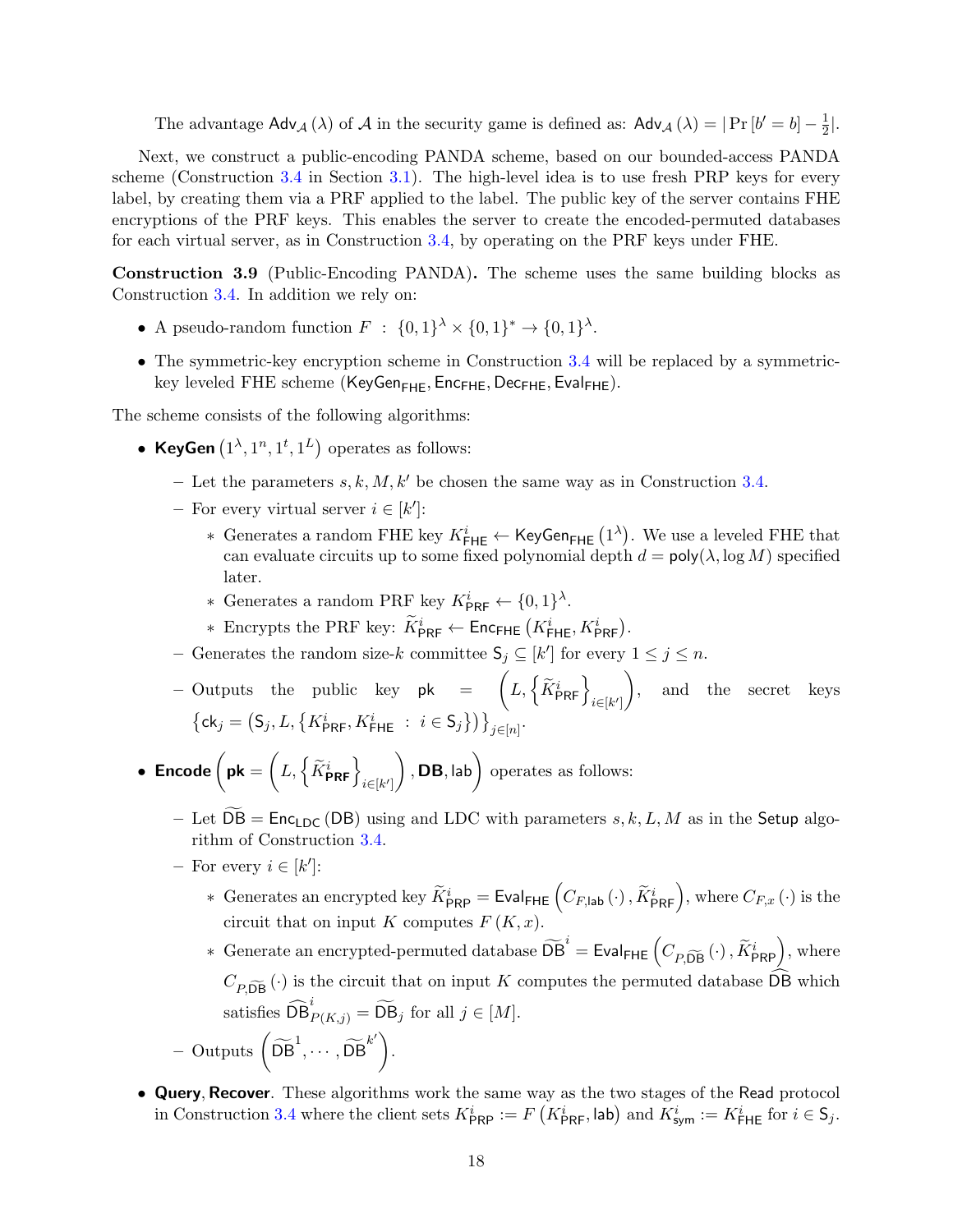**Leveled FHE Remark.** In the above construction we set parameter  $d$  representing the maximum circuit depth for the leveled FHE to be the combined depth of the circuits  $C_{F,x}(\cdot)$  and  $C_{P\cap\widetilde{B}}(\cdot)$ defined above. Since we can use a permutation network which permutes data of size M in depth  $\log M$ , so we have  $d = \text{poly}(\lambda, \log M)$ . We assume that the leveled FHE scheme allows us to compute circuits C of depth d in time  $|C| \cdot \text{poly}(\lambda, d)$ .

**Claim 3.10.** Assuming the security of all of the building blocks, Construction [3.9](#page-18-0) is a B-boundedaccess secure public-encoding PANDA scheme for  $B = M/(2k^2)$ .

Proof. Correctness follows directly from the correctness of Construction [3.4,](#page-13-1) and the correctness of the underlying LDC and FHE scheme. We now argue that the scheme is secure via a sequence of hybrids. Let  $A$  be a PPT adversary and let  $T$  be the subset of at most  $t$  clients that it chooses to corrupt. Let  $S_1, \ldots, S_n$  be the random committees chosen during Setup and let  $E = \bigcup_{i \in T} S_i$ . We proceed via a sequence of hybrids which mirrors the proof of Claim [3.5.](#page-14-1)

- $H_1$  Hybrid  $H_1$  is the security game as in Definition [3.8.](#page-17-0)
- $\mathbf{H}_2$  In hybrid  $H_2$ , for all  $i \notin E$ , we replace  $\widetilde{K}_{\text{PRF}}^i$  by an FHE encryption of the all-0 string.

Hybrids  $H_1$  and  $H_2$  are computationally indistinguishable by security of the FHE encryption scheme.

- **H<sub>3</sub>** In hybrid  $H_3$ , for all  $i \notin E$ , whenever the Query algorithm computes  $K_{\sf PRP}^i := F\left(K_{\sf PRF}^i, \textsf{lab}\right)$ and uses  $P(K_{\text{PRP}}^i, \cdot)$  we instead replace this by a truly random permutation  $\pi^{i, \text{lab}}[M] \to [M]$ . Hybrids  $H_2$  and  $H_3$  are computationally indistinguishable by the PRF and PRP security.
- $\mathbf{H}_4$  In hybrid  $H_4$ , if during the committee selection in the Setup algorithm it occurs that there exists some  $j \in [n] \setminus T$  such that  $|E \cap S_j| \geq s/2$  then the game immediately halts. Hybrids  $H_3$  and  $H_4$  are statistically indistinguishable by Lemma [3.7,](#page-15-0) where we set  $\rho = s/2$ . Recall that  $s = \lambda$  and therefore  $n \cdot 2^{-\rho} = \mathsf{negl}(\lambda)$ .
- $H_5$  In hybrid  $H_5$ , we replace the values  $(q_1, \dots, q_k')$  generated by Query (ck<sub>j<sub>b</sub></sub>, addr<sub>b</sub>, lab) by uniformly random values  $(u_1, \dots, u_{k'}) \leftarrow [M]^{k'}$ .

To show hybrids  $H_4$  and  $H_5$  are indistinguishable, we use a sequence of intermediate hybrids where we do the switch for each distinct label lab queried by the adversary one at a time. Performing each such switch follows the exact same argument as in Claim [3.5](#page-14-1) by relying on the fact that each label corresponds to a fresh and independent permutation  $\pi^{i, \text{lab}}$ .

Note that hybrid  $H_5$  is independent of the challenge bit b and therefore in hybrid  $H_5$  we have  $Pr[b = b'] = \frac{1}{2}$ . Since hybrids  $H_1$  and  $H_5$  are indistinguishable, it means that in hybrid  $H_1$  we must have  $|\Pr[b = b'] - \frac{1}{2}$  $\frac{1}{2}$  = negl( $\lambda$ ) which proves the claim.  $\Box$ 

<span id="page-19-0"></span>Theorem 3.11 (Public-Encoding PANDA). Suppose leveled FHE exists. Then for any constant  $\varepsilon > 0$  there is a PE-PANDA scheme with B-bounded access security, for n clients, t collusion bound and database size L where:

- The complexity of Query and Recover procedures is  $t \cdot \text{poly}(\lambda, \log L)$ .
- The server public key and the client secret keys are each of size  $t \cdot \text{poly}(\lambda, \log L)$ .
- The complexity of the encoding procedure and the size of the encoded database is  $\alpha \leq t \cdot L^{1+\varepsilon}$ .  $poly(\lambda, \log L)$ .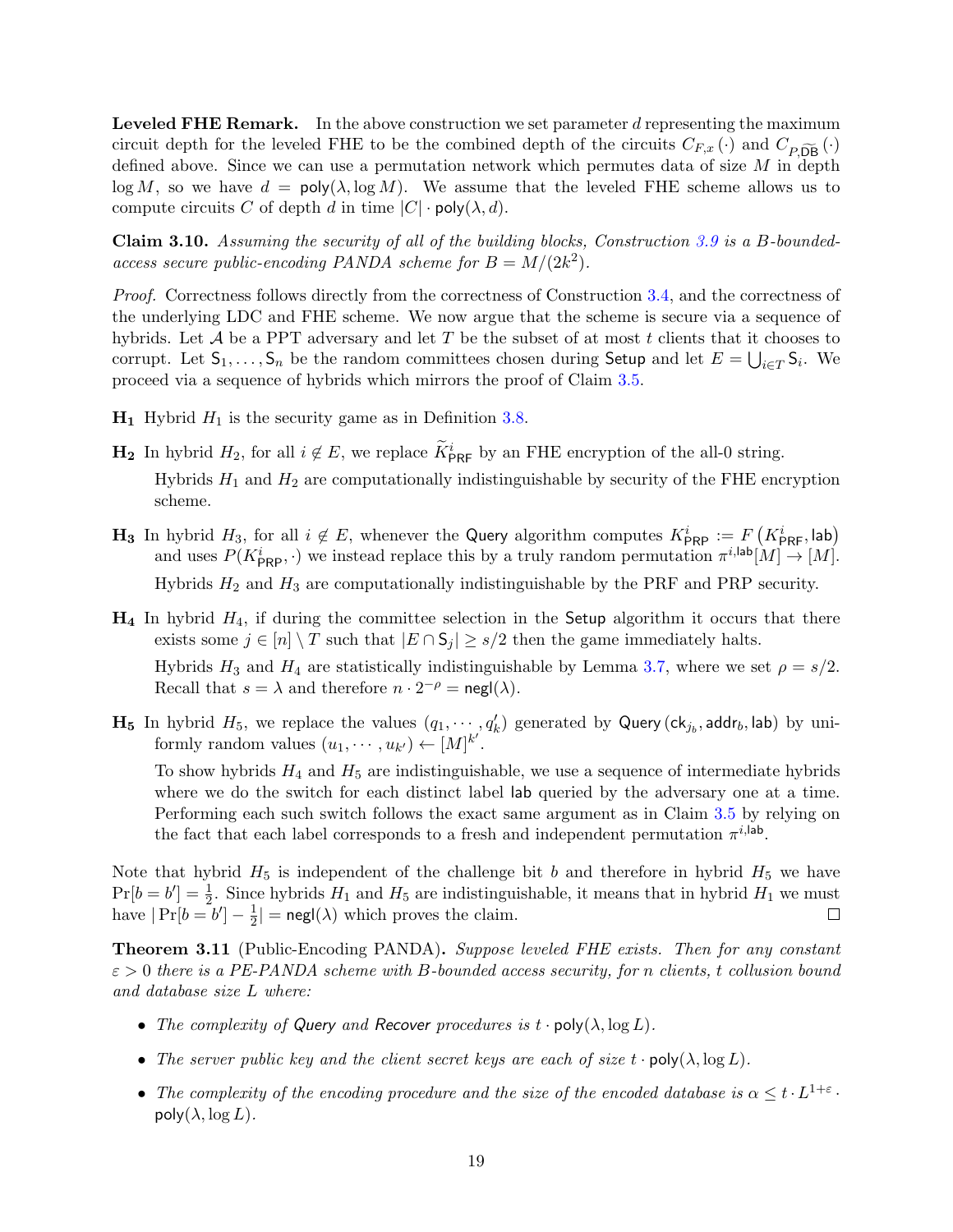• The access bound is  $B = \alpha/(t \cdot \text{poly}(\lambda, \log L)).$ 

Proof. All of the parameters are set the same way as in Construction [3.4](#page-13-1) and Theorem [3.3.](#page-13-2) We only have to analyze the complexity of the encoding procedure. Here we rely on the fact that Enc<sub>LDC</sub> (DB) can be computed in time  $\widetilde{O}(M) = L^{1+\varepsilon}$  poly $(\lambda, \log L)$ . We also rely on the fact that performing operations under leveled FHE only introduces  $poly(\lambda, d)$  multiplicative overhead where  $d = \text{poly}(\lambda, \log M) = \text{poly}(\lambda, \log L).$  $\Box$ 

#### <span id="page-20-0"></span>3.3 Read-Only PANDA with Unbounded Accesses

In this section we use the public-encoding PANDA scheme of Section [3.2,](#page-16-0) which has B-boundedaccess security, to obtain a read-only PANDA scheme that is secure against any unbounded number of accesses. Specifically, we will prove the following:

<span id="page-20-1"></span>**Theorem 3.12** (Read-Only PANDA). Suppose leveled FHE exists. Then for any constant  $\varepsilon > 0$ there is a read-only PANDA, for n clients,  $t$  collusion bound and database size  $L$  where:

- The client/server complexity during each Read protocol is  $t \cdot \text{poly}(\lambda, \log L)$ .
- The client keys are of size  $t \cdot \text{poly}(\lambda, \log L)$ .
- The server state is of size  $t \cdot L^{1+\varepsilon} \cdot \text{poly}(\lambda, \log L)$ .

The high-level idea for our construction is conceptually simple: after every B operations, the server re-encodes the database with a fresh label. We think of these sequences of B consecutive accesses as "epochs", and the label is simply a counter indicating the current epoch. The clients get the current epoch number by reading it from the server before performing an access.

<span id="page-20-2"></span>Construction 3.13 (Read-only PANDA). The scheme uses a PE-PANDA scheme (KeyGen, Encode, Query, Recover) with B-bounded-access security as a building block. We define the following procedures.

- Setup( $1^{\lambda}, 1^n, 1^t, \mathsf{DB}$ ). Takes as input a security parameter  $\lambda$ , the number of clients n, a collusion bound t, and a database  $DB \in \{0,1\}^L$ . It does the following.
	- Counter initialization. Initializes an epoch counter count<sub>e</sub>, and a step counter count<sub>s</sub>, to 0.
	- $\frac{\text{Generating keys.} }{\text{Runs }\left(\textsf{pk},\left\{\textsf{ck}_j\right\}_{j\in[n]}\right)} \leftarrow \textsf{KeyGen}\left(1^\lambda,1^n,1^t,1^L\right).$
	- Encoding the database. Runs  $\overline{DB}$  = Encode (pk, DB, count<sub>e</sub>).
	- Output. For each client  $C_j$ ,  $1 \leq j \leq n$  set the client key to  $ck_j := ck_j$ . For the server S set  $\text{st}_S := (\text{pk}, \widetilde{\text{DB}}, \text{count}_e, \text{count}_s).$
- The Read Protocol. To read the data block at address addr from the server, a client  $C_i$ and the server S run the following protocol.
	- The client reads the epoch counter count<sub>e</sub> from S.
	- $-$  The client runs  $(q_1, \dots, q_{k'}) \leftarrow$  Query (ck<sub>j</sub>, addr, count<sub>e</sub>), and sends  $(q_1, \dots, q_{k'})$  to S.
	- The server computes  $a_i = DB_{q_i}$  and sends back the values  $(a_1, \dots, a_{k'})$  to the client.
	- The client recovers  $DB_{\text{addr}} = \text{Recover}(\text{ck}_j, \text{count}_e, (a_1, \dots, a_{k'})).$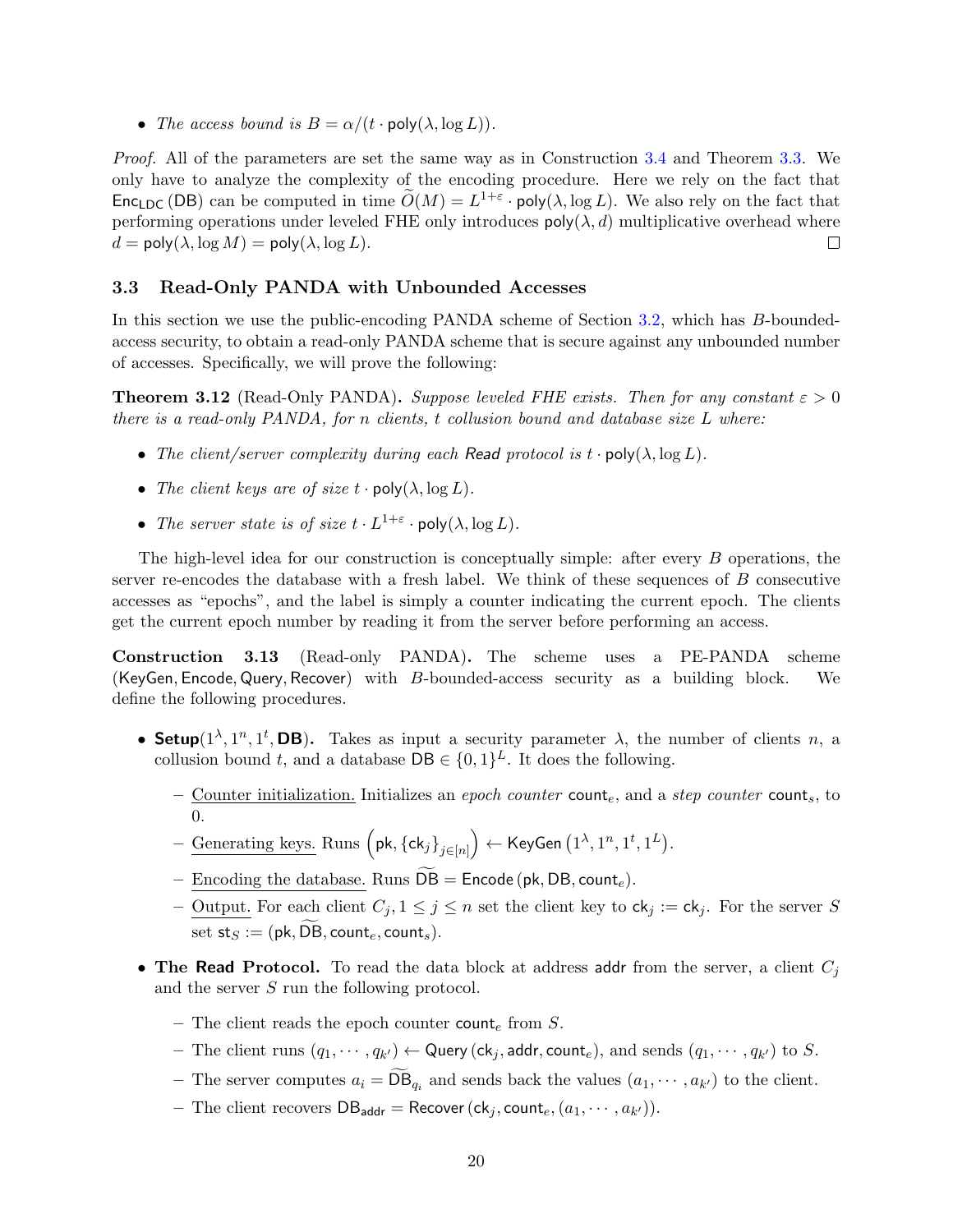– The server S updates its state as follows: if count<sub>s</sub>  $\lt B-1$ , S updates count<sub>s</sub> := count<sub>s</sub> + 1. Otherwise, S updates count<sub>s</sub> := 0, count<sub>e</sub> := count<sub>e</sub> + 1, and replaces DB := Encode (pk, DB, count<sub>e</sub>). If the complexity of the computation Encode (pk, DB, count<sub>e</sub>) is  $c_{\text{Encode}}$ , the server performs  $c_{\text{Encode}}/B$  steps of this computation during each protocol execution so that it is completed by the end of the epoch.

Claim 3.14. Assuming we start with a PE-PANDA scheme that has B-bounded-access security as a building block, then Construction [3.13](#page-20-2) is a secure RO-PANDA scheme.

Proof. The correctness of Construction [3.13](#page-20-2) follows directly from the correctness of the underlying PE-PANDA scheme. As for security, since the encoded database is updated every B read requests, and there are at most  $\mathsf{poly}(\lambda)$  read requests overall, any PPT adversary A in the security game of Definition [3.1](#page-11-1) obtains at most B queries to each of poly  $(\lambda)$  encoded databases (each generated with a unique label). Therefore, security follows directly from the security of the PE-PANDA scheme.

 $\Box$ 

The proof of Theorem [3.12](#page-20-1) now follows.

Proof of Theorem [3.12.](#page-20-1) We instantiate Construction [3.13](#page-20-2) with the PE-PANDA scheme of Theorem [3.11.](#page-19-0) The client complexity of any read operation entails running Query and Recover once (and reading the counter), which is  $t \cdot \text{poly}(\lambda, \log L)$ . The server complexity additionally entails performing  $c_{\text{Encode}}/B = \alpha/B \leq t \cdot \text{poly}(\lambda, \log L)$  steps per read operation to re-encode the database once per epoch (here,  $c_{\text{Encode}}$  is the complexity of the Encode algorithm, and  $\alpha$  is the complexity of the encoding procedure of the PE-PANDA scheme). The server storage and the client key sizes are the same as in the PE-PANDA.  $\Box$ 

Remark 3.15. We note that when Construction [3.13](#page-20-2) is instantiated with the PE-PANDA scheme of Construction [3.9,](#page-18-0) the concrete server complexity can be improved: instead of freshly encoding the database in each epoch (which requires computing an LDC encoding and then permuting it under FHE) we can just re-permute the LDC-encoded database under the FHE scheme. Since Construction [3.9](#page-18-0) uses the RM-LDC, which is quasilinear-time encodable, this modification does not improve the asymptotic complexity of the resultant PANDA scheme. However, it could potentially allow one to replace the RM-LDC with a different LDC that is not quasilinear-time encodable.

# <span id="page-21-0"></span>4 PANDA With Writes

In this section we extend the read-only scheme of Section [3](#page-11-0) to support writes. We first construct (Section [4.1\)](#page-21-1) a PANDA scheme in the public database setting. We then design (Section [4.2\)](#page-30-0) a PANDA scheme that supports writes in the *private* database setting.

#### <span id="page-21-1"></span>4.1 A Public-Writes PANDA Scheme

We construct a PANDA scheme for public databases that supports write operations, but only guarantee privacy of read operations, a primitive we call public-writes PANDA (PW-PANDA). Notice that this is the "best possible" security guarantee when there is (even) a (single) corrupted client. (Indeed, as the database is public, a corrupted coalition can always learn what values were written to which locations by simply reading the entire database after every operation.) We note that it suffices to consider this weaker security guarantee when all clients are honest, since any public-writes PANDA scheme can be generically transformed into a PANDA scheme which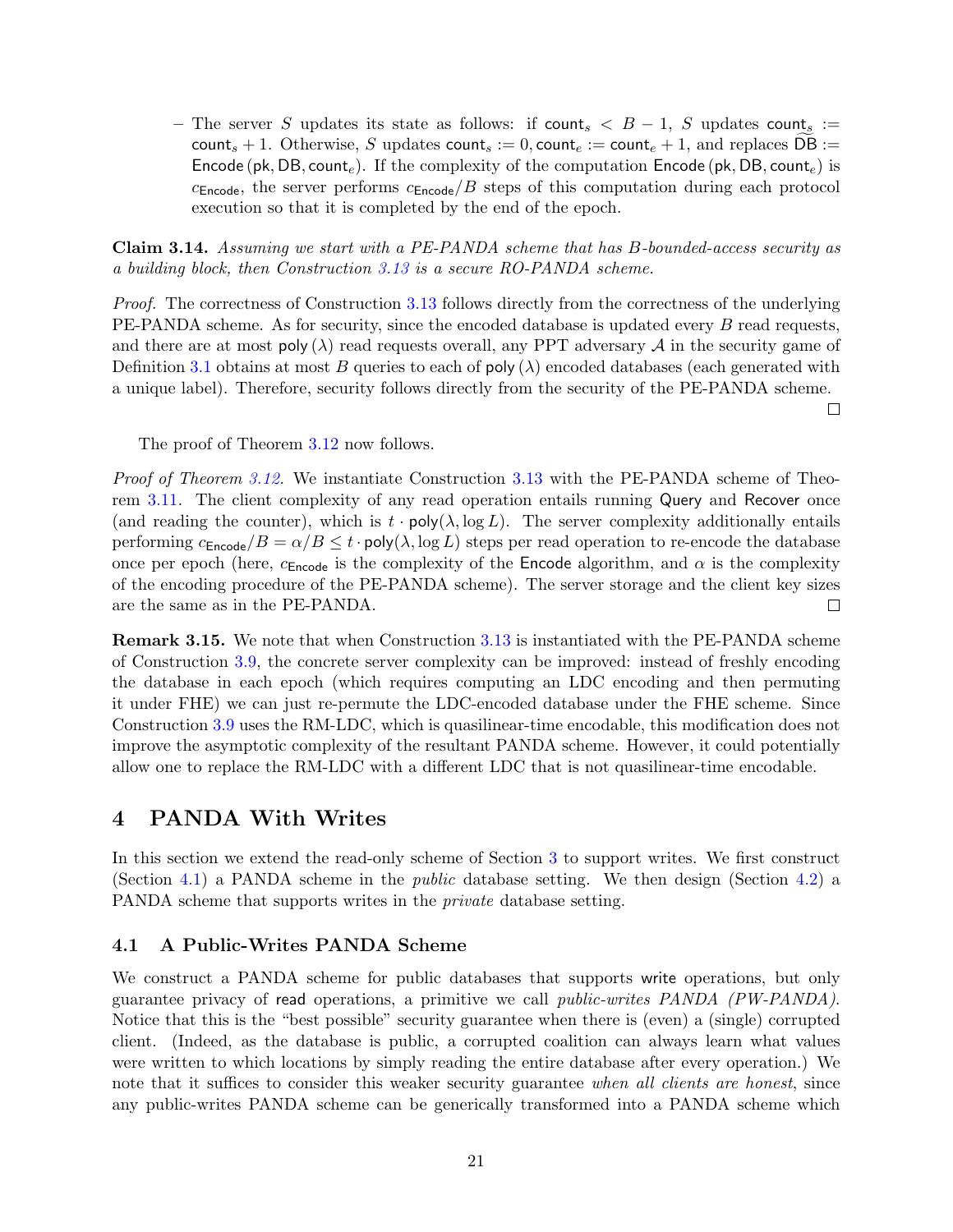guarantees the privacy of write operations when all clients are honest. Indeed, one can implement a (standard) single-client ORAM scheme on top of the public-writes PANDA scheme, for which all clients know the private client key. (We note that the transformation might require FHE-encrypting the PANDA, to allow the server to perform operations on the PANDA which are caused by client operations on the ORAM.)

We now formally define the notion of a public-writes PANDA scheme.

<span id="page-22-0"></span>Definition 4.1 (Public-Writes PANDA (PW-PANDA)). A public-writes PANDA (PW-PANDA) scheme consists of procedures (Setup, Read, Write), where Setup, Read have the syntax of Defini-tion [3.1,](#page-11-1) and Write has the following syntax. It is a protocol between the server S and a client  $C_i$ . The client holds as input an address addr  $\in [L]$ , a value v, and the client key  $ck_j$ , and the server holds its current states  $st_S$ . The output of the protocol is an updated server state  $st_S'$ .

We require the following correctness and security properties.

- Correctness: In any execution of the Setup algorithm followed by a sequence of Read and Write protocols between various clients and the server, where the Write protocols were executed with a sequence  $Q$  of values, the output of each client in a read operation is the value it would have read from the database if (the prefix of) Q (performed before the corresponding Read protocol) was performed directly on the database.
- Security: Any PPT adversary A has only negl( $\lambda$ ) advantage in the following security game with a challenger  $\mathcal{C}$ :
	- $-$  A sends to C:
		- ∗ The values  $n, t$ , and the database DB ∈  $\{0, 1\}^L$ .
		- ∗ A subset  $T \subset [n]$  of corrupted clients with  $|T| \leq t$ .
		- $*$   $\text{ A pair of access sequences } Q^0 = \left( \mathsf{op}_l, \mathsf{val}_l^0, j_l^0, \mathsf{addr}_l^0 \right)_{1 \leq l \leq q}, Q^1 = \left( \mathsf{op}_l, \mathsf{val}_l^1, j_l^1, \mathsf{addr}_l^1 \right)_{1 \leq l \leq q},$ where  $(\textsf{op}_l, \textsf{val}_l^b, j_l^b, \textsf{addr}_l^b)$  denotes that client  $j_l^b$  performs operation  $\textsf{op}_l$  at address  $\mathsf{addr}_l^b$  with value  $\mathsf{val}_l^b$  (which, if  $\mathsf{op}_l = \mathsf{read}, \text{ is } \bot$ ).

We require that  $(\mathsf{op}_l, \mathsf{val}_l^0, j_l^0, \mathsf{addr}_l^0) = (\mathsf{op}_l, \mathsf{val}_l^1, j_l^1, \mathsf{addr}_l^1)$  for every  $l \in [q]$  such that  $j^0_l \in T \vee j^1_l \in T; \ \text{and} \ \big( \textsf{val}^0_l, \textsf{addr}^0_l \big) = \big( \textsf{val}^1_l, \textsf{addr}^1_l \big) \ \text{for every} \ l \in [q] \ \text{such that} \ \textsf{op}_l = \textsf{write}$ (in particular, write operations differ only in the identity of the client performing the operation).

- $C$  performs the following:
	- ∗ Picks a random bit b ← {0, 1}.
	- ∗ Initializes the scheme by computing Setup  $(1^{\lambda}, 1^n, 1^t, \mathsf{DB})$ .
	- $∗$  Sequentially executes the sequence  $Q<sup>b</sup>$  of Read and Write protocol executions between the honest server and clients. It sends to  $A$  the views of the server  $S$  and the corrupted clients  ${C_j}_{j \in T}$  during these protocol executions, where the view of each party consists of its internal state, randomness, and all protocol messages received.
- $-$  A outputs a bit  $b'$ .

The advantage  $\text{Adv}_{\mathcal{A}}(\lambda)$  of  $\mathcal{A}$  in the security game is defined as:  $\text{Adv}_{\mathcal{A}}(\lambda) = |\Pr[b' = b] - \frac{1}{2}$  $\frac{1}{2}$ .

Construction Outline. As outlined in the introduction, the public-writes PANDA scheme consists of log L levels of increasing size (growing from top to bottom), each containing size- $\lambda$  "buckets" that hold several data blocks, and implemented with a B-bounded-access PE-PANDA scheme. To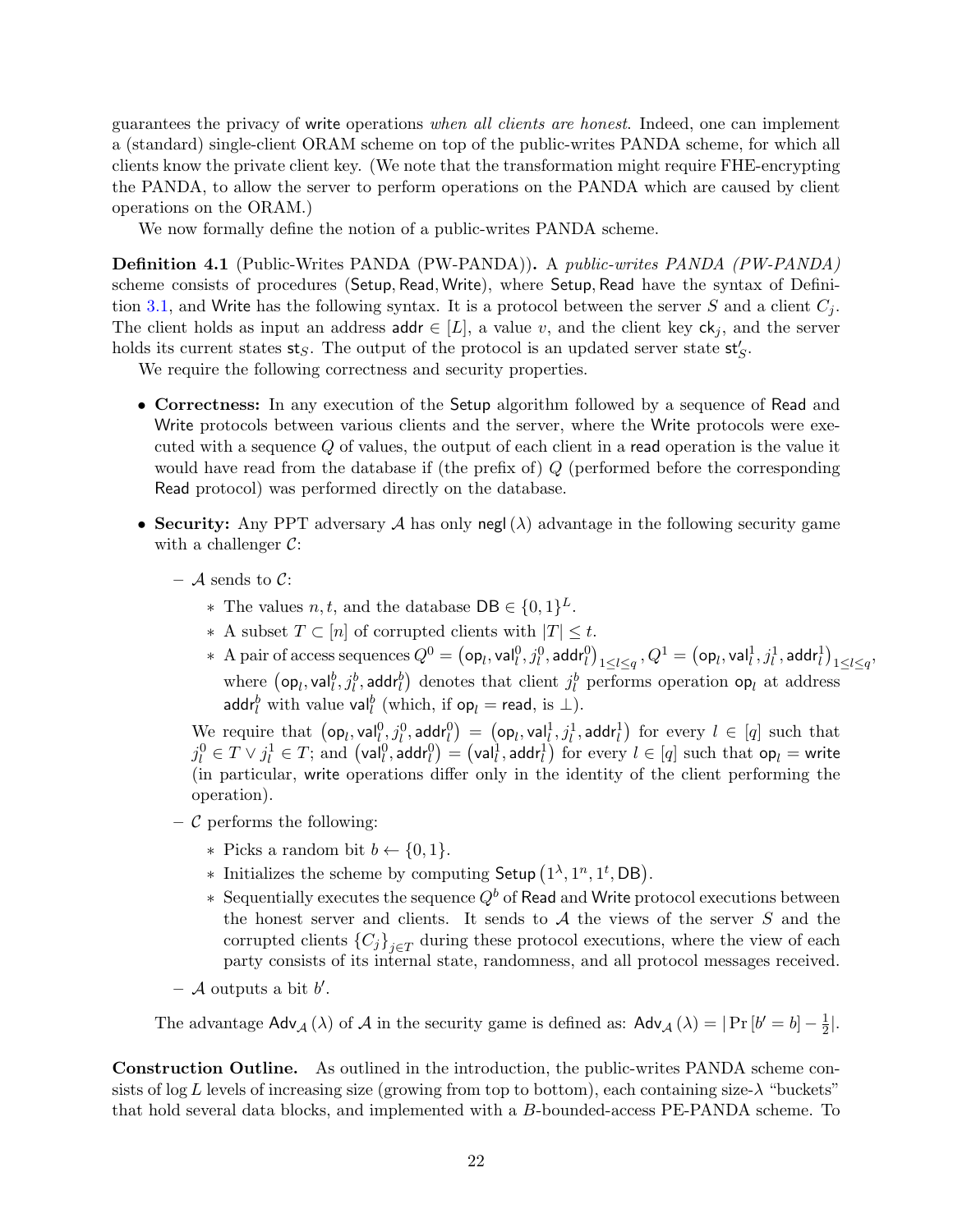initialize our PANDA scheme, we generate PE-PANDA public- and secret-keys for every level. Initially, all levels are empty, except for the lowest level, which consists of a PE-PANDA for the database DB. read operations will look for the data block in all levels (returning the top-most copy), $9$  whereas write operations will write to the top-most level, causing a reshuffle at predefined intervals to prevent levels from overflowing. We note that adding a new copy of the data block (instead of updating the existing data block wherever it is located) allows us to change only the content of the top level. This is crucial to obtaining a non-trivial scheme, since levels are implemented using a read-only PANDA, and so can only be updated by generating a new scheme for the entire content of the level, which might be expensive (and so must not be performed too often for lower levels).

Notice that since the levels are implemented using a PE-PANDA scheme (which, in particular, is only secure against a bounded number of accesses), security is guaranteed only as long as each level is accessed at most an a-priori bounded number of times. To guarantee security against any (polynomial) number of accesses, we "regenerate" each level when the number of times it has been accessed reaches the bound. This regeneration is performed by running the Encode algorithm of the PE-PANDA scheme with a new label, consisting of the epoch number of the current level and the number of regeneration operations performed during the current epoch (this guarantees that every label is used at most once in each level). In summary, each level can be updated in one of two forms: (1) through a reshuffle operation that merges an upper level into it; or (2) through a regenerate operation, in which the PE-PANDA of the level is updated (but the actual data blocks stored in it do not change). We note that (unlike standard hierarchical ORAM) the reshuffling and regeneration need not be done obliviously, since the server knows the contents of all levels.

As explained in the introduction, we associate a public hash function with each level, which is used to map data blocks into buckets, thus overcoming the issue that the PE-PANDA scheme is designed for an array structure (in particular, reading a certain data block requires knowing its index in the array), whereas the hierarchical structure causes the structure implemented in each level to be a map, since levels contain a subset of (not necessarily consecutive) data blocks. (In particular, since this subset depends on previous write operations performed on the PANDA, a client does not know the map structure of the levels, and consequently will not know in which location to look for the desired data block.)

We now formally describe the construction. We assume for simplicity of the exposition that  $B$ is a multiple of  $\lambda$ .

<span id="page-23-1"></span>Construction 4.2 (Public-writes PANDA). The scheme uses the following building blocks:

- A PE-PANDA scheme (KeyGen, Encode, Query, Recover).
- A hash function family  $h$  (used to map data blocks to buckets).

We define the following protocols.

- Setup( $1^{\lambda}, 1^n, 1^t, DB$ ): Recall that *n* denotes the number of clients, *t* is the collusion bound, and  $DB \in \{0,1\}^L$ . It does the following.
	- Counter initialization. Initialize a counter count<sub>W</sub> to 0. (count<sub>W</sub> counts the total number of writes performed so far.)

<span id="page-23-0"></span><sup>9</sup>We note that in standard hierarchical ORAM, once the data block was found, the client should make "dummy" random accesses to lower levels. However, since in our construction each level is implemented as a PE-PANDA scheme which anyway hides the identity of the read operation, we can simply continue looking for the data block in the "right" locations at all levels.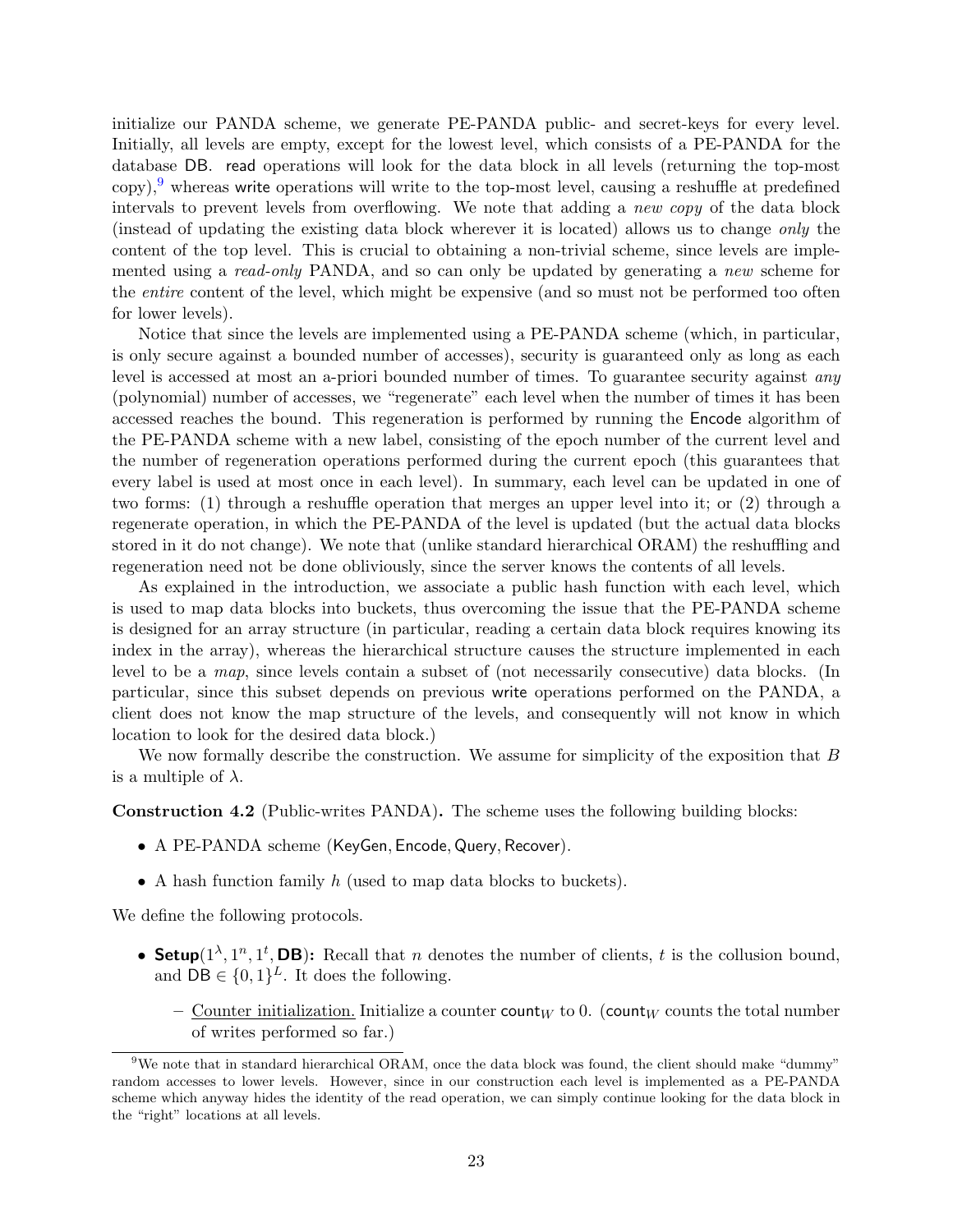- Generating level counters and keys. For every  $1 \leq i \leq \ell$ , where  $\ell = \log L$  is the number of levels:
	- $*$  Run  $\left(\mathsf{pk}^i, \left\{\mathsf{ck}^i_j\right\}_{j\in[n]}$  $\Big) \leftarrow \textsf{KeyGen}\left(1^{\lambda},1^n,1^t,1^{2^i\cdot\lambda}\right).$
	- ∗ Pick a random hash function  $h^i$  for level *i*.
	- $*$  Initialize a *write-epoch counter* count $i_W$ , a *read-epoch counter* count $i_R$ , and a *step counter* count<sup>*i*</sup><sub>s</sub>, to  $0.10$  $0.10$
- Initializing level  $\ell$ . Generate an encoded database using the InitLevel procedure of Figure [1:](#page-26-0)

$$
\widetilde{\textrm{DB}}^{\ell} \leftarrow \mathsf{InitLevel}\left(\ell, \mathsf{pk}^{\ell}, h^{\ell}, \mathsf{count}_W^{\ell}, \mathsf{count}_R^{\ell}, \mathsf{DB}'\right)
$$

where  $DB' = ((1, b_1), \ldots, (L, b_L)),$ <sup>[11](#page-24-1)</sup> and set level  $\ell$  to be  $\mathsf{L}^{\ell} = \left(DB', \widetilde{DB}^{\ell}\right)$ .

 $\mathcal{I} = \text{Output.}$  For each client  $C_j$ , set the client key  $\mathsf{ck}_j = \left(\{\mathsf{ck}_j^i\}_{i \in [\ell]}, \{h^i\}_{i \in [\ell]}\right)$  to consist of its secret keys, and the hash functions, for all levels. Set the server state

$$
\mathrm{st}_S=\left(\mathrm{count}_W,\left\{\mathrm{count}_W^i,\mathrm{count}_R^i,\mathrm{count}_s^i\right\}_{i\in[\ell]},\left\{\mathsf{pk}^i\right\}_{i\in[\ell]},\left\{h^i\right\}_{i\in[\ell]},\mathsf{L}^\ell\right)
$$

to consist of all counters, its public keys and the hash functions of all levels, and the contents of level  $\ell$ .

- The Read protocol. To read the database value at location addr  $\in [L]$  from the server S, a client  $C_j$  with key  $(\{\mathsf{ck}_j^i\}_{i \in [\ell]}, \{h^i\}_{i \in [\ell]})$  and the server S run the following protocol.
	- The client  $C_j$  initializes an output value val to  $\perp$ .
	- $C_i$  performs the following for every non-empty level i from  $\ell$  to 1:
		- \* Obtaining database label. Read count  $i_W$ , count  $i_R$  from  $S$ .
		- ∗ Computing bucket index. Computes  $l = h^i$  (addr). (If addr appears in level i, it will be in bucket Buc<sub>l</sub>.)
		- ∗ Looking for data block addr in level *i*. Reads Buc<sub>l</sub> from level *i*, namely for every  $\overline{(l-1)\cdot\lambda+1} \leq m \leq l\cdot\lambda$ :
			- $\cdot$  Runs  $(q_1,\ldots,q_z)$   $\leftarrow$  Query  $\left(\mathsf{ck}_j^i,m,\left(\mathsf{count}_W^i,\mathsf{count}_R^i\right)\right),$  sends  $(q_1,\ldots,q_z)$  to  $S,$ and obtains answers  $(a_1, \ldots, a_z)$ .
			- $\cdot \; \text{Runs } \big(\mathsf{addr}',\mathsf{val}'\big) = \text{Recover}\,\big(\mathsf{ck}^i_j, \big(\mathsf{count}^i_W,\mathsf{count}^i_R\big)\, , (a_1,\ldots,a_z)\big).$
			- · If addr' = addr then set val := val'.
	- The server S updates its state as follows: if count<sup>i</sup><sub>s</sub> < B<sub>i</sub> −  $\lambda$ , S updates count<sup>i</sup><sub>s</sub> ← count<sup>i</sup><sub>s</sub> +  $\lambda$ .<sup>[12](#page-24-2)</sup> Otherwise, S updates count<sup>i</sup><sub>s</sub> = 0, count<sup>i</sup><sub>R</sub>  $\leftarrow$  count<sup>i</sup><sub>R</sub> + 1, and sets  $\widetilde{DB}^i$  :=  $\mathsf{Encode}\left(\mathsf{pk}^i,\mathsf{DB}^i,\left(\mathsf{count}_W^i,\mathsf{count}_R^i\right)\right) \,(\text{where}\,\, \mathsf{L}^i=\left(\mathsf{DB}^i,\widetilde{\mathsf{DB}}^i\right)).$

<span id="page-24-0"></span><sup>&</sup>lt;sup>10</sup>count<sub>W</sub> represents the number of times the level was reshuffled into a lower level, i.e., the number of level-i epochs; count<sup>i</sup><sub>R</sub> represents the number of times the underlying PE-PANDA scheme was refreshed, i.e., re-initialized, in the current level-*i* epoch; and count<sup>*i*</sup> represents the number of read operations performed in level *i* since its underlying PE-PANDA was last refreshed. We note that though count $^i_W$  can be computed from count $_W$ , for simplicity of the exposition we choose to included it explicitly in the description of the scheme.

<span id="page-24-1"></span><sup>&</sup>lt;sup>11</sup>This guarantees that each data block contains also the logical address of the block, which will be needed when blocks are mapped to buckets.

<span id="page-24-2"></span><sup>&</sup>lt;sup>12</sup>This is where we use the assumption that  $\lambda$  divides B, otherwise a regeneration of level i mights be needed *while*  $Buc_l$  is being read.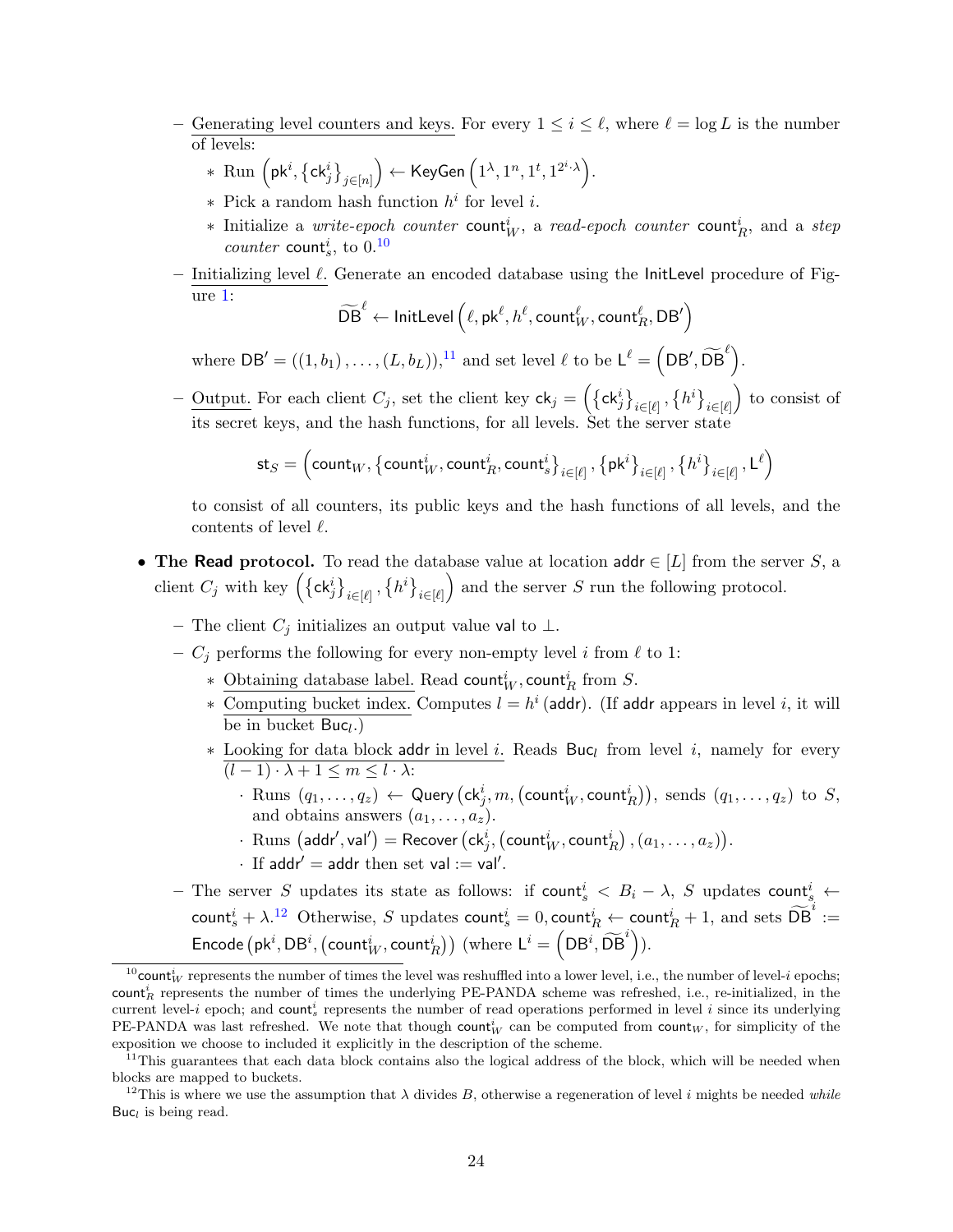- The Write protocol. To write value val at location addr  $\in [L]$  on the server S, a client  $C_j$ with key  $(\{\mathsf{ck}_j^i\}_{i\in[\ell]}, \{h^i\}_{i\in[\ell]})$  and the server S run the following protocol.
	- The client  $C_j$  generates a "dummy" level 0 which contains a single data block (addr, val), and sends it to the server.
	- The server  $S$  updates its state as follows:
		- $∗$  count $W :=$  count $W + 1$ .
		- ∗ For  $i = 0, 1, \ldots, \ell$  such that  $2^i$  divides count $W$ , S reshuffles level i into level  $i + 1$ using the ReShuffle procedure of Figure [1,](#page-26-0) namely executes

 $\mathsf{ReShuffle}\left(i,\mathsf{count}_W^i,\mathsf{count}_R^i,\mathsf{count}_s^i,\mathsf{count}_W^{i+1},\mathsf{count}_R^{i+1},\mathsf{count}_s^{i+1},\mathsf{pk}^{i+1},h^{i+1},\mathsf{L}^i,\mathsf{L}^{i+1}\right)$ 

where  $\mathsf{L}^i, \mathsf{L}^{i+1}$  are the contents of levels i and  $i+1$  (respectively).

If before executing ReShuffle for level i,  $L^{i+1}$  is empty (following a previous reshuffle, or because it has not yet been initialized), then S first sets  $L^{i+1} := (DB_{\emptyset}, \widetilde{DB}^{i+1})$ 

where  $DB_{\emptyset}$  is the empty database, and DB is generated using the InitLevel procedure of Figure [1:](#page-26-0)  $\widetilde{\text{DB}}^{i+1} := \text{InitLevel}\left(i+1, \text{pk}^{i+1}, h^{i+1}, \text{count}_W^{i+1}, \text{count}_R^{i+1}, \text{DB}_\emptyset\right).$ 

We prove the following claim about Construction [4.2.](#page-23-1)

<span id="page-25-0"></span>Claim 4.3. Assuming we start with a PE-PANDA scheme that has B-bounded-access security as a building block, and the hash functions are random functions, then Construction [4.2](#page-23-1) is a secure PW-PANDA scheme.

Proof. Correctness follows from the correctness of the underlying PE-PANDA scheme, and the definition of the Read protocol (it returns the top-most copy of the data block, which is also the most recent copy). We now argue security.

Let  $A$  be a PPT adversary corrupting the server and a subset  $T$  of at most  $t$  clients and let  $Q^0~=~\left({\sf op}_l,{\sf val}_l^0,j_l^0,{\sf add}{\sf r}_l^0\right)_{1\leq l\leq q}, Q^1~=~\left({\sf op}_l,{\sf val}_l^1,j_l^1,{\sf add}{\sf r}_l^1\right)_{1\leq l\leq q}$  denote the sequences of accesses which A chose in the game. We assume all write operations in  $Q^0$ ,  $Q^1$  are identical, i.e., are also performed by the same clients. This is without loss of generality, since for corrupted clients this is the case (by the restrictions of Definition [4.1\)](#page-22-0), and write operations of honest clients (may) differ only in the identity of the client performing the operation, which in any case does not influence the operations performed by the Write algorithm.

Let  $z_1, \ldots, z_m, m \le q$  be the indices of all accesses in  $Q^0, Q^1$  in which an honest client performs a read access (by the restrictions on  $Q^0$ ,  $Q^1$  imposed by Definition [4.1,](#page-22-0) and by our assumption,  $Q^0$ ,  $Q^1$  differ only in these indices). We proceed via a sequence of hybrids.

 $H_{1,1}$  is the security game of Definition [4.1](#page-22-0) with  $b = 1$ .

- $H_{1,l}, 2 \leq l \leq \ell$  is the security game of Definition [4.1,](#page-22-0) in which the challenger performs  $Q^0$  in all accesses up to (not including) the  $z_1$ 'st access, reads location addr<sup>0</sup><sub> $z_1$ </sub> in the PE-PANDAs of levels  $1, \ldots, l-1$ , reads location  $\mathsf{addr}_{z_1}^1$  in the PE-PANDAs of levels  $l, \ldots, l,$  and performs  $Q^1$ in all remaining accesses.
- $H_{k,l}, 2 \leq k \leq m, 1 \leq l \leq \ell$ : is the security game of Definition [4.1,](#page-22-0) in which the challenger performs  $Q^0$  in all accesses up to (not including) the  $z_k$ 'th access, reads location addr<sup>0</sup><sub> $z_k$ </sub> in the PE-PANDAs of levels  $1, \ldots, l-1$ , reads location addr<sup>1</sup><sub> $z_k$ </sub> in the PE-PANDAs of levels  $l, \ldots, l$ , and performs  $Q^1$  in all remaining accesses.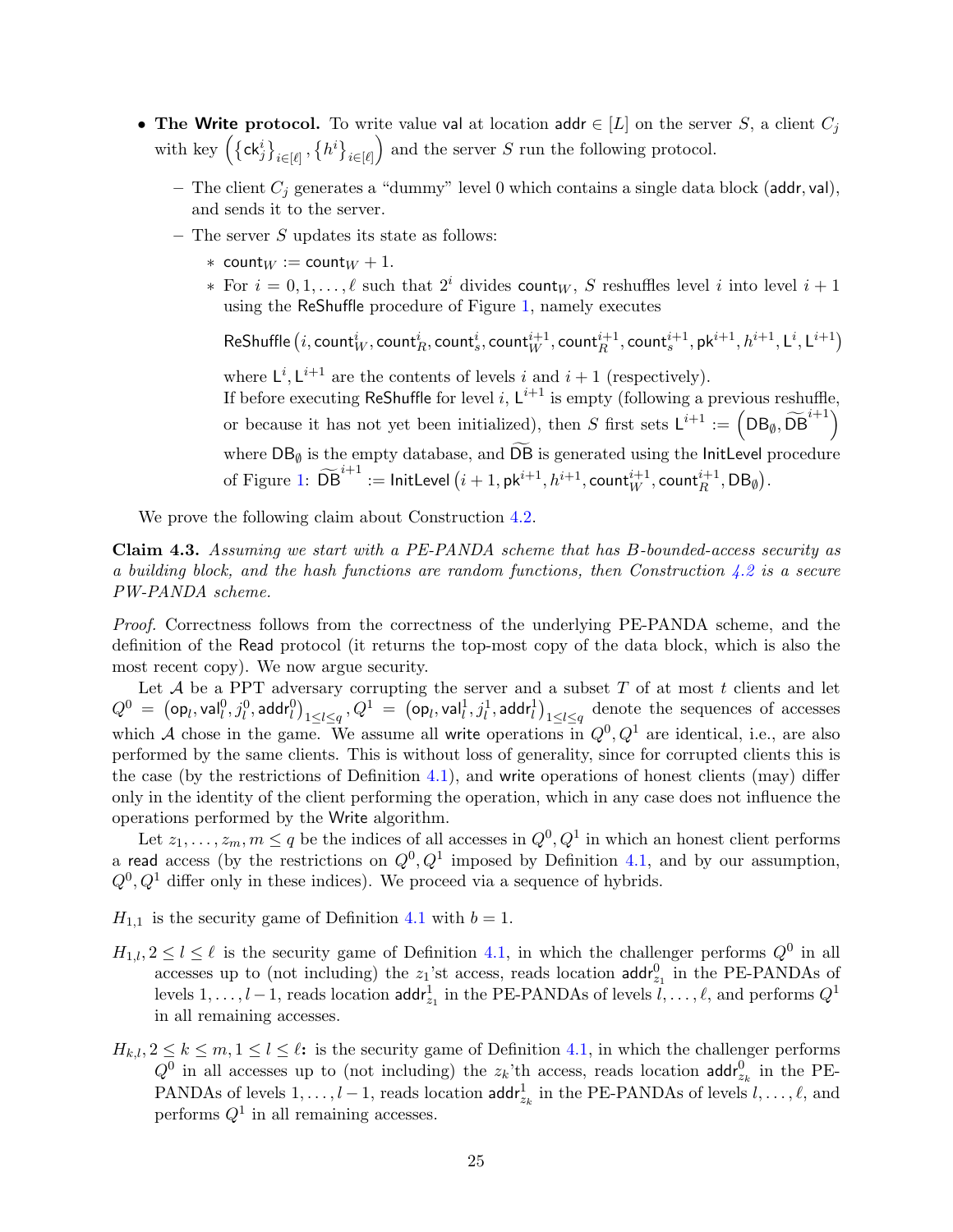#### The InitLevel procedure

#### <span id="page-26-0"></span>Inputs:

i: the index of a level to initialize.

 $\mathsf{pk}^i, h^i, \mathsf{count}_W^i, \mathsf{count}_R^i$ : the public key, hash function, and counters of level  $i$ .

**DB:** a database (of size at most  $2^i$ ), consisting of entries of the form (addr, val).

#### Operation:

- For every entry ([a](#page-26-1)ddr, val)  $\in$  DB, add (addr, val) to bucket  $\mathsf{Buc}_{h^i(\mathsf{addr})}^i$ .
- Fill every [b](#page-26-2)ucket to size  $\lambda$  using "dummy" blocks of the form  $(0, 0)$ .
- Run  $\widetilde{\mathsf{DB}}^i \leftarrow \mathsf{Encode}\left(\mathsf{pk}^i, \left(\mathsf{Buc}_1^i, \dots, \mathsf{Buc}_{2^i}^i\right), \left(\mathsf{count}_W^i, \mathsf{count}_R^i\right)\right), \text{ and output } \widetilde{\mathsf{DB}}^i.$

#### The ReShuffle procedure

#### Inputs:

i: the index of a level to reshuffle.

 $\mathsf{count}_W^j, \mathsf{count}_R^j, \mathsf{count}_s^j, j \in \{i, i+1\} \mathsf{: the \; counters \; of \; levels \; i, i+1.$ 

 $\mathbf{pk}^{i+1}$ ,  $h^{i+1}$ : the public-key and hash function of level  $i+1$ .

$$
\mathbf{L}^j = \left( \mathbf{DB}^j, \widetilde{\mathbf{DB}}^j \right), j \in \{i, i+1\} \text{: the contents of levels } i, i+1.
$$

Operation:

- Removing duplicate entries. Merge  $DB<sup>i</sup>$ ,  $DB<sup>i+1</sup>$  into a single database DB, where if  $(\text{addr}, \text{val}) \in DB^i$ ,  $(\text{addr}, \text{val}') \in DB^{i+1}$ , then DB [c](#page-26-3)ontains only  $(\text{addr}, \text{val})$ .
- Update level *i*. Set level *i* to be empty, and update count  $i_W := \text{count}_W^i + 1$ , and count  $i_R =$  $\overline{\mathsf{count}_s^i} = 0.$
- Update level  $i + 1$ . Run

$$
\widetilde{\textrm{DB}}^{i+1\prime} = \textrm{InitLevel}\left(i+1, \mathsf{pk}^{i+1}, h^{i+1}, \textrm{count}_W^{i+1}, \textrm{count}_R^{i+1}, \textrm{DB}\right).
$$

Set the new level  $i + 1$  to be  $\mathsf{L}^{i+1} := \left( \mathsf{DB}, \widetilde{\mathsf{DB}} \right)$ , and update count $i^{+1}_R = \mathsf{count}_s^{i+1} = 0$ .

<span id="page-26-1"></span><sup>a</sup>We implicitly assume here that no bucket overflows. If a bucket overflows then the server simply aborts the computation. As we show below, this happens only with negligible probability.

<span id="page-26-2"></span><sup>&</sup>lt;sup>b</sup>We note that "dummy" blocks are not required to be indistinguishable from real blocks, but rather all parties should be able to distinguish between the two. Here, we implicitly assume that "0" is not a valid address, but it could be replaced with any other non-valid address. Alternatively, one could concatenate a bit to every entry, indicating whether it is a real or "dummy" entry.

<span id="page-26-3"></span><sup>&</sup>lt;sup>c</sup>This can be done in time  $O\left(\left|DB^{i}\right|+\left|DB^{i+1}\right|\right)$  by putting both databases in a hash table, and then scanning the table for collisions, and checking, for every collision, whether it is due to multiple copies of the same data block.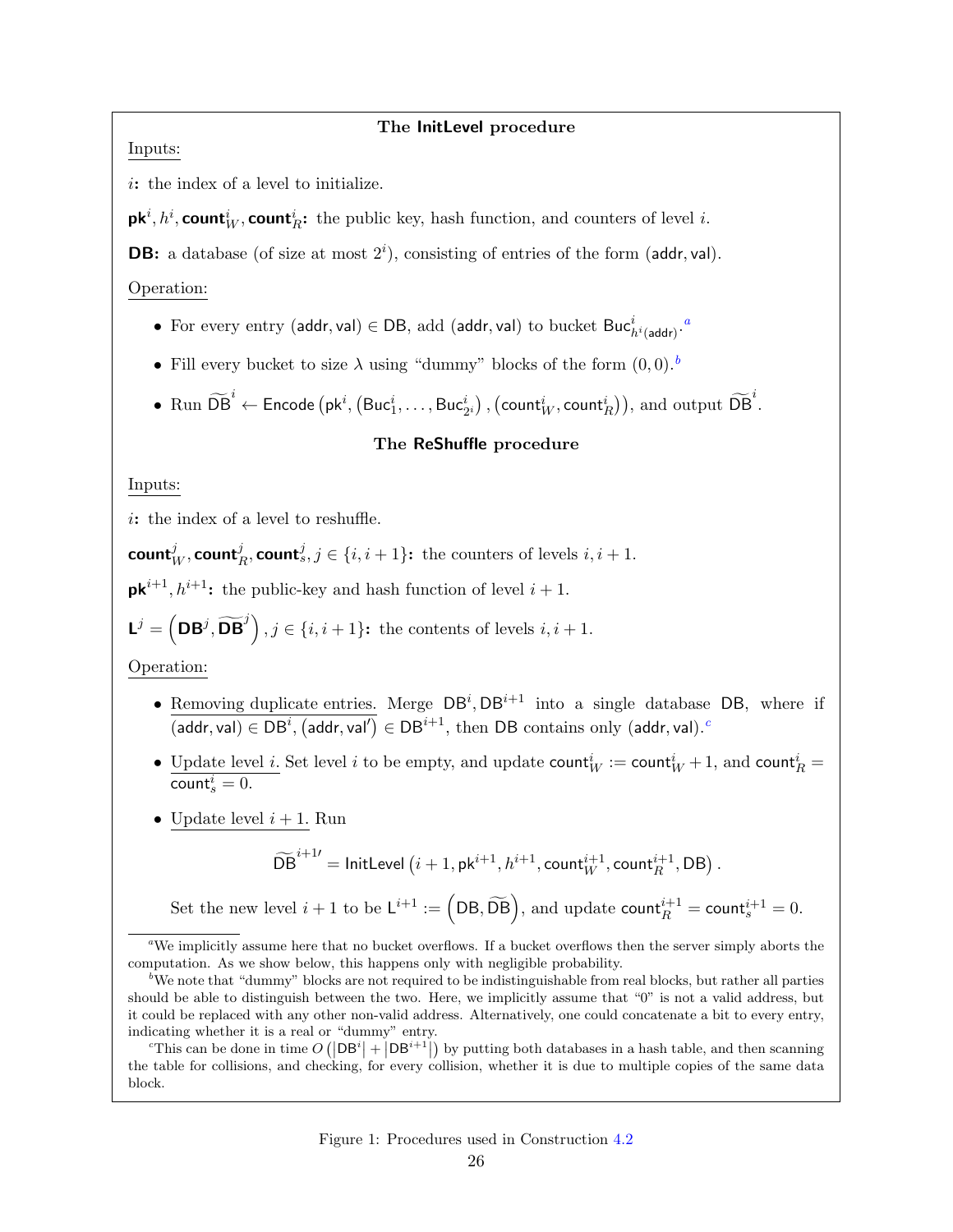$H_{m,\ell+1}$ : is the security game of Definition [4.1](#page-22-0) with  $b = 0$ .

We now show that every pair of adjacent hybrids are computationally indistinguishable, and consequently so are  $H_{1,1}, H_{m,\ell+1}$ . Therefore,  $\mathsf{Adv}_{\mathcal{A}}(\lambda) = |\Pr[b' = b] - \frac{1}{2}$  $\frac{1}{2}| = \frac{1}{2}$  $\frac{1}{2}$ | Pr [b' = 1|b = 1] - $Pr [b' = 1 | b = 0] | = negl (\lambda).$ 

For  $k \in [m], l \in [\ell - 1], H_{k,l}, H_{k,l+1}$  differ only in the  $z_k$ 'th read operation on the PE-PANDA of level l. In particular, we can fix the public- and secret-keys of the PE-PANDAs, the contents of the PE-PANDAs, and the accesses to these PE-PANDAs, in all levels  $l' \neq l$  (this is possible because the keys were generated for each level independently; the contents of the databases in each level are identical in both cases; and each level is accessed independently). After this conditioning, we are left with the security game of Definition [3.8](#page-17-0) when A queries at most  $poly(\lambda)$  PE-PANDAs with keys  $pk^{l}$ ,  $ck^{l}_{j}$ ,  $1 \leq j \leq n$  (these PE-PANDAs were generated with different labels for database size  $2^l \cdot \lambda$ ). Moreover, each PE-PANDA is accessed at most B times with each label (because the PE-PANDA is refreshed, by running  $\mathsf{Encode}$ , every B operations). Therefore, indistinguishability follows from the security of the underlying PE-PANDA scheme. The same argument shows that  $H_{m,\ell}, H_{m,\ell+1}$  are indistinguishable.

For  $k \in [m-1]$ ,  $H_{k,\ell}, H_{k+1,1}$  differ only in the  $z_k$ 'th read operation on the PE-PANDA of level  $\ell$  (which in  $H_{k,\ell}$  is to addr $_{z_k}^1$  and in  $H_{k+1,1}$  is to addr $_{z_k}^0$ ). Then  $H_{k,\ell} \approx H_{k+1,1}$  by the same argument as above. This completes the security proof.

 $\Box$ 

We now use Claim [4.3](#page-25-0) to prove the following theorem.

<span id="page-27-0"></span>**Theorem 4.4** (Public-writes PANDA). Suppose leveled FHE exists. Then for any constant  $\varepsilon > 0$ there is a PW-PANDA, for n clients, t collusion bound and database size L, where:

- The client/server complexity during each Read protocol is  $t \cdot \text{poly}(\lambda, \log L)$ .
- The client complexity during each Write protocol is  $O(\log L)$ , and the amortized server complexity is  $t \cdot L^{\varepsilon} \cdot \text{poly}(\lambda, \log L)$ .
- The client keys are of size  $t \cdot \text{poly}(\lambda, \log L)$ .
- The server state is  $t \cdot L^{1+\varepsilon} \cdot \text{poly}(\lambda, \log L)$ .

Remark on De-amortization. We note that using a technique of Ostrovsky and Shoup [\[OS97\]](#page-41-12), the server complexity in Theorem [4.4](#page-27-0) can be de-amortized, by slightly modifying Construction [4.2](#page-23-1) to allow the server to spread-out the reshuffling process. More specifically, we only need to modify the order in which reshuffles are performed in the Write algorithm, such that the operations needed for reshuffle can be executed over multiple accesses to the PANDA. (We note that the server complexity caused by Encode operations in the Read algorithm can be de-amortized as in Construction [3.13.](#page-20-2))

Concretely, at time T, let  $i \in [\ell] \cup \{0\}$  be the largest such that  $2^i$  divides T (in particular, at time T every level  $j \in \{1, \ldots, i\}$  is reshuffled into the next level), then we first reshuffle level i into level  $i+1$ , then reshuffle level  $i-1$  into level i, etc. To see why this "bottom-up" reshuffle strategy is useful, notice that if at time T level j is reshuffled into level  $j+1$  (which requires merging levels  $j, j+1$ , and re-encoding the PE-PANDA of level  $j+1$ ) then the data blocks involved in the reshuffle have been known for the last  $2^{j-2}$  time units. Indeed, level j has not been changed in the last  $2^{j-1}$  time units (since the last time level  $j-1$  was reshuffled into it), and level  $j-1$  has not been changed in the last  $2^{j-2}$  time units (since the last time level  $j-2$  was reshuffled into it). Therefore, the operations needed to performed the reshuffle of level j into level  $j + 1$  (which in Theorem [4.4](#page-27-0) requires at most  $t \cdot (2^j \cdot \lambda)^{1+\epsilon} \cdot \text{poly}(\lambda, \log L)$  operations) can be spread out over  $2^{j-2}$  operations.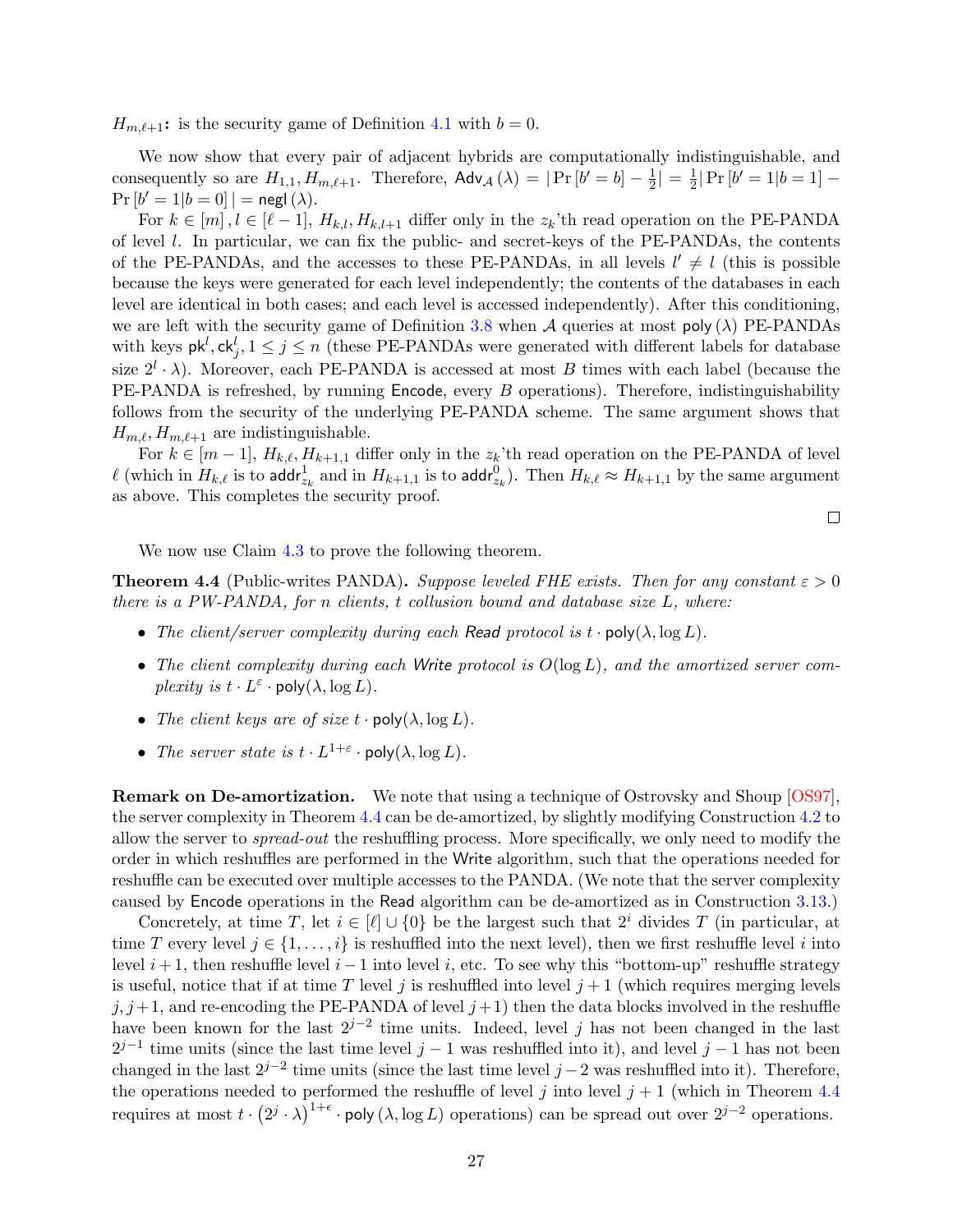*Proof of Theorem [4.4.](#page-27-0)* We instantiate Construction [4.2](#page-23-1) with the PE-PANDA schemes of Theo-rem [3.11,](#page-19-0) and instantiate the hash functions using a PRF  $F$  (i.e.,  $h^i$  is defined by picking a random PRF key  $K_i$  and setting  $h^i(\cdot) = F(K_i, \cdot)$ .

The client complexity of any read operation entails running Query and Recover  $\lambda$  times for each level (as well as reading the counters, and computing the hash), which is  $t \cdot \text{poly}(\lambda, \log L)$ . The server complexity additionally entails updating  $O(\log L)$  counters, and performing (amortized)  $c_{\text{Encode}}/B = \alpha/B \leq t \cdot \text{poly}(\lambda, \log L)$  steps per read operation to re-encode the database once every B read operations (here,  $c_{\text{Encode}}$  is the complexity of the Encode algorithm, and  $\alpha$  is the complexity of the encoding procedure of the PE-PANDA scheme). The client complexity of any write operation is  $O(\log L)$  (the client simply generates an entry, which includes an address of size log L). The server complexity additionally entails reshuffling level-i into level- $(i + 1)$  every  $2^{i}$ write operations, performing  $c_{\mathsf{Encode}}\left(2^i\cdot\lambda,B\right)=t\cdot\left(2^i\cdot\lambda\right)^{1+\varepsilon}\cdot{\mathsf{poly}}(\lambda,\log\left(2^i\cdot\lambda\right))$  operations, so the amortized complexity per write operation is  $t \cdot (2^i)^{\varepsilon} \cdot \text{poly}(\lambda, \log L) \leq t \cdot L^{\varepsilon} \cdot \text{poly}(\lambda, \log L)$ . The server storage and the client key sizes are  $log L$  times the storage and key sizes of the PE-PANDA (the server also stores  $\log L$  counters of size at most poly  $(\lambda, \log L)$ ), i.e., have size  $t \cdot L^{1+\varepsilon} \cdot \mathsf{poly}(\lambda, \log L)$ and  $t \cdot \text{poly}(\lambda, \log L)$ , respectively.

Finally, we show that a bucket overflows only with negligible probability. For simplicity of the analysis, we model the PRF as a random function. Whenever InitLevel is called for some level  $i \in [\ell],$  the corresponding database contains at most  $2^i$  data blocks, which are then allocated to the  $2^i$  size- $\lambda$  buckets. Therefore, in expectation every specific bucket Buc will contain a single data block, and so by Chernoff's bound the probability that Buc overflows is at most

$$
\frac{e^{\lambda - 1}}{\lambda^\lambda} \le 2^{-\lambda}
$$

where the inequality holds for a large enough  $\lambda \geq 2e$ . Since the total number of buckets in all levels is at most  $L \cdot \log L = \text{poly}(\lambda)$ , the probability that any bucket overflows is negligible.  $\Box$ 

#### <span id="page-28-0"></span>4.1.1 A Public-Writes PANDA Scheme for Map Structures and Dynamic Databases

We show that the PW-PANDA of Construction [4.2](#page-23-1) can be extended to support map structures (in which the data blocks are not necessarily consecutive), and dynamic databases that grow throughout the execution. This will be useful when constructing PANDA schemes in the private-database setting in the following section.

Construction Outline. Though Construction [4.2](#page-23-1) was described for databases with an array structure, it can actually be used for databases given as map structures, because the data is organized in each level using a hash function. Therefore, it remains to describe how to modify the construction to support dynamic databases. Let DB be the initial database of size L, and  $L_{\text{max}} \in \mathbb{N}$ be an upper bound on its maximal size during the execution (we assume that  $L_{\text{max}} = \text{poly}(\lambda)$ )<sup>[13](#page-28-1)</sup>. Construction [4.2](#page-23-1) is instantiated with the size bound  $L_{\text{max}}$ , and initialization generates level counters and keys for levels  $1, \ldots$ ,  $\log L_{\text{max}}$  (i.e., for all levels that *might* be needed throughout the execution), where all levels are initially empty. Additionally, the construction generates a RO-PANDA scheme for DB. A new data block is added to the PANDA in the same manner that an existing block is written to the database, and new levels are initialized when needed, just as levels  $1, \ldots, \log L$  are

<span id="page-28-1"></span><sup>&</sup>lt;sup>13</sup>This assumption is only needed to bound the probability a bucket overflows. In fact,  $L_{\text{max}}$  can even be taken to be  $2^{\lambda}$ , as long as we are guaranteed that the database size throughout the execution is always poly ( $\lambda$ ). Setting  $L_{\text{max}} = 2^{\lambda}$  gives a scheme in which there is no a-priori polynomial bound on the database size (i.e., it can grow to any polynomial size).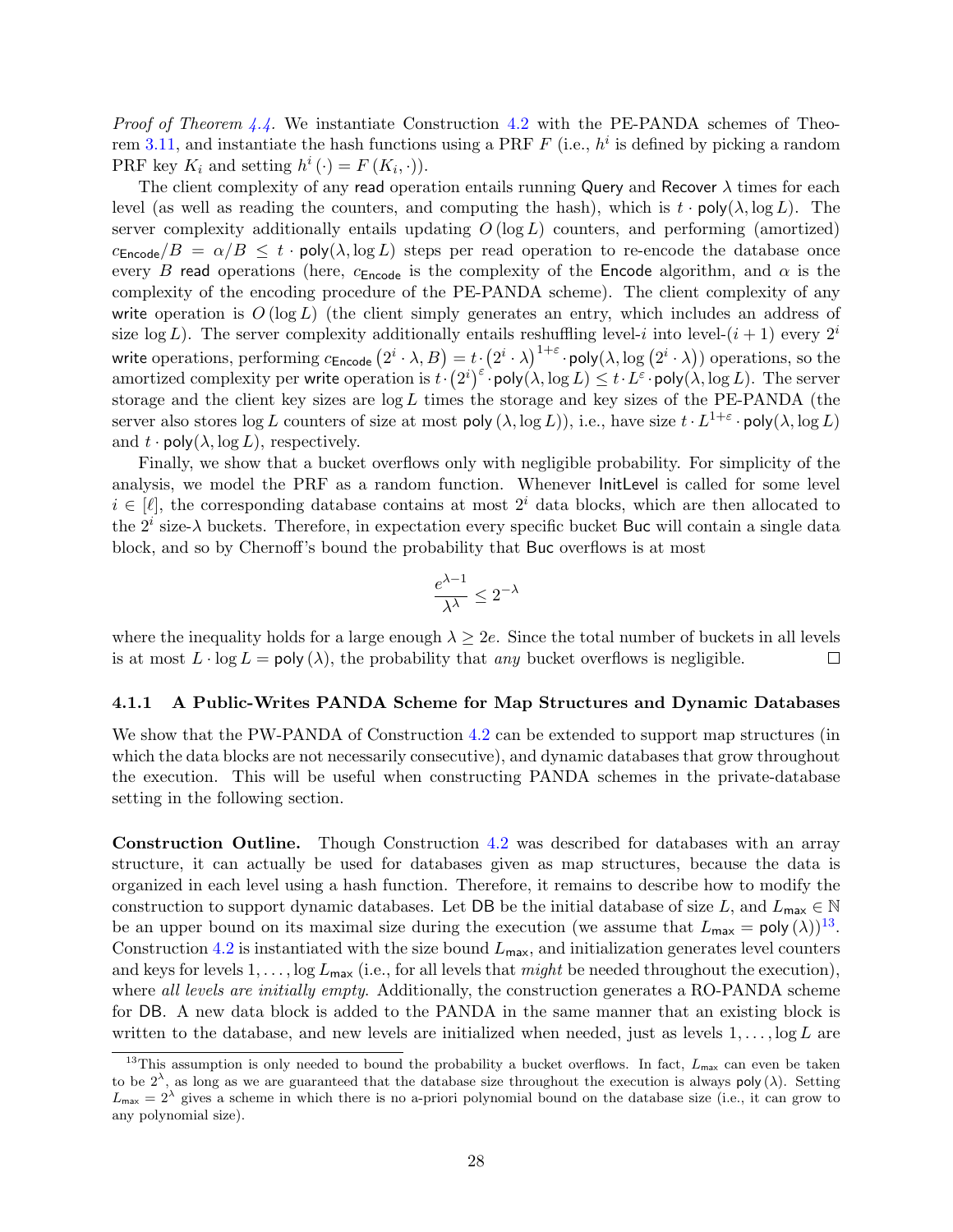generated in Construction [4.2.](#page-23-1) To read a data block, one looks for it both in the RO-PANDA, and in the hierarchical structure.

The parameters of the resultant scheme are summarized in the next theorem, where we say that DB is a *dynamic database of size at most*  $L_{\text{max}}$  if it is a dynamic database (i.e., to which data blocks may be added) whose size never exceeds  $L_{\text{max}}$ .

<span id="page-29-2"></span>**Theorem 4.5** (PW-PANDA for map structures and dynamic databases). Suppose leveled FHE exists. Then for any constant  $\varepsilon > 0$  and database size bound  $L_{\text{max}}$  there is a PW-PANDA scheme for dynamic databases of size at most  $L_{max}$ , for n clients, and t collusion bound, where when the database has size L:

- The client and server complexity during each Read protocol is poly  $(\log L_{\text{max}})+t\cdot \text{poly}(\lambda, \log L)$ .
- The client complexity during each Write protocol is  $O(\log L + \log L_{\text{max}})$ .
- The amortized server complexity during each Write protocol is poly  $(\log L_{\text{max}}) + t \cdot L^{\varepsilon}$  poly $(\lambda, \log L)$ .<sup>[14](#page-29-0)</sup>
- The client keys are of size t  $\cdot$  poly  $(\lambda, \log L_{\text{max}})$ .
- The server state is  $t \cdot \text{poly}(\lambda, \log L_{\text{max}}) + t \cdot L^{1+\epsilon} \cdot \text{poly}(\lambda, \log L).$

Proof. We first describe the scheme (Setup', Read', Write') for dynamic databases, which uses the protocols (Setup, Read, Write) of Construction [4.2](#page-23-1) (which, in turn, uses the PE-PANDA scheme of Theorem [3.11\)](#page-19-0), and a RO-PANDA scheme  $(\mathsf{Setup}^R,\mathsf{Read}^R)$ . (We note that instead of a RO-PANDA scheme, one can use Construction [4.2,](#page-23-1) which is also a RO-PANDA scheme. However, using a different RO-PANDA scheme might yield a more efficient construction.)

- Setup'  $(1^{\lambda}, 1^n, 1^t, 1^L, L_{\text{max}}, \text{DB})$  runs Setup  $(1^{\lambda}, 1^n, 1^t, 1^{L_{\text{max}}}, \text{DB})$ ,<sup>[15](#page-29-1)</sup> but does not initialize the lowest level. (In particular, after initialization all levels of the PW-PANDA are empty.) Additionally, it runs Setup<sup>R</sup>  $(1^{\lambda}, 1^n, 1^t, DB)$  to generate a RO-PANDA for DB. It outputs to each client  $C_j$  a key  $ck_j' = (ck_j^R, ck_j)$  consisting of its keys  $ck_j^R, ck_j$  for the RO-PANDA and PW-PANDA (respectively), and a server state  $\mathsf{st}'_S = (\mathsf{st}^R_S, \mathsf{st}_S)$  consisting of its states  $\mathsf{st}^R_S, \mathsf{st}_S$ in the RO-PANDA and PW-PANDA, respectively.
- Read<sup>0</sup> addr, ck<sup>0</sup> <sup>j</sup> = ck<sup>R</sup> j , ck<sup>j</sup> ,st<sup>0</sup> <sup>S</sup> = st<sup>R</sup> S ,st<sup>S</sup> Runs Read<sup>R</sup> addr, ck<sup>R</sup> j ,st<sup>R</sup> S , Read (addr, ck<sup>j</sup> ,stS) to look for addr in the RO-PANDA and the PW-PANDA. If the data block was found in both, then the copy in the PW-PANDA is returned (since it is newer).
- $\bullet\,$  Write $'$  (addr, val, ck $'_j=$   $\left($ ck $_j^R,\mathsf{ck}_j\right),$  st $'_S=$   $\left($ st $_S^R,\mathsf{st}_S\right))$   $\mathrm{simply}$  runs Write (addr, val, ck $_j,$  st $_S)$  to write value val to address addr in the database stored in the PW-PANDA.

We now show that (Setup', Read', Write') has the desired properties. Correctness follows directly from the correctness of Construction [4.2](#page-23-1) (Theorem [4.4\)](#page-27-0), and the correctness of the RO-PANDA scheme (which can be initialized using Construction [4.2\)](#page-23-1).

Regarding security, let  $A$  be a PPT adversary corrupting the server and a subset  $T$  of at most  $t$ clients, and let  $Q^0= \big(\mathsf{op}_l, \mathsf{val}_l^0, j_l^0, \mathsf{addr}_l^0\big)_{1\leq l\leq q}, Q^1= \big(\mathsf{op}_l, \mathsf{val}_l^1, j_l^1, \mathsf{addr}_l^1\big)_{1\leq l\leq q}$  denote the sequences of accesses which A chose in the security game of Definition [4.1.](#page-22-0) We proceed through a sequence of hybrids.

<span id="page-29-1"></span><span id="page-29-0"></span> $14$ The server complexity can be de-amortized similarly to Theorem [4.4.](#page-27-0)

<sup>&</sup>lt;sup>15</sup>We note that if  $L_{\text{max}}$  is super-polynomial then even passing  $1^{L_{\text{max}}}$  to Setup cannot be done in poly ( $\lambda$ ) time. However, Setup' can emulate Setup without actually writing down  $1^{L_{\text{max}}}$ , and since the emulation only instantiates  $\log L_{\text{max}}$  empty levels, the emulation would be efficient.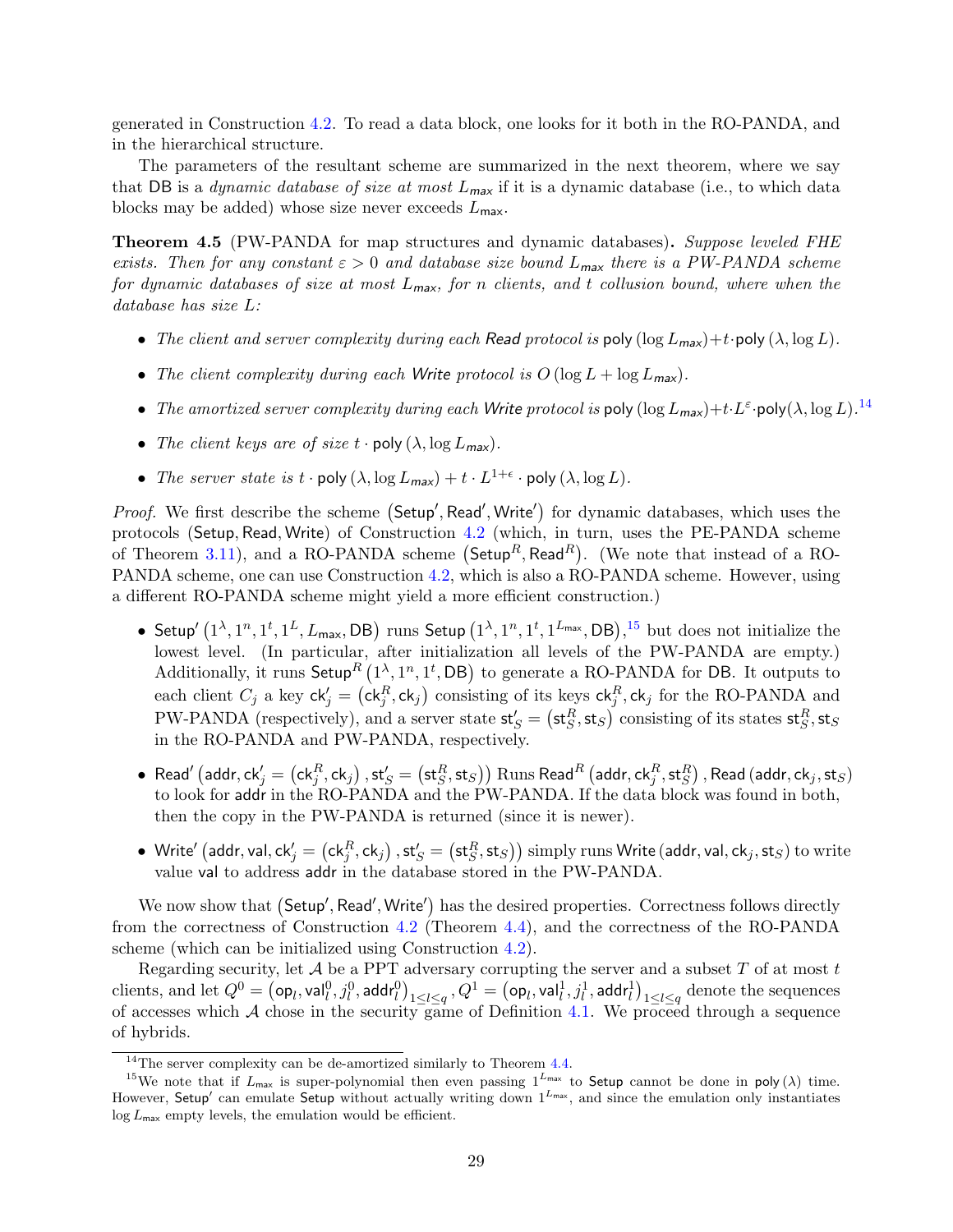- $H_1^b$  is the security game of Definition [4.1](#page-22-0) (with the modification that new entries may be written to the database) with bit  $b$ .
- $H_2^b$  is the same as  $H_1^b$ , except that all calls to <code>Read $^R$ </code> (during the execution of the <code>Read'</code> or <code>Write $^\prime$ </code> protocols) induced by read or write operations of honest clients, are replaced with read requests to address 1 (or any other arbitrary address).
	- $H_1^b \approx H_2^b$  by the security of the RO-PANDA scheme.

To complete the proof, we show that the views of  $\mathcal{A}$  in  $H_2^0, H_2^1$  are computationally indistinguishable (and so its advantage in the security game is negligible). This follows from the security of the PW-PANDA scheme: both views contain the same write operations, and the same Read<sup>R</sup> calls (for calls induced by read operations of honest clients this holds because they read address 1; for calls induces by read operations of corrupted clients this holds because these operations read the same address, by the restrictions in the security game of Definition [4.1\)](#page-22-0). Therefore, the views differ only in read accesses of honest clients to the PW-PANDA, or in the identity of the client in write operations of honest clients on the PW-PANDA, which are indistinguishable by the security of the PW-PANDA scheme.

As for the complexity of the scheme, we follow the analysis in the proof of Theorem [4.4.](#page-27-0) (For the RO-PANDA scheme, we can use another copy of the scheme of Construction [4.2,](#page-23-1) which will at most double the complexity.) Regarding the Read complexity, each execution of Read' requires performing poly (log  $L_{\text{max}}$ ) operations for each of the log  $L_{\text{max}}$  levels (to read the counters etc.), but the client only needs to perform read operations on the first  $log L$  levels (all other levels are empty), so the client and server complexity during the Read protocol is poly  $(\log L_{\text{max}}) + t \cdot \text{poly}(\lambda, \log L)$ . Similarly, the client and server complexities during Write are the same as in Construction [4.2](#page-23-1) (since all operations need to be performed only on the first L levels), except that they also need to perform O (1) operations on counters (of size at most  $\log L_{\text{max}}$ ), so the complexities are  $O(\log L + \log L_{\text{max}})$ and poly  $(\log L_{\text{max}}) + t \cdot L^{\varepsilon} \cdot \text{poly}(\lambda, \log L)$ , respectively. Regarding server state and key sizes, the client holds log  $L_{\text{max}}$  keys of the PE-PANDA scheme, so the key size is  $t \cdot \text{poly}(\lambda, \log L_{\text{max}})$ , and the server stores public keys for all  $\log L_{\text{max}}$  levels, but only the first  $\log L$  levels are non-empty, so the server state has size  $t \cdot \text{poly}(\lambda, \log L_{\text{max}}) + t \cdot L^{1+\epsilon} \cdot \text{poly}(\lambda, \log L)$ . We note that bucket overflows still happen with negligible probability since  $L_{\text{max}} = \text{poly}(\lambda)$ .

 $\Box$ 

#### <span id="page-30-0"></span>4.2 A Secret-Writes PANDA Scheme

In this section we focus on the the *private-database* setting, in which the database consists of the private data of different clients (and each client is allowed to access only its own data). In this setting, write privacy can be obtained for honest clients. Our goal is to design a PANDA scheme (supporting writes) in this setting, and for this we use a PW-PANDA scheme for dynamic databases (Section [4.1.1\)](#page-28-0). We first formally define the primitive.

<span id="page-30-1"></span>Definition 4.6 (Secret-Writes PANDA (SW-PANDA)). A Secret-Writes Private Anonymous Data Access (SW-PANDA) scheme consists of procedures (Setup, Read, Write) with the syntax of Definition [4.1,](#page-22-0) and the following correctness and security properties.

• Correctness: In any execution of the Setup algorithm followed by a sequence of Read and Write protocols between various clients and the server, in which every client only accessed its own data, and where the Write protocols were executed with a sequence Q of values, the output of each client in a read operation is the value it would have read from the database if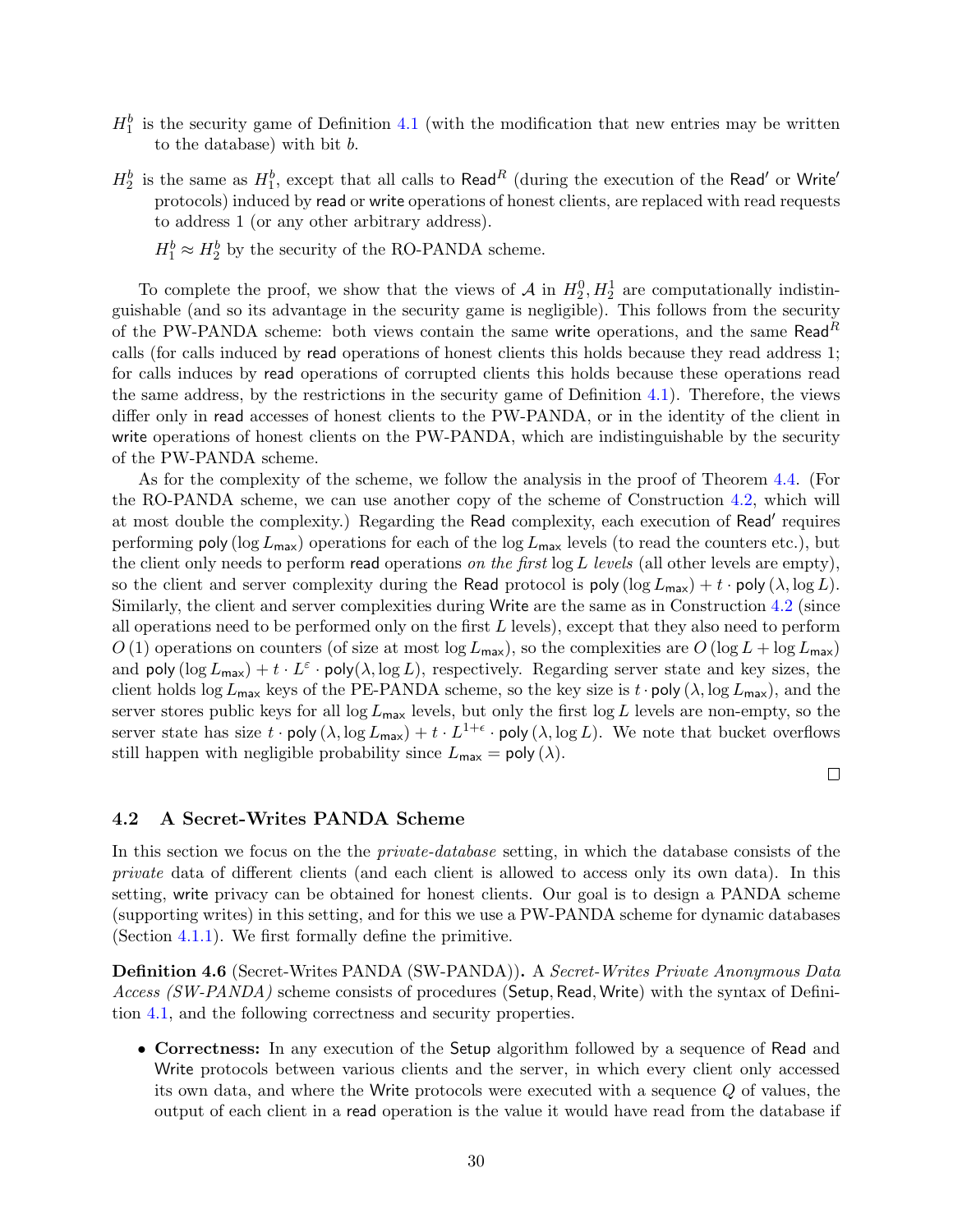(the prefix of) Q (performed before the corresponding Read protocol) was performed directly on the database.

- Security: Any PPT adversary A has only negl( $\lambda$ ) advantage in the following security game with a challenger  $\mathcal{C}$ :
	- $\mathcal A$  sends to  $\mathcal C$ :
		- \* The values  $n, t$ , and a pair of databases  $DB^0, DB^1 \in \{0, 1\}^L$ .
		- ∗ A subset T ⊂ [n] of corrupted clients with |T| ≤ t.
		- $*$   $\text{ A pair of access sequences } Q^0 = \left( \mathsf{op}_l, \mathsf{val}_l^0, j_l^0, \mathsf{addr}_l^0 \right)_{1 \leq l \leq q}, Q^1 = \left( \mathsf{op}_l, \mathsf{val}_l^1, j_l^1, \mathsf{addr}_l^1 \right)_{1 \leq l \leq q},$ where  $(\textsf{op}_l, \textsf{val}_l^b, j_l^b, \textsf{addr}_l^b)$  denotes that client  $j_l^b$  performs operation  $\textsf{op}_l$  at address  $\mathsf{addr}_l^b$  in database  $\mathsf{DB}^b$  with value  $\mathsf{val}_l^b$  (which, if  $\mathsf{op}_l = \mathsf{read}$ , is  $\bot$ ).

We require that  $(\mathsf{op}_l, \mathsf{val}_l^0, j_l^0, \mathsf{addr}_l^0) = (\mathsf{op}_l, \mathsf{val}_l^1, j_l^1, \mathsf{addr}_l^1)$  for every  $l \in [q]$  such that  $j_l^0 \in T \vee j_l^1 \in T$  (in particular,  $Q^0$ ,  $Q^1$  differ only on accesses of honest clients), and that  $DB^0$ ,  $DB^1$  agree on all blocks that belong to clients in T.

- $\mathcal C$  performs the following:
	- ∗ Picks a random bit b ← {0, 1}.
	- \* Initializes the scheme by computing Setup  $(1^{\lambda}, 1^n, 1^t, DB^b)$ .
	- $∗$  Sequentially executes the sequence  $Q<sup>b</sup>$  of Read and Write protocol executions between the honest server and clients. It sends to  $A$  the views of the server  $S$  and the corrupted clients  ${C_j}_{j \in T}$  during these protocol executions, where the view of each party consists of its internal state, randomness, and all protocol messages received.

 $-$  A outputs a bit  $b'$ .

The advantage  $\mathsf{Adv}_{\mathcal{A}}(\lambda)$  of  $\mathcal{A}$  in the security game is defined as:  $\mathsf{Adv}_{\mathcal{A}}(\lambda) = |\Pr[b' = b] - \frac{1}{2}$  $\frac{1}{2}$ .

Notice that Definition [4.6](#page-30-1) does not hide which operations were read and which were write operations. A stronger notion of security which also hides the type of operations performed, can be generically achieved as follows: in every (read or write) operation, first read the desired address, and then write to that address, either writing-back the read value (when performing a read), or writing the new desired value (when performing a write).

Construction Overview. Recall from the introduction that we use a PW-PANDA scheme for dynamic databases (Section [4.1.1\)](#page-28-0), and the high-level idea is for write operations to add new copies of the data blocks to the PW-PANDA. To prevent the adversary from correlating different copies of the same data block (which would allow it to deduce the number of times a specific data block was written), we replace the actual address of the written value with an "effective" address which is obtained by applying a PRF (with a client-specific key) to the logical address and the copy number. Since this prevents the server from removing duplicates from the underlying PANDA, the server storage grows proportionally to the number of writes. Moreover, the PANDA scheme may now contain multiple copies of the same data block, so operations need to first determine the current copy number. For read operations, this is achieved by performing a binary search over all possible copy numbers. For write operations, this is obtained by first performing a read for the data block (which locates the most recent copy), and then setting the copy number of the new copy accordingly.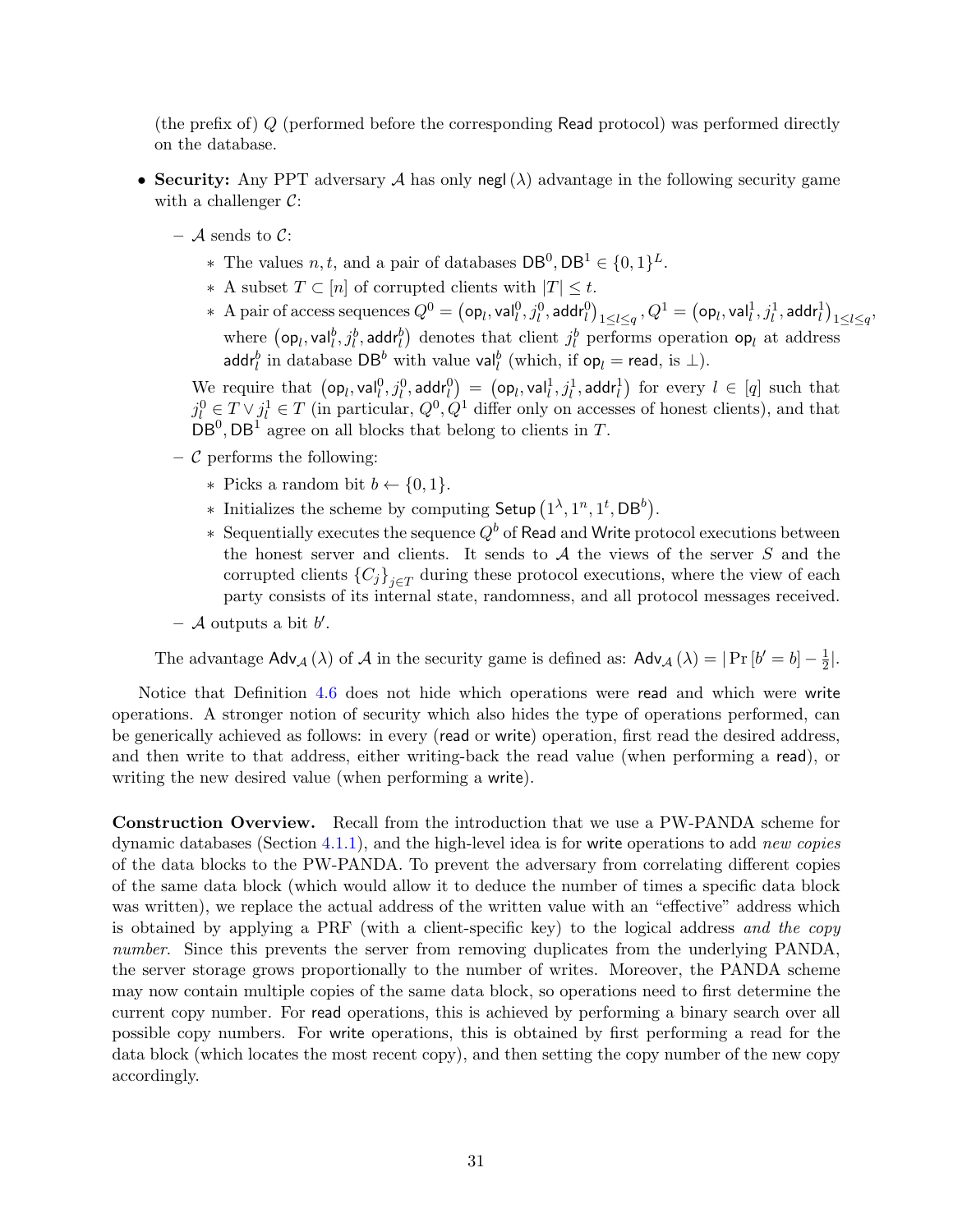We now formally describe our construction. For simplicity of the exposition, we assume that all clients know the location of their blocks in  $DB<sup>16</sup>$  $DB<sup>16</sup>$  $DB<sup>16</sup>$  We use a bound  $L_{\text{max}}$  (whose value is set below) on the maximal size of the database.

<span id="page-32-3"></span>Construction 4.7 (Secret-Writes PANDA). The scheme uses the following building blocks:

- A PW-PANDA scheme for dynamic databases (Setup<sup>PW</sup>, Read<sup>PW</sup>, Write<sup>PW</sup>).
- A symmetric encryption scheme (KeyGen, Enc, Dec) with pseudorandom ciphertexts<sup>[17](#page-32-1)</sup> (used to encrypt the contents of data blocks).
- A PRF F (used to generate the "effective" block addresses).

We define the following protocols.

- Setup( $1^{\lambda}, 1^n, 1^t, DB$ ): Recall that *n* denotes the number of clients, *t* is the collusion bound, and  $DB \in \{0,1\}^L$ . It does the following.
	- Counter initialization. Initialize a write counter count<sub>W</sub> to  $0.18$  $0.18$
	- Generating client keys. For every  $1 \leq j \leq n$ , generate a random PRF key  $K_j \leftarrow \{0,1\}^{\lambda}$ for F, and an encryption key  $K_j^{\mathsf{sym}} \leftarrow \mathsf{KeyGen}\left(1^\lambda\right)$ , for client  $C_j$ .
	- Initializing the database.
		- ∗ For every data block  $b_i, 1 \leq i \leq L$  which belongs to client  $C_j$ , compute  $b_i \leftarrow$ Enc  $\left(K_i^{\mathsf{sym}}\right)$  $\left(\left(0, \widetilde{b}_j\right), \widetilde{b}_k\right)$ , and let  $\widetilde{\mathsf{DB}} = \left(\left(\left(1, 1\right), \widetilde{b}_1\right), \ldots, \left(\left(L, 1\right), \widetilde{b}_L\right)\right)$ . (Intuitively, we attach to each data block its logical address, and the copy number "1".)
		- \* Run Setup $P^{W}$  $(1^{\lambda}, 1^n, 1^t, 1^L, L_{\text{max}}, \widetilde{DB})$  to generate a public-writes PANDA scheme for dynamic databases for  $\widetilde{DB}$ . Setup<sup>PW</sup> outputs a server state  $\mathsf{st}_S^{\text{PW}}$ , and client keys  $\mathsf{ck}_1^{\mathsf{PW}}, \ldots, \mathsf{ck}_n^{\mathsf{PW}}.$
	- Output. For each client  $C_j$ , set the client key  $ck_j = \left(K_j, K_j^{\mathsf{sym}}, \mathsf{ck}_j^{\mathsf{PW}}\right)$  to consist of its PRF and encryption keys, as well as its key in the PW-PANDA scheme. Set the server state  $\mathsf{st}_S = (\text{count}_W, \mathsf{st}_S^{PW})$  to consist of the counter, and the server state in the PW-PANDA scheme.
- The Read protocol. To read the database value at location addr  $\in [L]$  from the server S, a client  $C_j$  with key  $\mathsf{ck}_j = \left( K_j, K_j^{\mathsf{sym}}, \mathsf{ck}_j^{\mathsf{PW}} \right)$  and the server S run the following protocol.
	- Obtaining counter information.  $C_j$  reads count<sub>W</sub> from S. (Notice that there are at most count<sub>W</sub> copies of the data block addr in the PW-PANDA.)
	- Locating the most recent copy in the PW-PANDA.  $C_i$  performs a binary search to find the most recent copy (i.e., the copy with largest index) of data block addr, in the range  $1, \ldots$ , count<sub>W</sub> (if such a copy exists). The binary search is executed as follows: whenever

<span id="page-32-0"></span><sup>&</sup>lt;sup>16</sup>This assumption can be removed by implementing DB with a structure similar to the levels in Construction [4.2,](#page-23-1) namely using buckets to which data blocks are mapped using a public hash.

<span id="page-32-1"></span> $17A$  symmetric encryption scheme with pseudorandom ciphertexts is a symmetric encryption scheme in which the ciphertexts generated by Enc are pseudorandom strings (see, e.g., [\[ABSV15\]](#page-39-7)).

<span id="page-32-2"></span><sup>&</sup>lt;sup>18</sup>We note that when the underlying PW-PANDA is the scheme obtained from Construction [4.2,](#page-23-1) then one can use the write counter of the underlying scheme. However, we cannot generally assume that the underlying scheme keeps such a counter.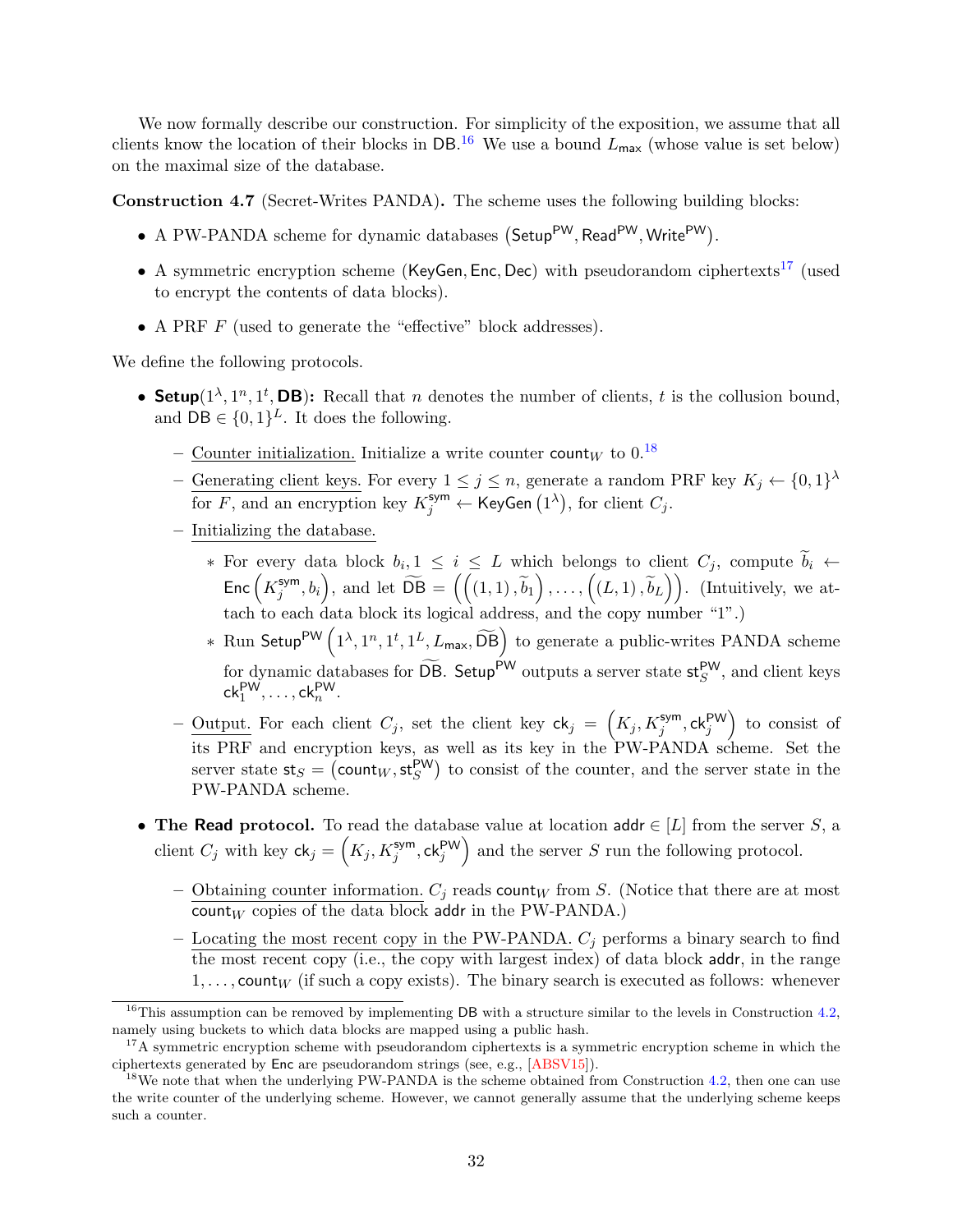the algorithm requires reading (i.e., searching for) copy  $m$  from the PANDA, the client and server run Read<sup>PW</sup> for address addr<sub>m</sub> =  $F(K_i, (addr, m))$  in the PW-PANDA. Let  $((\mathsf{addr}, m), \widetilde{\mathsf{val}})$  denote the output of the binary search.

- Recovering data.  $C_j$  decrypts val = Dec  $\left(K_j^{\mathsf{sym}}\right)$  $\widetilde{y}^{\mathsf{sym}}, \widetilde{\mathsf{val}}\bigg).$
- The Write protocol. To write value val at location addr  $\in [L]$  on the server S, a client  $C_i$ with key  $\mathsf{ck}_j = \left(K_j, K_j^{\mathsf{sym}}, \mathsf{ck}_j^{\mathsf{PW}}\right)$  and the server S run the following protocol.
	- Locating the most recent copy. The client and server execute the Read protocol for data block addr. (Notice that from this execution,  $C_j$  learns the index m of the most recent copy of block addr.)
	- $-$  Adding a new block copy.  $C_j$  encrypts  $\widetilde{\mathsf{val}} \leftarrow \mathsf{Enc}\left(K_j^{\mathsf{sym}}\right)$  $\binom{\text{sym}}{j}$ , val), and computes the *effective* address of the new copy as  $\mathsf{addr}' = F(K_j, (\mathsf{addr}, m + 1)).$  Then, the client and server run Write $^{PW}$  to add the block at address addr' with value val.
	- The server S updates its state by setting count<sub>W</sub> := count<sub>W</sub> + 1.

We prove the following claim about Construction [4.7.](#page-32-3)

<span id="page-33-0"></span>**Claim 4.8.** Assuming the security of all the building blocks, Construction [4.7](#page-32-3) is a secure SW-PANDA scheme.

Proof. The correctness of the scheme follows directly from the correctness of the underlying building blocks. (In particular, when the range of  $F$  is sufficiently large, then except with negligible probability no two effective addresses in the execution are the same, and so no client overwrites another client's data blocks.) We now argue security.

Let  $A$  be a PPT adversary corrupting the server and a subset T of at most t clients. Let  $DB^0$ ,  $DB^1$  be any pair of databases that agree on all blocks that belong to clients in T, and let  $Q^0~=~\left({\sf op}_l,{\sf val}_l^0,j_l^0,{\sf addr}_l^0\right)_{1\leq l\leq q}, Q^1~=~\left({\sf op}_l,{\sf val}_l^1,j_l^1,{\sf addr}_l^1\right)_{1\leq l\leq q}$  denote the sequences of accesses which  $A$  chose in the game. We proceed through a sequence of hybrids.

- $H_1^b$ :  $H_1^b$  is the security game of Definition [4.6](#page-30-1) with bit b.
- $H_2^b$ : In  $H_2^b$ , the value of all data blocks of honest clients (in DB<sup>b</sup> or in write operations) are replaced with encryptions of 0.

 $H_1^b \approx H_2^b$  by the security of the encryption scheme. (Notice that the pseudorandom ciphertexts of the encryption scheme guarantee indistinguishability even if a client owns multiple data blocks, or writes the same value to a data block multiple times.)

- $H_3^b$ : In  $H_3^b$ , we replace the effective addresses computed (during the run of the Read or Write protocols) during an access of an honest client with the output of a random function (instead of the outputs of  $F$ ).
	- $H_2^b \approx H_3^b$  by the security of the PRF.

To finish the proof, we show that that the views of  $\mathcal{A}$  in  $H_3^0, H_3^1$  are computationally indistinguishable (and so its advantage in the security game is negligible). This follows from the security of the PW-PANDA scheme. Indeed, in both cases write operations of honest clients write encryptions of 0 to *random* addresses (since the address is the output of a random function on a *unique*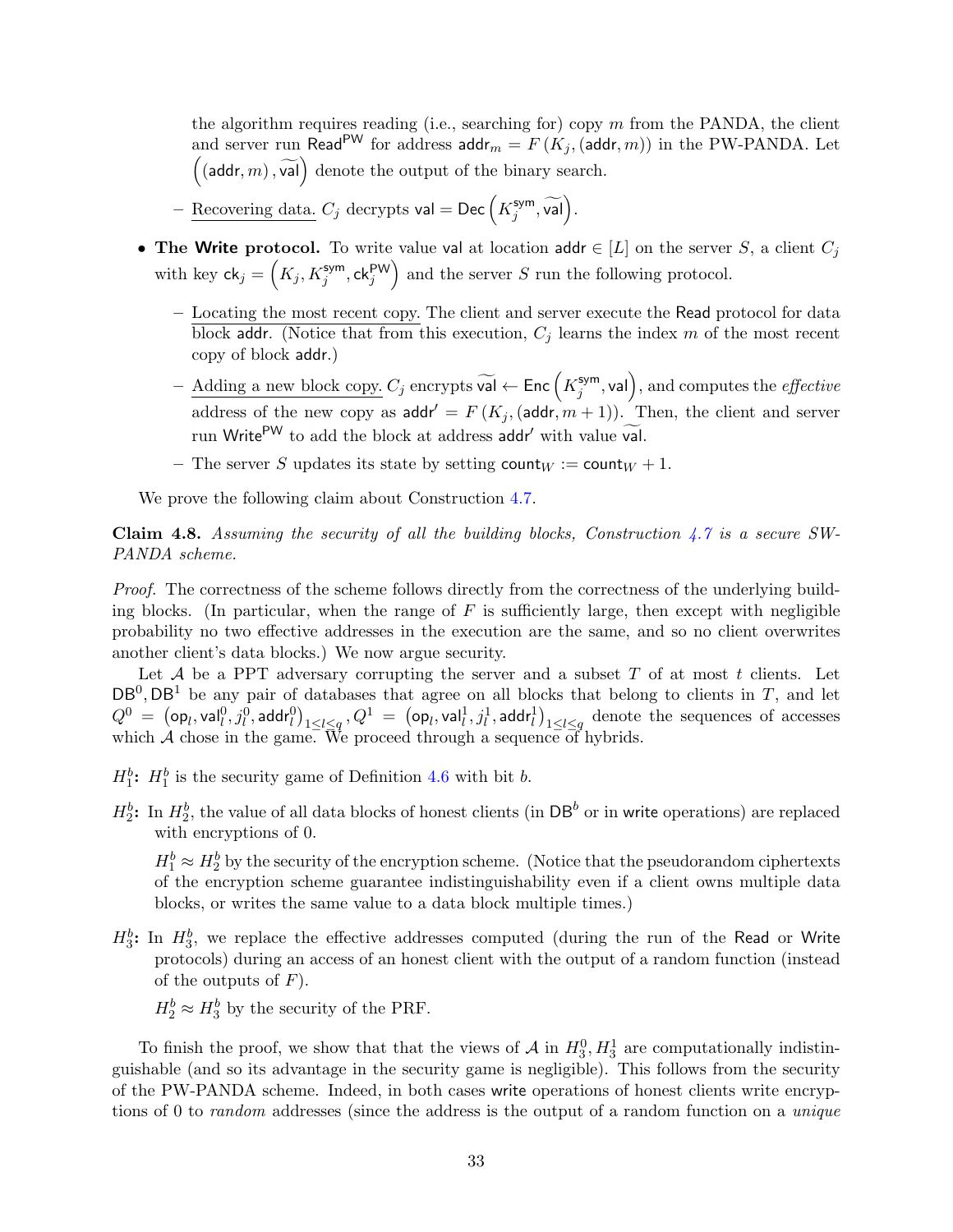value, due to the use of increasing copy numbers). Moreover, write operations of different honest clients are indistinguishable due to the pseudorandom ciphertexts of the encryption scheme (which guarantees that given two ciphertexts, one cannot determine whether they were generated with the same encryption key, or with different encryption keys, nor learn anything about the key; thus one learns nothing about the identity of the client who performed the operation). Furthermore, in both views the database contains encryptions of the same values for data blocks of corrupted clients (since these were initialized with the same values, and all operations of corrupted clients are the same in  $Q^0, Q^1$ ), and encryptions of 0 in the data blocks of honest clients. Finally, the read operations of corrupted clients are the same in both views (by the restrictions of Definition [4.6\)](#page-30-1). Consequently,  $H_0^3, H_1^3$  differ only in read accesses of honest clients to the PW-PANDA, and the identity of the honest clients performing write operations on the PW-PANDA, and so  $H_0^3, H_1^3$  are computationally indistinguishable by the security of the PW-PANDA scheme.

 $\Box$ 

We now use Claim [4.8](#page-33-0) to prove the following theorem.

<span id="page-34-0"></span>**Theorem 4.9** (Secret-Writes PANDA scheme). Suppose leveled FHE exists. Then for any constant  $\varepsilon > 0$  there is a SW-PANDA, for n clients, t collusion bound and database size L, where after W write *operations*:

- The client and server complexity during each Read protocol is  $t \cdot \text{poly}(\lambda, \log L, \log W)$ .
- The client complexity during each Write protocol is  $t \cdot \text{poly}(\lambda, \log L, \log W)$ , and the amortized server complexity is  $t \cdot (L+W)^{\epsilon} \cdot \text{poly}(\lambda, \log L, \log W)^{19}$  $t \cdot (L+W)^{\epsilon} \cdot \text{poly}(\lambda, \log L, \log W)^{19}$  $t \cdot (L+W)^{\epsilon} \cdot \text{poly}(\lambda, \log L, \log W)^{19}$
- The client keys are of size  $t \cdot \text{poly}(\lambda, \log L)$ .
- The server state is  $t \cdot (L+W)^{1+\epsilon}$  · poly  $(\lambda, \log L, \log W)$ .

Proof. We instantiate Construction [4.7](#page-32-3) with the PW-PANDA scheme of Theorem [4.5](#page-29-2) for dynamic databases of size at most  $L_{\text{max}} = 2^{\lambda}$ , any PRF with poly ( $\lambda$ ) overhead (and sufficiently large range), and any secure symmetric encryption scheme with pseudorandom ciphertexts (see, e.g., [\[Gol04\]](#page-40-10)) with poly  $(\lambda)$  overhead. Then correctness and security follow directly from Claim [4.8.](#page-33-0)

Regarding the complexity of the scheme, every execution of the Read protocol consists of a binary search in the range  $1, \ldots, W$ , where each read of the binary search calls Read<sup>PW</sup> once on a database of size  $L + W$  (so this step costs  $t \cdot \text{poly}(\lambda, \log L, \log W)$ ); and additionally requires computing the PRF once and decrypting one value (both take poly  $(\lambda)$  time), so the client and server complexity during the Read protocol is  $t \cdot \text{poly}(\lambda, \log L, \log W)$ . Every execution of the Write protocol consists of a single execution of the Read protocol  $(t \cdot poly(\lambda, \log L, \log W)$  time); computing one PRF image and one encryption (poly  $(\lambda)$  time); and a single execution of the Write<sup>PW</sup> protocol (poly ( $\lambda$ ) time for the client,  $t \cdot (L+W)^{\epsilon} \cdot \text{poly}(\lambda, \log L, \log W)$  amortized time for the server), so the client (server) complexity during the Write protocol is  $t \cdot \text{poly}(\lambda, \log L, \log W)$   $(t \cdot (L+W)^{\epsilon} \cdot$  $poly (\lambda, \log L, \log W)$ . Regarding the client keys, they consist of a PW-PANDA key, and a PRF and encryption key, so the client key has size  $t \cdot \text{poly}(\lambda, \log L)$ . As for the server state, the server stores a single PW-PANDA scheme for dynamic databases of size at most  $L_{\text{max}} = 2^{\lambda}$ , whose actual size is  $L + W$ , and a counter (which requires at most  $O(\log W)$  bits), so the server storage is  $t\cdot (L+W)^{1+\epsilon} \cdot \mathsf{poly}\left(\lambda, \log L, \log W\right).$  $\Box$ 

<span id="page-34-1"></span> $19$ The server complexity can be de-amortized similarly to Theorem [4.4.](#page-27-0)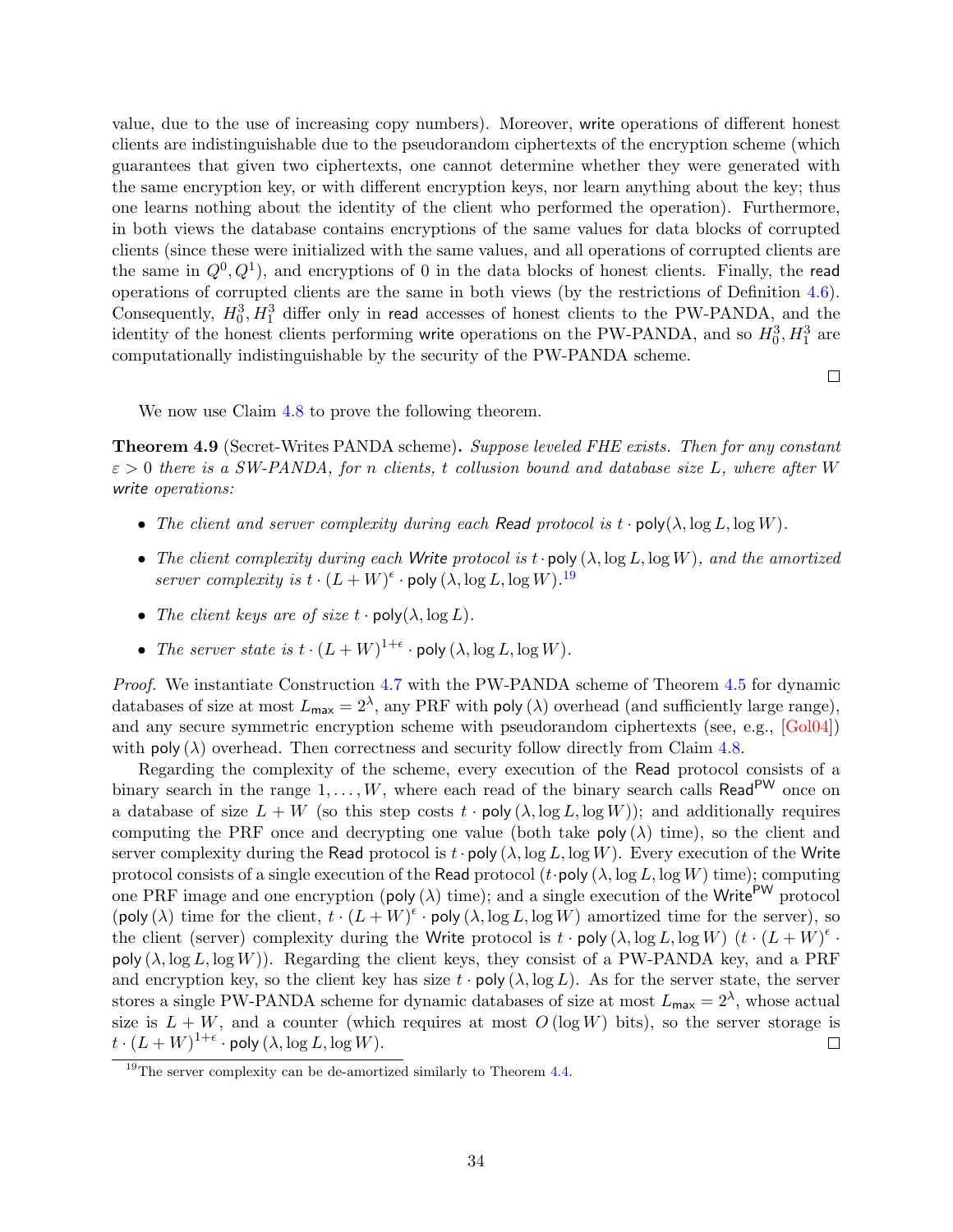# <span id="page-35-0"></span>5 Extensions and Additional Results

# <span id="page-35-1"></span>5.1 Adaptive Security

The adversarial model in the various PANDA notions considered in previous sections is selective, where the adversary chooses the access pattern at the onset of the game. One could also consider a stronger adversarial model in which the adversary chooses the access pattern adaptively during the game. (We chose to define the weaker selective notion since it simplifies the definitions.) All our constructions are also secure against adaptive adversaries. Concretely, for bounded RO-PANDA (Construction [3.4\)](#page-13-1), essentially the same proof as that of Claim [3.5](#page-14-1) also shows adaptive security. The notion of PE-PANDA is defined with an adaptive adversary (Definition [3.8\)](#page-17-0). Finally, (unbounded) RO-PANDA, PW-PANDA and SW-PANDA are adaptively secure since they are constructed using PE-PANDA, which is adaptively secure.

# <span id="page-35-2"></span>5.2 Maliciously-Corrupted Parties

In previous sections we have focused on constructing PANDA schemes that are secure against semihonest coalitions consisting of the server and a (small) fraction of the clients, all of whom follow the protocol honestly but try to learn sensitive information from their view of the protocol execution. We now generalize our constructions to the setting of malicious corruptions, in which parties may arbitrarily deviate from the protocol.

# <span id="page-35-3"></span>5.2.1 Read-Only PANDA

We begin by considering the case of unbounded-access read-only PANDA from Section [3.3.](#page-20-0)

Maliciously-corrupted clients. We first consider the setting in which the server remains semihonest but colludes with maliciously-corrupted clients. In particular, the server is still guaranteed to follow the protocol, but clients may arbitrarily deviate from it. We note that our scheme remains secure in this setting. Indeed, in our scheme, the actions of the clients do not have any effect on the server state. Therefore, malicious behavior by the corrupted clients has no impact on the protocol executions of the honest clients, or the view of the adversary. In other words, in our scheme there is no real difference between semi-honest and fully malicious clients.

**Maliciously-corrupted server.** Next, we consider the setting in which the server is also  $ma$ licious (i.e., can arbitrarily deviate from the protocol), and may collude with malicious clients. There are only two possible points during the protocol in which the server may deviate from the specification and we discuss these separately.

Firstly, the server may lie about the epoch number, causing honest clients to perform too many accesses in a single epoch. This would violate the security requirements of the underlying boundedaccess PANDA scheme, and would indeed lead to a loss of security. Recall that in our scheme the clients simply ask the server for the epoch number. Since (honest) clients do not communicate with each other, they have no way of knowing how many accesses were performed so far by other honest clients, and therefore cannot easily verify the current epoch number on their own. However, we may be able to assume some independent mechanism through which the number of accesses performed so far, and therefore also the current epoch number, could be known. For example, we may assume that some third party service can implement a "public counter" which clients can anonymously increment after each access, and anybody can read to see how many accesses were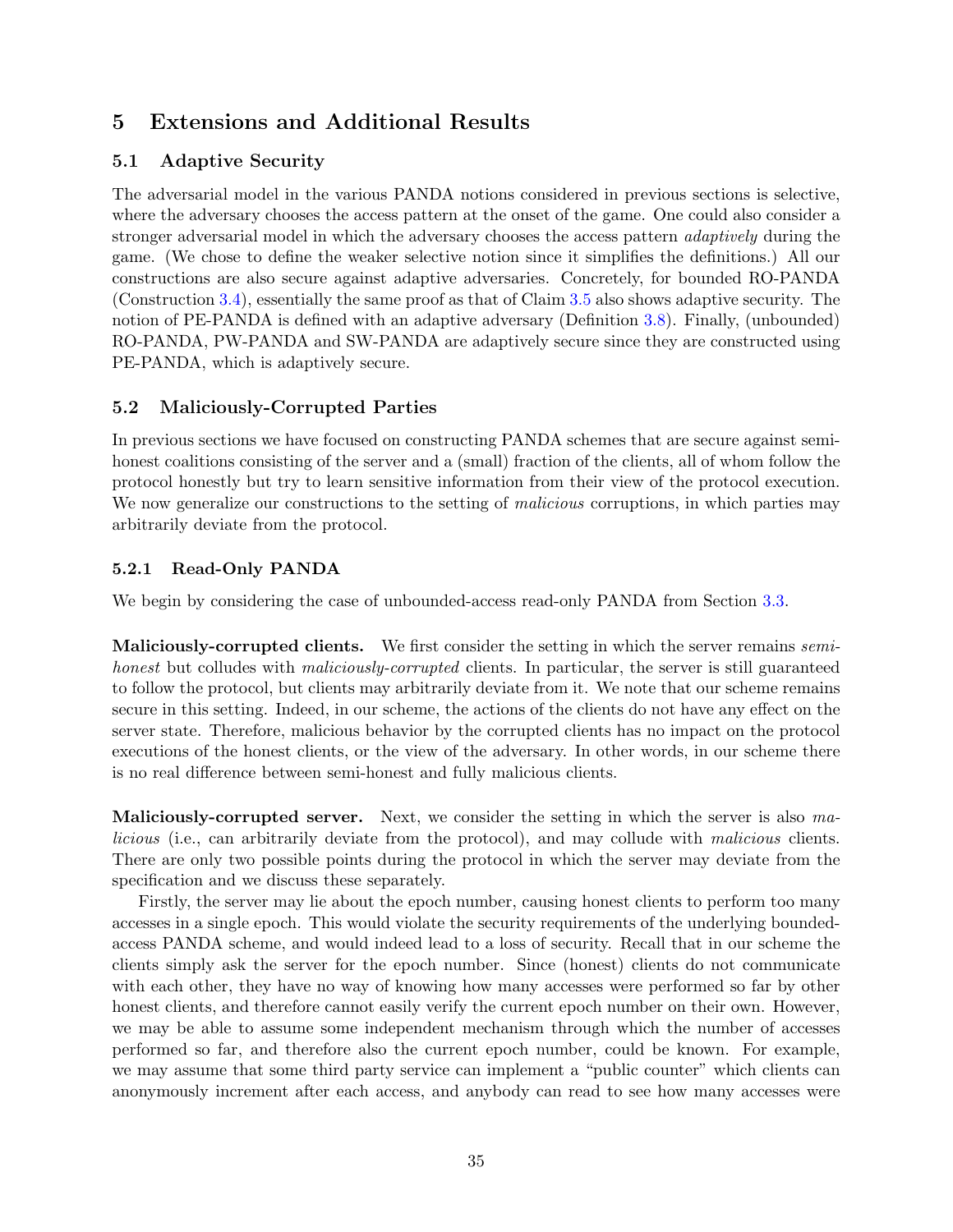performed so far.[20](#page-36-0) Alternately, we may assume that we know the rate at which accesses occur and set the epochs to occur at regularly timed intervals, so that clients with synchronized clocks can individually determine the current epoch number on their own. In such settings we do not need to trust the server to provide the correct epoch number, and therefore resolve this problem.

Secondly, the server might send wrong values in the encoded database in response to client queries. Not only could this cause the clients to recover incorrect data but, by seeing whether clients succeed or fail in recovering the data, it also allows the server to perform Chosen-Ciphertext Attacks (CCA) against the FHE scheme, and potentially break the privacy or anonymity of the PANDA scheme. To solve this problem, whenever the client sends a query  $(q_1, \ldots, q_l)$ , we can have the server send the corresponding positions of the encoded database  $a_i = DB_{q_i}$ , and also prove that these values were computed correctly using a succinct interactive argument. One subtlety is that, even if we use succinct arguments which are efficient for the client (who plays the role of the verifier), we also need these arguments to be equally efficient for the server (who plays the role of the prover). It turns out that we can make this work as described below.

We first augment the **Setup** procedure of the unbounded-access PANDA from Construction [3.13](#page-20-2) to have each client store a collision-resistant hash  $\sigma = H(DB)$  of the database DB as well as the public key pk of the underlying public-encoding PANDA. During the Read protocol, the client sends queries  $(q_1, \ldots, q_l)$ , and the server sends the corresponding positions  $a_i = \mathsf{DB}_{q_i}$  of the encoded database. In addition, the server sends  $\tilde{\sigma} = MH(\widetilde{DB})$ , where MH denotes a Merkle-Tree Hash. It then gives the path in the Merkle-Tree to succinctly show that  $a_i = DB_{q_i}$  is indeed the value in position  $q_i$  of the hashed DB. Finally the server uses a succinct interactive argument of knowledge to prove that it knows some DB such that  $\sigma = H(DB)$  and  $\tilde{\sigma} = MH(Encode (pk, DB, count_e)),$  where  $count_e$  is the current epoch number. Since the adversary cannot break the collision resistance of  $H, MH$ , this implies that  $a_i$  must be the correctly computed value. Note that the statement and witness in the interactive argument do not depend on  $a_i$ , and are therefore the same for all protocol executions throughout the epoch. For efficiency, we need a succinct interactive argument of knowledge where, for a statement x in an NP-relation that can be verified in time  $T$ :

- 1. The complexity of the verifier is  $\mathsf{poly}(\lambda, |x|, \log T)$ .
- 2. The prover can perform a one-time pre-processing in time  $T \cdot \text{poly}(\lambda, |x|, \log T)$ , after which it can run arbitrarily many executions of the interactive argument with a verifier, where the complexity of each execution is  $\text{poly}(\lambda, |x|, \log T)$ .

Using such an argument system, the server would perform the pre-processing step of the argument system at the beginning of each epoch, as well as compute the Merkle-Tree corresponding to  $\tilde{\sigma} = H(DB)$ . It would then execute proofs efficiently during each subsequent read access. It turns out that such interactive proofs can be constructed using the paradigm of Kilian [\[Kil92\]](#page-40-11) combined with quasi-linear probabilistically checkable proofs (PCP), e.g., [\[BCGT13\]](#page-39-8). The pre-processing would compute a PCP for the computation  $\overline{DB}$  = Encode (pk, DB, count<sub>e</sub>),  $\sigma = H(DB), \tilde{\sigma} = MH(DB)$ , and store a Merkle-Tree Hash of this PCP. Since the approach of Kilian only relies on collisionresistant hashing which is implied by FHE, this does not introduce any additional assumptions, nor does it increase the asymptotic efficiency of our read-only solution.

<span id="page-36-0"></span> $^{20}$ Note that there are no privacy requirements for this counter, and the only security requirement is that an adversary cannot decrement it. The adversary could always artificially increment the count, but this does not violate security.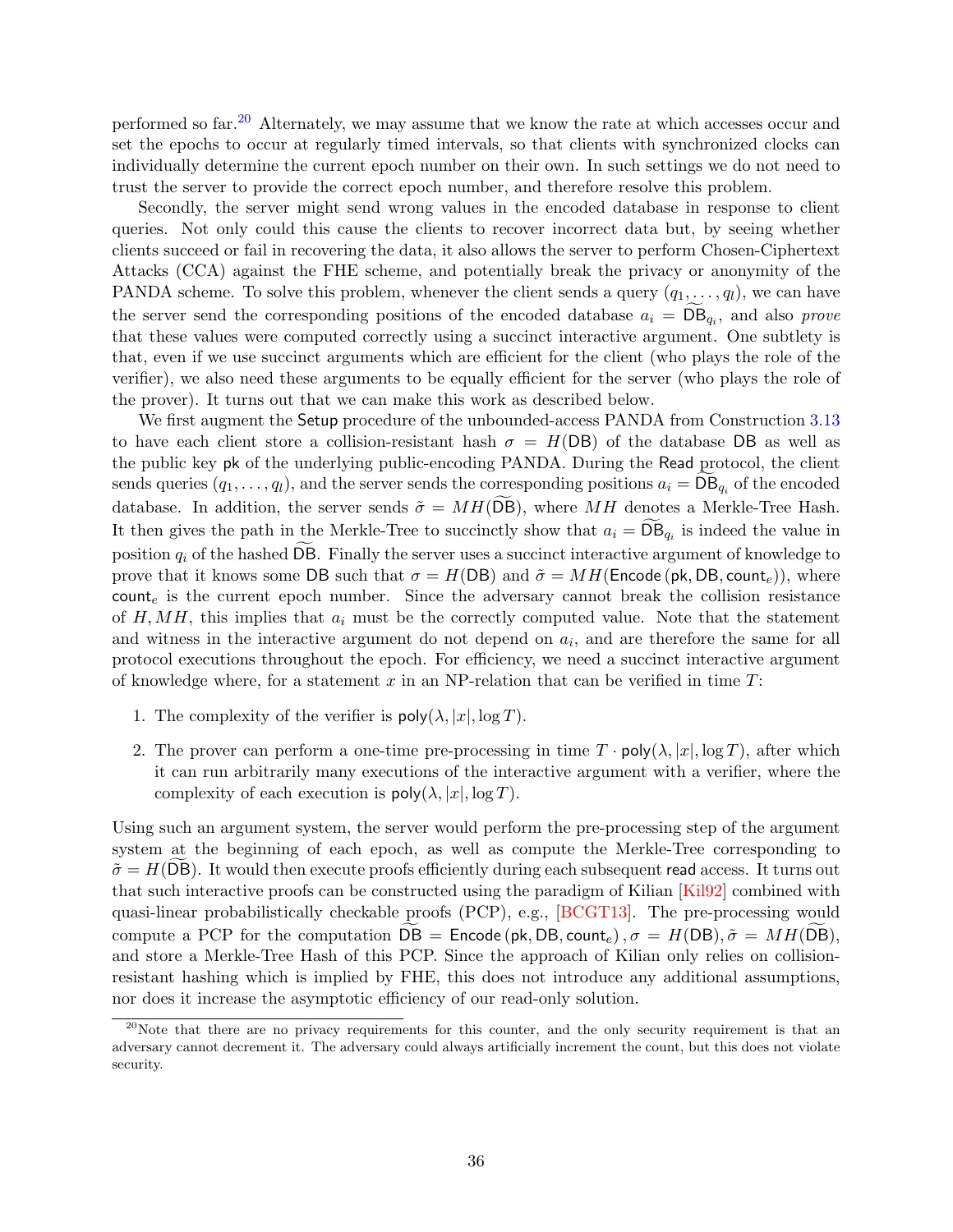#### <span id="page-37-0"></span>5.2.2 PANDA with Writes

We now consider malicious security for PANDA schemes with public and secret writes. In both cases, we only consider the case of a semi-honest server colluding with fully malicious clients, and we leave it as an open problem to consider a fully malicious server as well.

Public-Writes PANDA. In a public-writes PANDA, the Write protocol solely consists of clients sending to the server, in the clear, the address and value being written. Therefore, there is no difference between a fully malicious client, and a semi-honest client who follows the protocol with some sequence of writes. Consequently, malicious client behavior does not affect the privacy or anonymity of the honest clients. Note, however, that malicious clients can completely overwrite all of the data in the database with arbitrary values! (Indeed, we want to allow clients to write arbitrarily, so an honest client can do that as well.) Whether clients should be allowed to write arbitrarily depends on the specific application scenario, but it is easy to imagine that this would not be desirable. We can easily add restrictions to the allowed write operations by having the server enforce them. For example, the server can only allow certain locations of the database to be writable, while others are read-only; since the server sees the locations being written to, it can simply ignore write requests to illegal locations.

Secret-Writes PANDA. In a secret-writes PANDA, each client has an individual database and we certainly do not want malicious clients to be able to overwrite the data of honest clients. Recall that in our construction, the Write protocol consists of the clients giving an (address, value) pair, but this time the address consists of a PRF applied to the actual location being written and a counter. There are two potential issues if malicious clients choose the addresses adversarially.

Firstly, a malicious client could potentially choose an address that "belongs" to some honest client. To solve this, the server can simply check that every address ever being written is fresh (which for honest clients will anyway be the case with overwhelming probability due to the pseudorandomness of the PRF).

Secondly, a malicious client colluding with a semi-honest server could potentially choose ad-dresses in an adversarial way to cause an overflow in some bucket.<sup>[21](#page-37-2)</sup> To solve this problem, we require that each time a level is initialized, the server picks completely fresh hash functions (by sampling randomness on the fly) that map addresses to buckets. That way, even if malicious clients collude with the server and maliciously select the address, they will not know which hash function will be used to map this address to buckets later on. We now need to modify the Read procedure slightly so that the server also gives the client the description of the hash functions used at every level at the start of every Read protocol.

#### <span id="page-37-1"></span>5.3 Alternative Solutions Without Anonymity

When anonymity is not required, our techniques can be used to obtain simpler alternative constructions of multi-client read-only private database access schemes (without client anonymity). In this setting, we can get a solution based only on one-way functions (OWFs) without relying on fully homomorphic encryption (FHE).

A trivial solution in this case would be for each client to have its own ORAM stored on the server (for which only the client knows the secret key), where to access the database the client only needs to access her own ORAM scheme. (Note that this would reveal the identity of the client, but

<span id="page-37-2"></span> $21$ This can also occur in the public-writes setting, but in that case clients can anyway overwrite all the data so it does not yield any additional attack.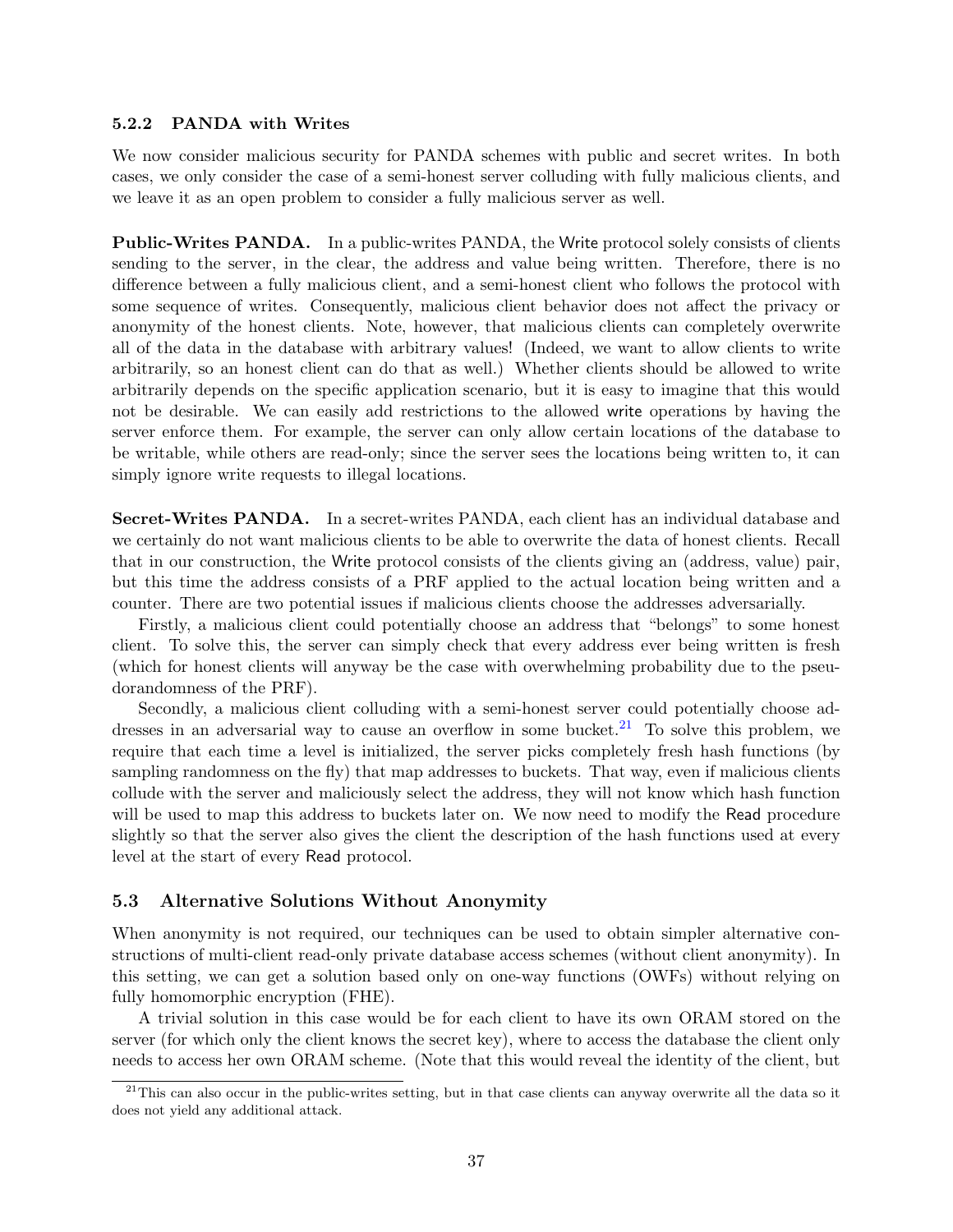is not problematic when anonymity is not required.) Therefore, in the trivial solution the server storage is linear in the number of clients, even though all clients access one shared, public, read-only database.

Our techniques can be used to reduce server storage, making it sublinear in the number of clients. The high-level idea is to store an LDC-encoding of the database at multiple virtual servers, as in our bounded-access RO-PANDA scheme (Construction [3.4\)](#page-13-1), but to implement each virtual server using a standard ORAM scheme (instead of permuting the codeword using PRPs). As in Construction [3.4,](#page-13-1) we will use an LDC with data-size L, smoothness  $s = \lambda$  and corresponding locality  $k = \text{poly}(\lambda, \log L)$ , and codeword size  $M = L^{1+\varepsilon} \cdot \text{poly}(\lambda, \log L)$ . We will have  $k' = k^2 t$  different virtual servers, where each one consists of a separate ORAM containing the LDC codeword. Each client will have a random committee consisting of  $k$  out of  $k'$  virtual servers associated with her, for which she will know the secret ORAM keys. To read from the database, the client generates the queries of the LDC decoder (as in Construction [3.4\)](#page-13-1), and reads these locations from the ORAMs of the virtual servers on her committee (each ORAM is used to answer a single decoder query). Even if the adversary corrupts t of the clients, and therefore implicitly corrupts all of the virtual servers on their committees, with overwhelming probability every honest client's committee will have at most s corrupted virtual servers on it. Therefore, every honest client's read remains private since the adversary only sees the queries to the corrupted virtual server (by the security of the ORAM) and these are uniformly random and independent of the location being read (by the smoothness of the LDC).

The above solutions gives us a multi-client "private non-anonymous data access scheme" in the read-only setting using only OWFs. Using an ORAM with poly-logarithmic overhead based on OWFs (e.g., [\[GO96,](#page-40-1) [SvDS](#page-41-11)<sup>+13]</sup>), for any  $\varepsilon > 0$  we can get a scheme where for n clients, with database size  $L$ , and collusion bound  $t$ :

- The client/server run-time for each read operation is  $t \cdot \text{poly}(\lambda, \log L)$ .
- The client storage is  $t \cdot \text{poly}(\lambda, \log L)$ .
- For any  $\varepsilon > 0$ , the server storage is  $t \cdot L^{1+\varepsilon} \cdot \text{poly}(\lambda, \log L)$ .

#### <span id="page-38-0"></span>5.4 Non-Client Writes

Our public-writes PANDA scheme (Construction [4.2\)](#page-23-1) has the property that anyone can write to the database even if they're not one of the designated clients in the scheme. Still, only the designated set of clients can privately read from the database. This is because writing to the PANDA scheme requires no secret key, whereas reading from it requires knowing a secret key that was generated (for a particular client) during the setup phase. Therefore, our public-writes PANDA scheme can be used to implement a public bulletin board to which everyone can write, but from which only a designated group of clients can read. This can be useful in several scenarios, e.g., when a company wishes to implement an anonymous "suggestion box" to which everyone in the company can add suggestions, but only the management can read.

# Acknowledgments

We thank Mary Wootters for helpful conversations regarding the efficiency of encoding/decoding for RM codes, and for pointing out the work of [\[KU08\]](#page-40-12). The last author would also like to acknowledge Mariana Raykova for introducing him to the problem of multi-client ORAM.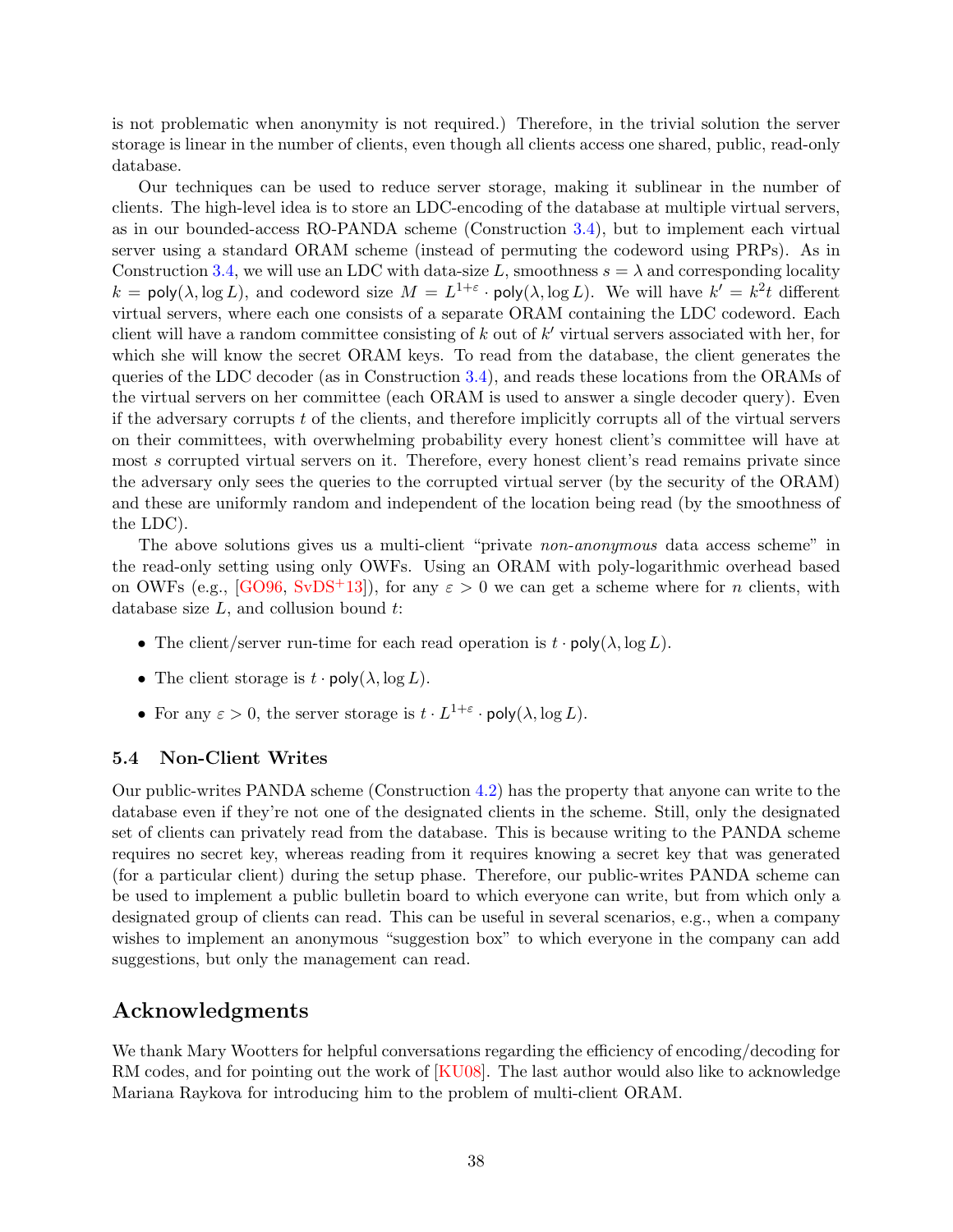Research supported in part by NSF grants 1619348, CNS-1413964, CNS-1413964, and CNS-1314722. This work was support in part by DARPA, US-Israel BSF grant 2012366, OKAWA Foundation Research Award, IBM Faculty Research Award, Xerox Faculty Research Award, B. John Garrick Foundation Award, Teradata Research Award, and Lockheed-Martin Corporation Research Award. The views expressed are those of the authors and do not reflect position of the Department of Defense or the U.S. Government. The third author was supported in part by The Eric and Wendy Schmidt Postdoctoral Grant for Women in Mathematical and Computing Sciences.

# References

- <span id="page-39-7"></span>[ABSV15] Prabhanjan Ananth, Zvika Brakerski, Gil Segev, and Vinod Vaikuntanathan. From selective to adaptive security in functional encryption. In  $CRYPTO'15$ , pages 657–677, 2015.
- <span id="page-39-8"></span>[BCGT13] Eli Ben-Sasson, Alessandro Chiesa, Daniel Genkin, and Eran Tromer. On the concrete efficiency of probabilistically-checkable proofs. In Dan Boneh, Tim Roughgarden, and Joan Feigenbaum, editors, Symposium on Theory of Computing Conference, STOC'13, Palo Alto, CA, USA, June 1-4, 2013, pages 585–594. ACM, 2013.
- <span id="page-39-2"></span>[BG12] Stephanie Bayer and Jens Groth. Efficient zero-knowledge argument for correctness of a shuffle. In Advances in Cryptology - EUROCRYPT 2012 - 31st Annual International Conference on the Theory and Applications of Cryptographic Techniques, Cambridge, UK, April 15-19, 2012. Proceedings, pages 263–280, 2012.
- <span id="page-39-3"></span>[BHKP16] Michael Backes, Amir Herzberg, Aniket Kate, and Ivan Pryvalov. Anonymous RAM. In Computer Security - ESORICS 2016 - 21st European Symposium on Research in Computer Security, Heraklion, Greece, September 26-30, 2016, Proceedings, Part I, pages 344–362, 2016.
- <span id="page-39-4"></span>[BIM00] Amos Beimel, Yuval Ishai, and Tal Malkin. Reducing the servers computation in private information retrieval: PIR with preprocessing. In Advances in Cryptology - CRYPTO 2000, 20th Annual International Cryptology Conference, Santa Barbara, California, USA, August 20-24, 2000, Proceedings, pages 55–73, 2000.
- <span id="page-39-6"></span>[BIPW17] Elette Boyle, Yuval Ishai, Rafael Pass, and Mary Wootters. Can we access a database both locally and privately? IACR Cryptology ePrint Archive (to appear in  $TCC'17$ ), 2017:567, 2017.
- <span id="page-39-0"></span>[CGKS95] Benny Chor, Oded Goldreich, Eyal Kushilevitz, and Madhu Sudan. Private information retrieval. In 36th Annual Symposium on Foundations of Computer Science, Milwaukee, Wisconsin, 23-25 October 1995, pages 41–50, 1995.
- <span id="page-39-1"></span>[Cha03] David Chaum. Untraceable electronic mail, return addresses and digital pseudonyms. In Secure Electronic Voting, pages 211–219. 2003.
- <span id="page-39-5"></span>[CHR17] Ran Canetti, Justin Holmgren, and Silas Richelson. Towards doubly efficient private information retrieval. IACR Cryptology ePrint Archive (to appear in  $TCC'17$ ), 2017:568, 2017.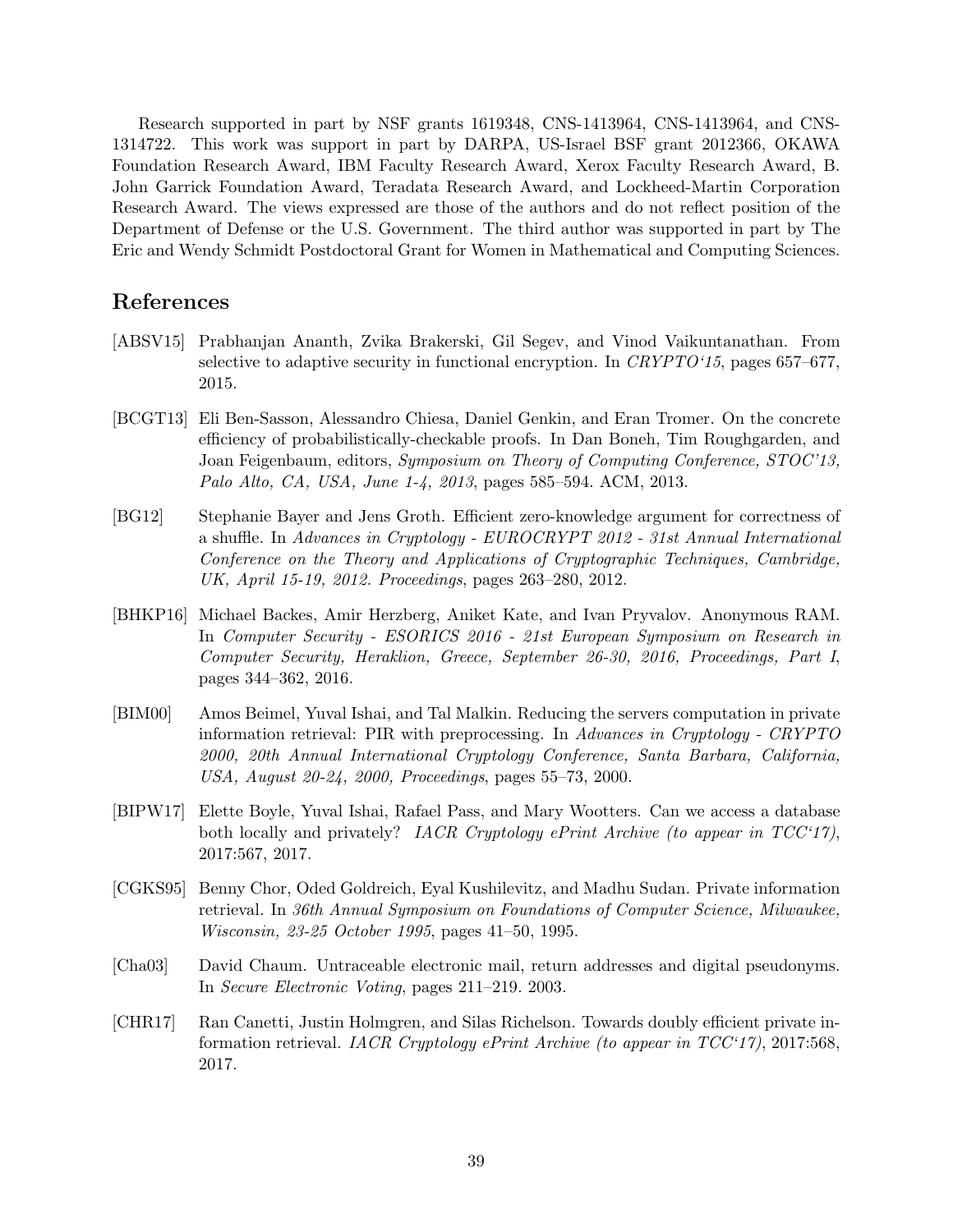- <span id="page-40-2"></span>[DMS04] Roger Dingledine, Nick Mathewson, and Paul F. Syverson. Tor: The second-generation onion router. In Proceedings of the 13th USENIX Security Symposium, August 9-13, 2004, San Diego, CA, USA, pages 303–320, 2004.
- <span id="page-40-4"></span>[Gen09] Craig Gentry. Fully homomorphic encryption using ideal lattices. In Proceedings of the 41st Annual ACM Symposium on Theory of Computing, STOC 2009, Bethesda, MD, USA, May 31 - June 2, 2009, pages 169–178, 2009.
- <span id="page-40-1"></span>[GO96] Oded Goldreich and Rafail Ostrovsky. Software protection and simulation on oblivious RAMs. J. ACM, 43(3):431–473, 1996.
- <span id="page-40-6"></span>[Gol87] Oded Goldreich. Towards a theory of software protection and simulation by oblivious RAMs. In STOC'87, pages 182–194, 1987.
- <span id="page-40-9"></span>[Gol01] Oded Goldreich. The Foundations of Cryptography - Volume 1, Basic Techniques. Cambridge University Press, 2001.
- <span id="page-40-10"></span>[Gol04] Oded Goldreich. The Foundations of Cryptography - Volume 2, Basic Applications. Cambridge University Press, 2004.
- <span id="page-40-7"></span>[HO08] Brett Hemenway and Rafail Ostrovsky. Public-key locally-decodable codes. In Advances in Cryptology - CRYPTO 2008, 28th Annual International Cryptology Conference, Santa Barbara, CA, USA, August 17-21, 2008. Proceedings, pages 126–143, 2008.
- <span id="page-40-8"></span>[HOSW11] Brett Hemenway, Rafail Ostrovsky, Martin J. Strauss, and Mary Wootters. Public key locally decodable codes with short keys. In Approximation, Randomization, and Combinatorial Optimization. Algorithms and Techniques - 14th International Workshop, APPROX 2011, and 15th International Workshop, RANDOM 2011, Princeton, NJ, USA, August 17-19, 2011. Proceedings, pages 605–615, 2011.
- <span id="page-40-11"></span>[Kil92] Joe Kilian. A note on efficient zero-knowledge proofs and arguments (extended abstract). In S. Rao Kosaraju, Mike Fellows, Avi Wigderson, and John A. Ellis, editors, Proceedings of the 24th Annual ACM Symposium on Theory of Computing, May 4-6, 1992, Victoria, British Columbia, Canada, pages 723–732. ACM, 1992.
- <span id="page-40-0"></span>[KO97] Eyal Kushilevitz and Rafail Ostrovsky. Replication is NOT needed: SINGLE database, computationally-private information retrieval. In 38th Annual Symposium on Foundations of Computer Science, FOCS '97, Miami Beach, Florida, USA, October 19-22, 1997, pages 364–373, 1997.
- <span id="page-40-3"></span>[KPK16] Nikolaos P. Karvelas, Andreas Peter, and Stefan Katzenbeisser. Blurry-ORAM: A multi-client oblivious storage architecture. IACR Cryptology ePrint Archive, 2016:1077, 2016.
- <span id="page-40-5"></span>[KT00] Jonathan Katz and Luca Trevisan. On the efficiency of local decoding procedures for error-correcting codes. In Proceedings of the Thirty-Second Annual ACM Symposium on Theory of Computing, May 21-23, 2000, Portland, OR, USA, pages 80–86, 2000.
- <span id="page-40-12"></span>[KU08] Kiran S. Kedlaya and Christopher Umans. Fast modular composition in any characteristic. In FOCS'08, pages 146–155, 2008.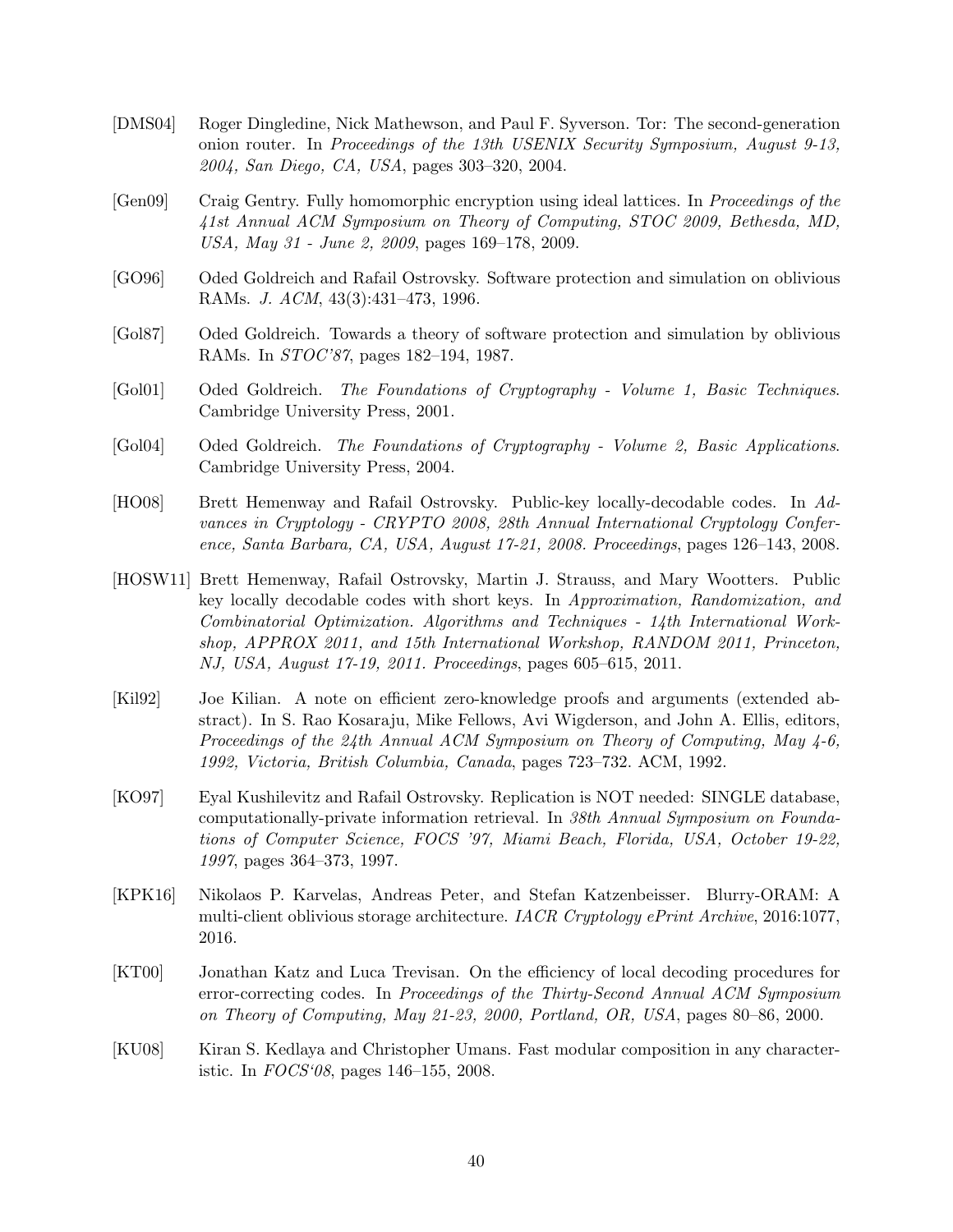- <span id="page-41-1"></span>[LPDH17] Hemi Leibowitz, Ania M. Piotrowska, George Danezis, and Amir Herzberg. No right to remain silent: Isolating malicious mixes. IACR Cryptology ePrint Archive, 2017:1000, 2017.
- <span id="page-41-2"></span>[MBN15] Travis Mayberry, Erik-Oliver Blass, and Guevara Noubir. Multi-user oblivious RAM secure against malicious servers. IACR Cryptology ePrint Archive, 2015:121, 2015.
- <span id="page-41-3"></span>[MMRS15] Matteo Maffei, Giulio Malavolta, Manuel Reinert, and Dominique Schröder. Privacy and access control for outsourced personal records. In 2015 IEEE Symposium on Security and Privacy, SP 2015, San Jose, CA, USA, May  $17-21$ , 2015, pages  $341-358$ , 2015.
- <span id="page-41-9"></span>[Mul54] David E. Muller. Application of boolean algebra to switching circuit design and to error detection. Trans. I.R.E. Prof. Group on Electronic Computers, 3(3):6–12, 1954.
- <span id="page-41-12"></span>[OS97] Rafail Ostrovsky and Victor Shoup. Private information storage (extended abstract). In Proceedings of the Twenty-Ninth Annual ACM Symposium on the Theory of Computing, El Paso, Texas, USA, May 4-6, 1997, pages 294–303, 1997.
- <span id="page-41-10"></span>[Ost90] Rafail Ostrovsky. Efficient computation on oblivious RAMs. In STOC'90, pages 514– 523, 1990.
- <span id="page-41-5"></span>[RAD78] Ronald L. Rivest, Len Adleman, and Michael L. Dertouzos. On data banks and privacy homomorphisms. Foundations of secure computation,  $4(11):169-180$ , 1978.
- <span id="page-41-8"></span>[Ree54] Irving S. Reed. A class of multiple-error-correcting codes and the decoding scheme. Trans. of the IRE Professional Group on Information Theory (TIT), 4:38–49, 1954.
- <span id="page-41-6"></span>[Reg09] Oded Regev. On lattices, learning with errors, random linear codes, and cryptography. J. ACM, 56(6):34:1–34:40, 2009.
- <span id="page-41-11"></span>[SvDS+13] Emil Stefanov, Marten van Dijk, Elaine Shi, Christopher W. Fletcher, Ling Ren, Xiangyao Yu, and Srinivas Devadas. Path ORAM: an extremely simple oblivious RAM protocol. In 2013 ACM SIGSAC Conference on Computer and Communications Security, CCS'13, Berlin, Germany, November 4-8, 2013, pages 299–310, 2013.
- <span id="page-41-7"></span>[WY05] David P. Woodruff and Sergey Yekhanin. A geometric approach to information-theoretic private information retrieval. In 20th Annual IEEE Conference on Computational Complexity (CCC 2005), 11-15 June 2005, San Jose, CA, USA, pages 275–284, 2005.
- <span id="page-41-4"></span>[ZZQ16] Jinsheng Zhang, Wensheng Zhang, and Daji Qiao. MU-ORAM: dealing with stealthy privacy attacks in multi-user data outsourcing services. IACR Cryptology ePrint Archive, 2016:73, 2016.

# <span id="page-41-0"></span>A The Complexity of Reed-Muller Encoding

We show that Reed-Muller (RM) codes [\[Ree54,](#page-41-8) [Mul54\]](#page-41-9) can be encoded in quasilinear time (in the codeword length, up to a poly  $(\lambda)$  blowup). The analysis follows that used by Kedlaya and Umans [\[KU08\]](#page-40-12) to analyze the complexity of (the more complicated case of) multipoint evaluation of multivariate polynomials in arbitrary characteristics. (More specifically, we use the second step in the algorithm used to prove [\[KU08,](#page-40-12) Theorem 3.1].)